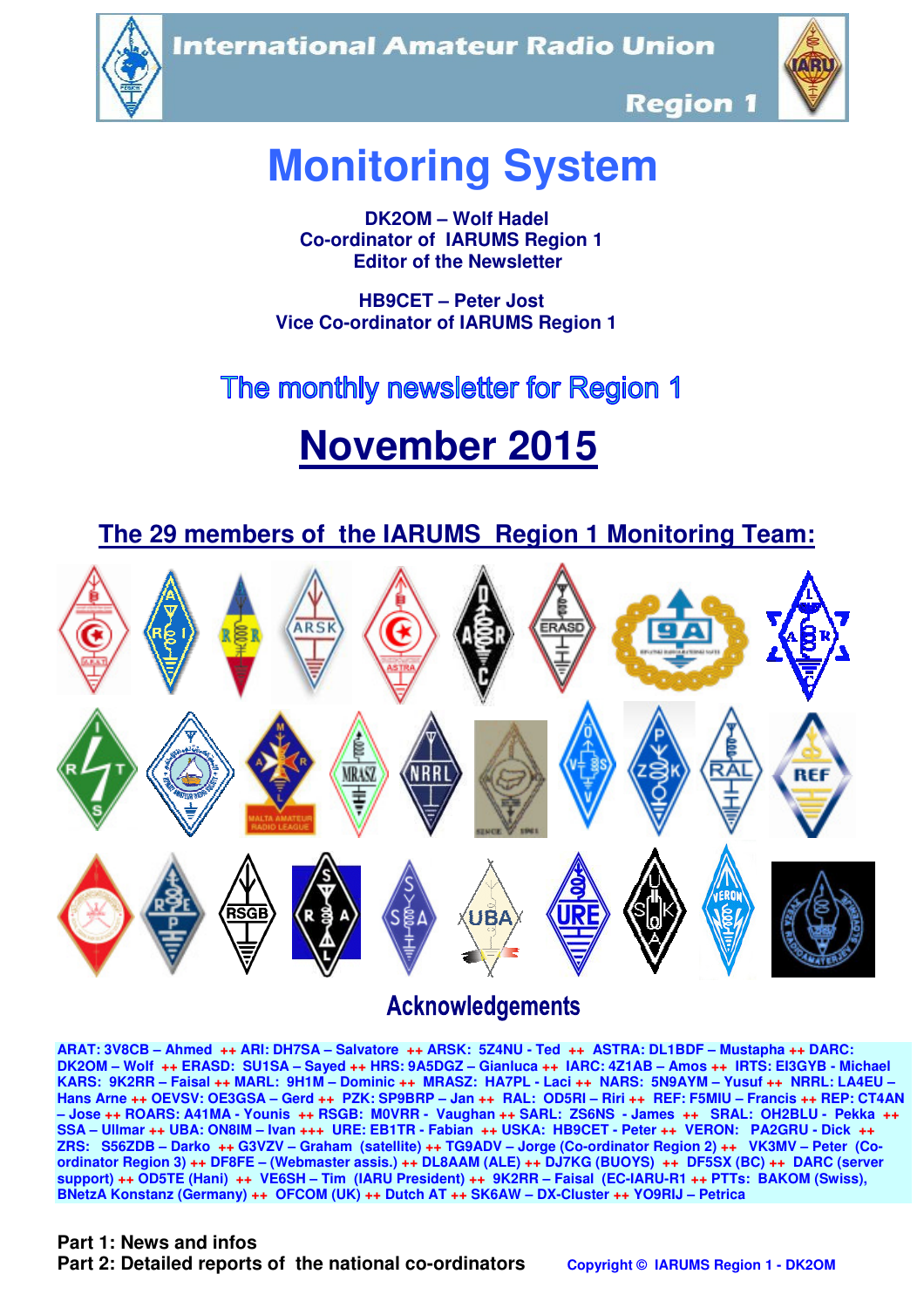### **Part 1: News and Infos**

- **1. New national MS-Coordinator of SARL (South Africa)** ZS6NS (James) is the successor of ZS4GJA (Gideon). Welcome to our Monitoring System dear James!
- **2. New national MS-Coordinator of IRTS (Ireland)** The dedicated successor of EI9GSB (Lisa) is EI3GYB (Michael). Unconfirmed at the moment! Welcome to our Monitoring System dear Michael!
- **3. New national MS-Coordinator of UBA (Belgium)** ON8IM (Ivan) is the successor of ON4PN (Patrick). Welcome to our Monitoring System dear Ivan!

#### **4. Israel Navy on 7050.029 kHz**

 The Israel Navy (ident 4XZ) was transmitting on 7050.029 kHz on A1A (CW) on several days. After many complaints the system disappeared on Nov.  $15<sup>th</sup>$ .

#### **5. BC-problems**

 A spurious emission from IRIB Tehran on 7225.0 kHz disturbed 7158 kHz during several nights. The German BNetzA filed an official complaint.

 **Good news:** Radio France International (RFI) appeared with a repaired transmitter on 7205. The splatters were no longer audible. Many thanks to the German BNetzA for assistance and of course to RFI, too!

 **Bad news**: Radio Hargaysa did not leave 7120 kHz. So the German BNetzA sent another official complaint. The  $3<sup>rd</sup>$  harmonic from Radio Tajikistan on 4765 kHz was still audible on 14295.174 kHz.

The German BNetzA filed another complaint.

#### **Many thanks for assistance in 2015 to BNetzA, BAKOM, BMVIT, Agentschap Telecom and OFCOM.**

The 3<sup>rd</sup> harmonic of Radio Tajikistan on 14295.174 on the W-Code FFT-display. You can see the unstable carrier. Screenshot: DK2OM on Nov. 13<sup>th</sup> at 0946 UTC



#### **6. Spanish fishery – the endless story**

 Spanish fishery was found on 1810.0 kHz on USB. Now they are abusing all our bands not respecting any Amateur traffic! We found them on 21440.0 on USB, too. After having been detected, they went up to 21460.0 kHz.

#### **7. Chinese brodband OTH radar on 18 MHz**

A Chinese broadband OTH radar was active on 18152 – 18252 kHz with 25 sps, location Central China. The transmissions were observed by several European Hams and of course by HB9CET and DK2OM.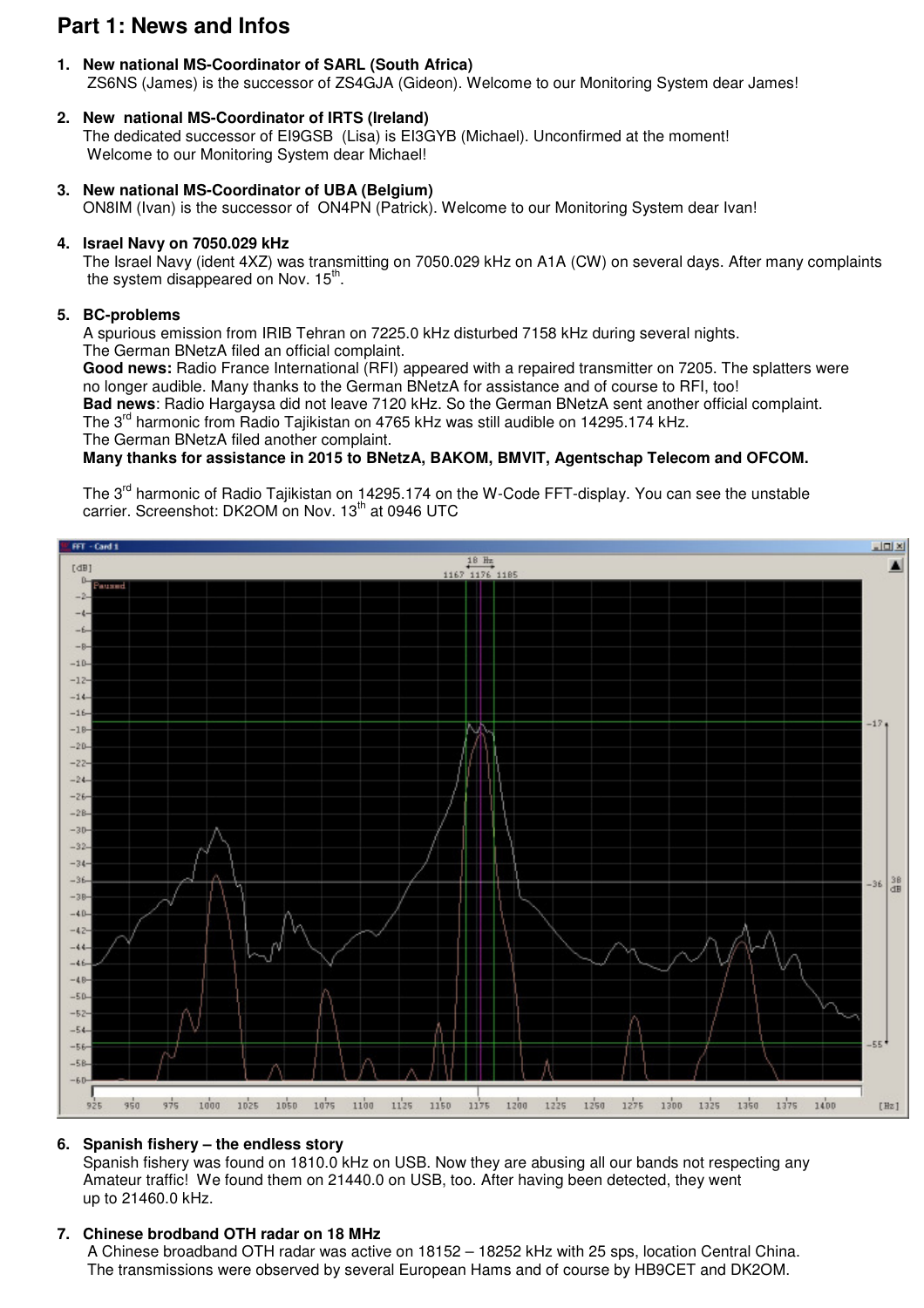#### **8. Chinese broadband OTH radar on 7 MHz**

Chinese broadband OTH radar on  $7038 - 7198$  kHz  $- 10$  sps - blocks of 100 sec duration  $-$  disturbing the CW-Contest and the phone part of the 40 m-band. Screenshot: DK2OM with Perseus on Nov.  $28<sup>th</sup>$  at 2000 UTC

**soundfile: http://www.iarums-r1.org/iarums/sound/7mhz-chn-broad.wav**



#### **9. What about the ocean wave radars on 7 MHz in Region 3 ?**  I found 3 such radars at the same time on Nov.  $17<sup>th</sup>$ . (CODAR or CODAR-like systems)

 Screenshot: DK2OM via remote Japan. Is there someone, who can give us more infos about the locations?



#### **10. MFA Sudan still on 21 MHz**

 The MFA Sudan in Khartoum was still connecting its embassy in Yemen on Pactor 1 encrypted. QRG: 21002.15 kHz – various times and days Voice traffic was also observed on 21000.0 kHz on USB.

#### **11. CIS taxi traffic on our 10 m-band – no change**

 I found about CIS taxi traffic on F3E (FM) on about 100 frequencies in November 2015, mostly transmitting from Russia. They were angry about the CW-Contest on Nov. 29<sup>th</sup> (observed on 28105 kHz). Pleae observe my table!

#### **12. OTH radar Iran on 28 MHz**

An Iranian OTH radar was often disturbing the upper part of our band. The system was transmitting on 29750 kHz with 925 sps. But the splatters could be received down to 29400 kHz. Another Iranian radar worked in burst mode and jumped over the band.

#### **13. Season´s Greetings: Merry Christmas and a peaceful year 2016 from HB9CET and DK2OM!**

| 14. Homepage IARU Region 1                        | http://www.iaru-r1.org/                                                                 |
|---------------------------------------------------|-----------------------------------------------------------------------------------------|
| Homepage IARUMS Region 1 http://www.iarums-r1.org |                                                                                         |
| Homepage IARUMS Region 2 http://www.iaru-r2.org/  |                                                                                         |
|                                                   | Homepage IARUMS Region 3 http://iaru-r3.org/iaru-region-3-monitoring-system-newsletter/ |
| <b>Intruderlogger Region 1</b>                    | http://peditio.net/intruder/bluechat.cgi                                                |
| <b>ITU-Monitoring Reports</b>                     | http://www.itu.int/en/ITU-R/terrestrial/monitoring/Pages/Regular.aspx                   |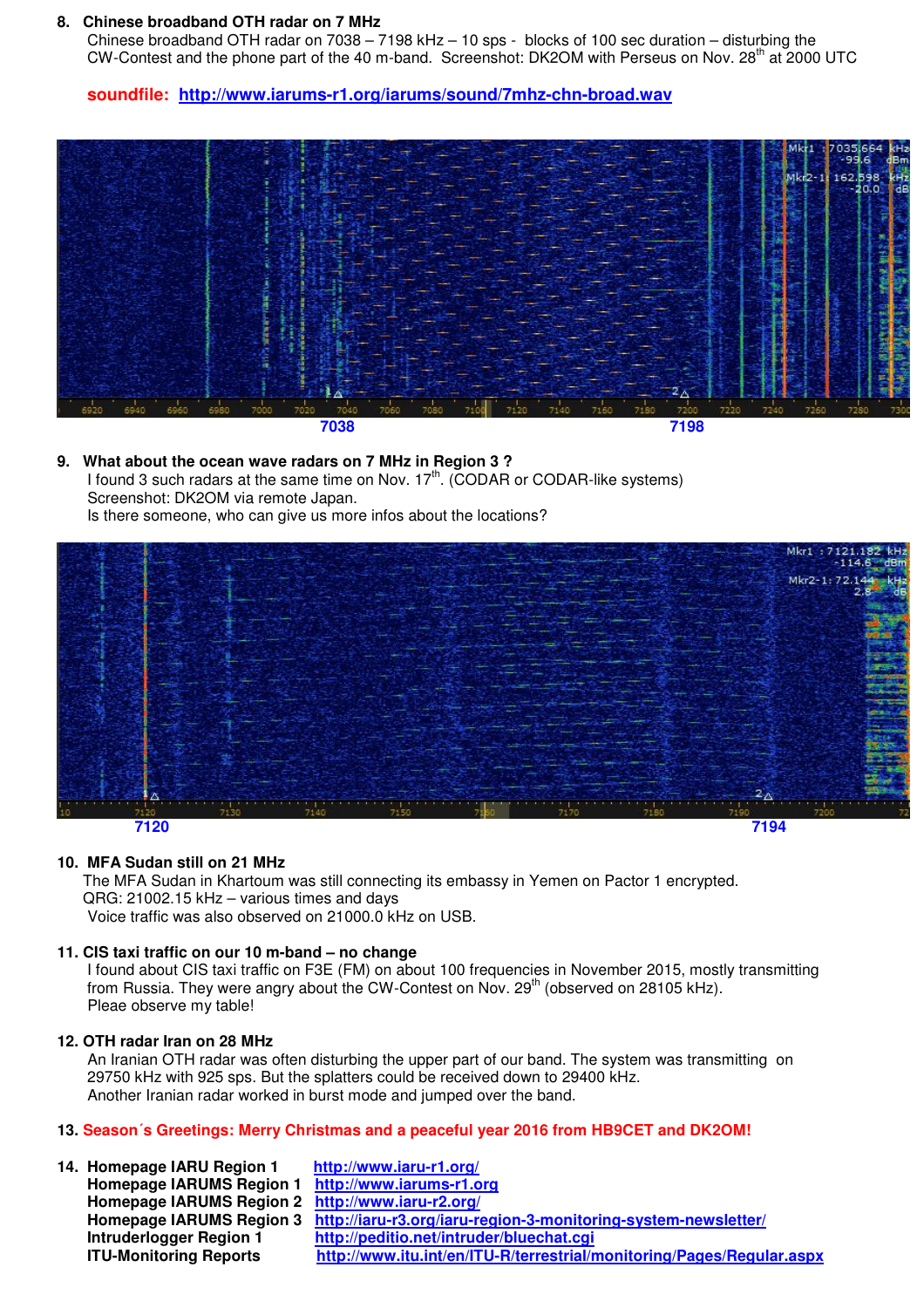#### **Part 2: Detailed reports of the national Co-ordinators**

**DD** = day **\*\*\* MM** = month **\*\*\* dly** = daily \*\*\* **vt** = various times **\*\*\* vd** = various days **\*\*\* BD** = Baud **\*\*\* SH** = shift **\*\*\* SP** = spacing **\*\*\* Mode** = mode of transmission **\*\*\* A3E** = AM **\*\*\* A1A** = CW **\*\*\* J3E-U** = USB **\*\*\* J3E-L** = LSB **\*\*\* FSK (F1B)** = frequency shift keying **\*\*\* PSK** = phase shift keying **\*\*\* OFDM** = othogonal frequency division multiplex **ALE (MIL-188-141A)** = automatic link establishment **\*\*\* MUX** = multiplex **\*\*\* Ui (unid)** = unidentified **\*\*\* Illicit** = illegal **\* UiILL** = unidentified illegal **\*\*\* BC** = broadcast **\*\*\* MIL** = military **\*\*\* PTR** = printer **\*\*\* NGO** = non governmental organization **\*\*\* ITU** = ITU country abbreviation **\*\*\* PRC** = People´s Republic of China **\*\*\* PLA** = People´s Liberation Army  $\cdots$  MFA = Ministry of Foreign Affairs  $\cdots$  MOI = Ministry of Interior  $\cdots$  MOPO = Ministry of Public Order  $\cdots$  IARUMS = IARU Monitoring System  $\cdot\cdot\cdot$  **UTC** = Universal Time Coordinated  $\cdot\cdot\cdot$  **PRF** = pulse repetition frequency (radar)  $\cdot\cdot\cdot$ **sps** = sweeps/sec (radar systems) **... FMCW** = frequency modulated continuous wave (OTH and coastal Radars) **5BL** = cyrillic 5 lettergroups

#### **ARSK MONITORING OVERVIEW FOR NOVEMBER 2015**

Radio Hargeisha remained on 7,120 kHz with broadcasts. As usual there were some local or Central African intruders observed on 7,000, 7,074 and 7,075 kHz.

E.H.M. Alleyne, 5Z4NU - ARSK National IARUMS Co-ordinator

#### **ARSK – Kenya – 5Z4NU (Ted)**

**N.A.** 

#### **DARC 1 – Germany – DG0JBJ (Mario) – OTH radar intrusions**

**DG0JBJ (Mario) observed 38 OTH radars on 20 m, 98 OTH radars on 15 m and 29 OTH radars on 10 m in November 2015. Chinese OTH radars often appeared on the 20, 40 and 80 m-bands in Region 3.** 

#### **DARC 2 – Germany - DK2OM (Wolf)**

#### **FSK transmissions -> center frequency between mark and space PSK transmissions -> center QRG - ALE (MIL188-141A) -> USB QRG exclusive bands -> black – shared bands -> blue - voice traffic -> green - BC -> red SH = shift - SP = spread (radar) – SPS = sweeps/sec (radar)-> (aka PRF)**

| DK2OM | kHz    | <b>UTC</b> | <b>DD</b>      | MM | <b>ITU</b>     | <b>IDENT</b> | <b>MODE</b>      | <b>BD</b> | <b>SH/SP</b> | <b>DETAILS</b>                        |
|-------|--------|------------|----------------|----|----------------|--------------|------------------|-----------|--------------|---------------------------------------|
| DK2OM | 1810,0 | 2200       | <b>11</b>      | 11 | $\mathbf{E}$   |              | <b>USB</b>       |           |              | Spanish fishery - daily               |
| DK2OM | 1810,5 | 1916       | 09             | 11 | <b>CIS</b>     |              | A3E              |           |              | <b>CIS</b> pirates - unstable carrier |
| DK2OM | 1812,0 | 1540       | 08             | 11 | <b>RUS</b>     |              | <b>USB</b>       |           |              | 14 tones – hyperbolic radio           |
|       |        |            |                |    |                |              | <b>LSB</b>       |           |              | navigation system - BRAS-             |
|       |        |            |                |    |                |              |                  |           |              | $3/RS-10 - Kaliningrad - no$          |
|       |        |            |                |    |                |              |                  |           |              | carrier - daily, all day              |
| DK2OM | 1852,0 | 1735       | 17             | 11 | Ī              | <b>IPP</b>   | <b>USB</b>       |           |              | Palermo Radio, weather reports        |
| DK2OM | 1855,0 | 1735       | 17             | 11 | Ī              | <b>IQP</b>   | <b>USB</b>       |           |              | San Benedetto Radio, weather          |
|       |        |            |                |    |                |              |                  |           |              | reports                               |
| DK2OM | 1876,0 | 1734       | 17             | 11 | T              | <b>IQN</b>   | <b>USB</b>       |           |              | Lampedusa Radio, weather              |
|       |        |            |                |    |                |              |                  |           |              | reports                               |
| DK2OM | 1888,0 | 1734       | 17             | 11 | T              | <b>IPD</b>   | <b>USB</b>       |           |              | Civitavecchia Radio, weather          |
|       |        |            |                |    |                |              |                  |           |              | reports                               |
| DK2OM | 1896,5 | 1629       | 0 <sup>1</sup> | 11 | D              |              | PSK <sub>8</sub> | 2400      | 2400         | $\tanag4285 - 600$ bps $long -$       |
|       |        |            |                |    |                |              |                  |           |              | German Navy - daily                   |
| DK2OM | 1915,0 | 1804       | 16             | 11 |                |              | serial           |           | 20k          | serial modem - 1915 - 1939            |
|       |        |            |                |    |                |              |                  |           |              | kHz - disturbing Livorno              |
|       |        |            |                |    |                |              |                  |           |              | <b>Radio IPL</b>                      |
| DK2OM | 1925,0 | 1733       | 17             | 11 | T              | <b>IPL</b>   | <b>USB</b>       |           |              | Livorno Radio, weather reports        |
|       |        |            |                |    |                |              |                  |           |              | - daily, vt                           |
| DK2OM | 1990,0 | 1715       | 07             | 11 | E              |              | <b>USB</b>       |           |              | male persons - Arabic voice -         |
|       |        |            |                |    | <b>TUR</b>     |              |                  |           |              | <b>Bay of Biscay</b>                  |
| DK2OM | 3500,0 | vt         | dly            | 11 |                |              | FSK <sub>8</sub> | 120       | 1750         | ALE, "201" - Turkish Red              |
|       |        |            | 0 <sub>2</sub> | 11 | E              |              |                  |           |              | Crescent - legal!                     |
| DK2OM | 3500,0 | 1706       |                |    |                |              | <b>USB</b>       |           |              | Spanish fishery - daily, all<br>day   |
| DK2OM | 3500,0 | 1635       | 10             | 11 | $\overline{F}$ |              | <b>FMCW</b>      |           | 20k          | French burst radar, 6 sps,            |
|       |        |            |                |    |                |              |                  |           |              | similar Codar sounding, South         |
|       |        |            |                |    |                |              |                  |           |              |                                       |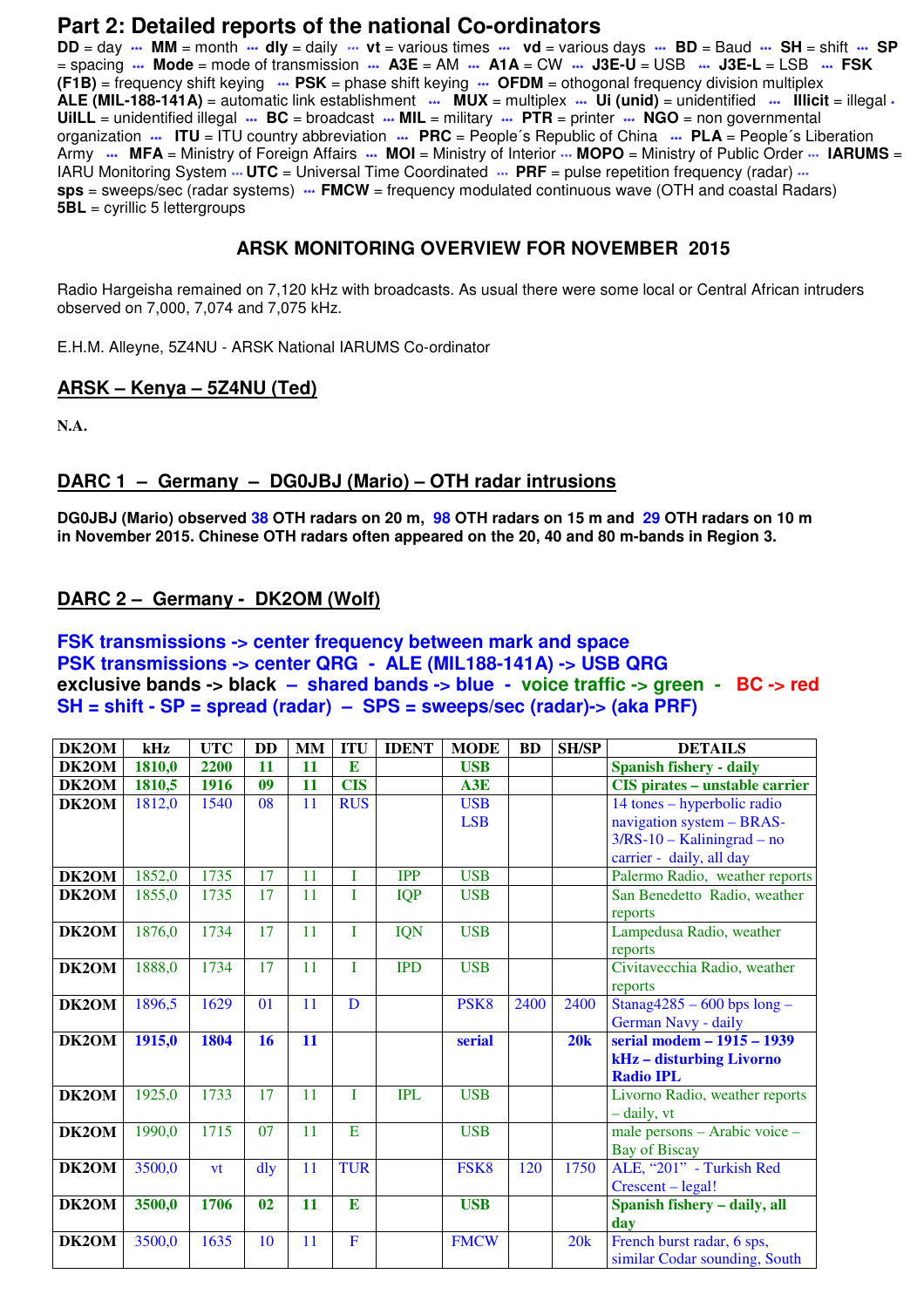| DK2OM          | kHz    | <b>UTC</b>   | <b>DD</b> | <b>MM</b> | <b>ITU</b>               | <b>IDENT</b>  | <b>MODE</b>        | <b>BD</b> | <b>SH/SP</b>    | <b>DETAILS</b>                                                    |
|----------------|--------|--------------|-----------|-----------|--------------------------|---------------|--------------------|-----------|-----------------|-------------------------------------------------------------------|
|                |        |              |           |           |                          |               |                    |           |                 | France                                                            |
| DK2OM          | 3500,0 | 1646         | 27        | 11        | $\overline{F}$           |               | <b>USB</b>         |           |                 | French fishery                                                    |
| DK2OM          | 3500,5 | 2207         | 06        | 11        | <b>CIS</b>               |               | A3E                |           |                 | CIS pirates - unstable carrier                                    |
| DK2OM          | 3501,2 | <b>1800</b>  | 12        | 11        | <b>CIS</b>               |               | A3E                |           |                 | CIS pirates - unstable carrier                                    |
| DK2OM          | 3501,5 | 1843         | 30        | 11        | <b>RUS</b>               |               | A3E                |           |                 | CIS pirates - unstable carrier                                    |
| DK2OM          | 3503,0 | 1545         | 01        | 11        | <b>RUS</b>               |               | PSK <sub>2</sub>   | 120       | 2600            | AT3004D - submode idle -<br>Kaliningrad                           |
| DK2OM          | 3503,5 | vt           | vd        | 11        | $\mathbf G$              | no ITU        | FSK8               | 125       | 1750            | ALE - "XSS" "XPU" "XJR" -                                         |
|                |        |              |           |           |                          |               |                    |           |                 | British MIL Tascomm - vt,                                         |
|                |        |              |           |           |                          |               |                    |           |                 | daily - legal!                                                    |
| DK2OM          | 3504,0 | 2124         | 23        | 11        | <b>HOL</b>               |               | <b>USB</b>         |           |                 | <b>Dutch fishery</b>                                              |
| DK2OM          | 3515,0 | 0954         | 15        | 11        | <b>CHN</b>               |               | <b>FMCW</b>        |           | 60k             | Chinese OTH radar $-43$ sps                                       |
|                |        |              | 23        |           | E                        |               | <b>USB</b>         |           |                 | $3515 - 3575$ kHz                                                 |
| DK2OM<br>DK2OM | 3515,0 | 2016<br>1833 | 30        | 11<br>11  | <b>CHN</b>               |               | <b>FMCW</b>        |           | 56 <sub>k</sub> | Spanish fishery<br>Chinese OTH radar $-43$ sps                    |
|                | 3523,0 |              |           |           |                          |               |                    |           |                 | $3523 - 3579$ kHz                                                 |
| DK2OM          | 3524,0 | 2025         | 23        | 11        | $\mathbf G$              |               | <b>USB</b>         |           |                 | <b>UK</b> fishery                                                 |
| DK2OM          | 3531,0 | ---          | 44        | 11        | <b>RUS</b>               | REA4          | <b>NON</b>         |           |                 | unclean carrier - RUS airforce<br>Moscow, ident: 1940 utc - daily |
| DK2OM          | 3532,0 | 2037         | 02        | 11        | $\overline{F}$           |               | PSK4               | 75        | 5800            | LINK11-CLEW on both                                               |
|                |        |              |           |           |                          |               |                    |           |                 | sidebands (5800 Hz wide) -<br>area of Brest - legal!              |
| DK2OM          | 3540,0 | 1924         | 08        | 11        | E                        |               | <b>USB</b>         |           |                 | <b>Spanish fishery - sometimes</b>                                |
|                |        |              |           |           |                          |               |                    |           |                 | with voice scrambler CRY                                          |
|                |        |              |           |           |                          |               |                    |           |                 | $2001 - very$ often                                               |
| DK2OM          | 3545,0 | 2020         | 26        | 11        | <b>HOL</b>               |               | <b>USB</b>         |           |                 | <b>Dutch fishery</b>                                              |
| DK2OM          | 3545,0 | 1616         | 23        | 11        | <b>CHN</b>               |               | <b>FMCW</b>        |           | 52k             | Chinese OTH radar $-43$ sps                                       |
|                |        |              |           |           |                          |               |                    |           |                 | 3545 - 3597 kHz                                                   |
| DK2OM          | 3548,0 | 1857         | 21        | 11        | <b>RUS</b>               |               | PSK <sub>2</sub>   | 120       | 2600            | AT3004D - submode idle -<br>Ivanovo                               |
| DK2OM          | 3550,0 | vt           | vd        | 11        | <b>ALG</b>               | no ITU        | FSK8               | 125       | 1750            | ALE, "IU50" "IU52" "FN50"                                         |
| DK2OM          | 3550,0 | 0700         | dly       | 11        | $\mathbf{F}$             |               | A3E                |           |                 | <b>French amateurs not</b>                                        |
|                |        |              |           |           |                          |               |                    |           |                 | respecting bandplans - daily                                      |
| DK2OM          | 3553,8 | 1933         | 01        | 11        | <b>TUR</b>               |               | PSK <sub>8</sub>   | 2400      | 2400            | Stanag $4285 - 600$ bps long -<br>TUR MIL - Ankara - daily, all   |
|                |        |              |           |           |                          |               |                    |           |                 | day - legal operation                                             |
| DK2OM          | 3560,5 | 1850         | 21        | 11        | <b>BLR</b>               |               | PSK <sub>2</sub> A | 120       | 2600            | $AT3004D$ – and RUS voice                                         |
|                |        |              |           |           |                          |               |                    |           |                 | traffic - Minsk                                                   |
| DK2OM          | 3561,0 | 2230         | 02        | 11        | <b>RUS</b>               |               | F1B                | 75        | 250             | <b>Moscow</b>                                                     |
| DK2OM          | 3567,0 | <b>vt</b>    | dly       | 11        | <b>CHN</b>               | no ITU        | FSK8               | 125       | 1750            | ALE, "103" "106"                                                  |
|                |        |              |           |           | $\overline{\mathcal{L}}$ |               |                    |           |                 |                                                                   |
| DK2OM          | 3570,5 | 1837         | 11        | 11        | <b>RUS</b>               |               | F1B                | 73        | 125             | idling - unclean - Kaliningrad                                    |
| DK2OM          | 3576,4 | ady          | dly       | 11        | I                        | <b>IZ3DVW</b> | A1A                |           |                 | uncoordinated beacon                                              |
| DK2OM          | 3582,0 | 1856         | 19        | 11        | <b>RUS</b>               |               | PSK <sub>2</sub>   | 120       | 2600            | AT3004D - submode idle -                                          |
|                |        |              |           |           |                          |               |                    |           |                 | <b>Moscow</b>                                                     |
| DK2OM          | 3585,0 | <b>vt</b>    | dly       | 11        | <b>TWN</b>               | <b>HLL</b>    | F1C                |           |                 | 120 rpm, IOC 576, WX-fax -                                        |
|                |        |              |           |           |                          |               |                    |           |                 | daily - legal!                                                    |
| DK2OM          | 3586,0 | <b>vt</b>    | dly       | 11        | $\mathbf G$              |               | PSK <sub>2</sub> A | 40        | 40              | encrypted – every evening                                         |
|                |        |              |           |           |                          |               |                    |           |                 | <b>Great Britain - purpose</b>                                    |
|                |        |              |           |           |                          |               |                    |           |                 | unknown                                                           |
| DK2OM          | 3587,0 | vt           | vd        | 11        | E                        | no ITU        | FSK8               | 125       | 1750            | ALE, "TVV" "TXX" - Spanish                                        |
|                |        |              |           |           |                          |               |                    |           |                 | Guardia Civil                                                     |
| DK2OM          | 3590,0 | vt           | dly       | 11        | <b>PAK</b>               | no ITU        | FSK8               | 125       | 1750            | ALE, "KW" "KHAIBAR" -<br>Pakistan navy                            |
| DK2OM          | 3590,0 | 0730         | 01        | 11        | $\bf{E}$                 |               | <b>USB</b>         |           |                 | Spanish fishery - also with                                       |
|                |        |              |           |           |                          |               |                    |           |                 | scrambler CRY 2001 - daily                                        |
| DK2OM          | 3593,7 | 2219         | 02        | 11        | <b>RUS</b>               | D             | A1A                |           |                 | Cluster beacon - Sevastopol<br>RUS Navy - "RCV"                   |
| DK2OM          | 3593,8 | 2219         | 02        | 11        | <b>RUS</b>               | $\mathbf{P}$  | A1A                |           |                 | Cluster beacon - Kaliningrad<br>RUS Navy - "RMP"                  |
| DK2OM          | 3593,9 | 2219         | 02        | 11        | <b>RUS</b>               | S             | A1A                |           |                 | <b>Cluster beacon - Severomorsk</b>                               |
| DK2OM          | 3595,0 | <b>vt</b>    | dly       | 11        | D                        |               | FSK8               | 125       | 1750            | RUS Navy - "RIT"<br>ALE - German customs                          |
| DK2OM          | 3595,0 | 2040         | 20        | 11        | <b>RUS</b>               |               | <b>USB</b>         |           |                 | man in Russian voice - spelling                                   |
|                |        |              |           |           |                          |               |                    |           |                 | figures - St. Peterburg                                           |
| DK2OM          | 3596,0 | vt           | dly       | 11        | D, S,<br><b>HRV</b>      |               | FSK8               | 125       | 1750            | ALE, "DK3CW" "SA6CBK"<br>"9A0PZ" - just for info!                 |
| DK2OM          | 3597,0 | 1800         | 22        | 11        | <b>CHN</b>               |               | PSK4               | 60        | 2400            | PRC 30 tone modem - USB                                           |
|                |        |              |           |           |                          |               |                    |           |                 |                                                                   |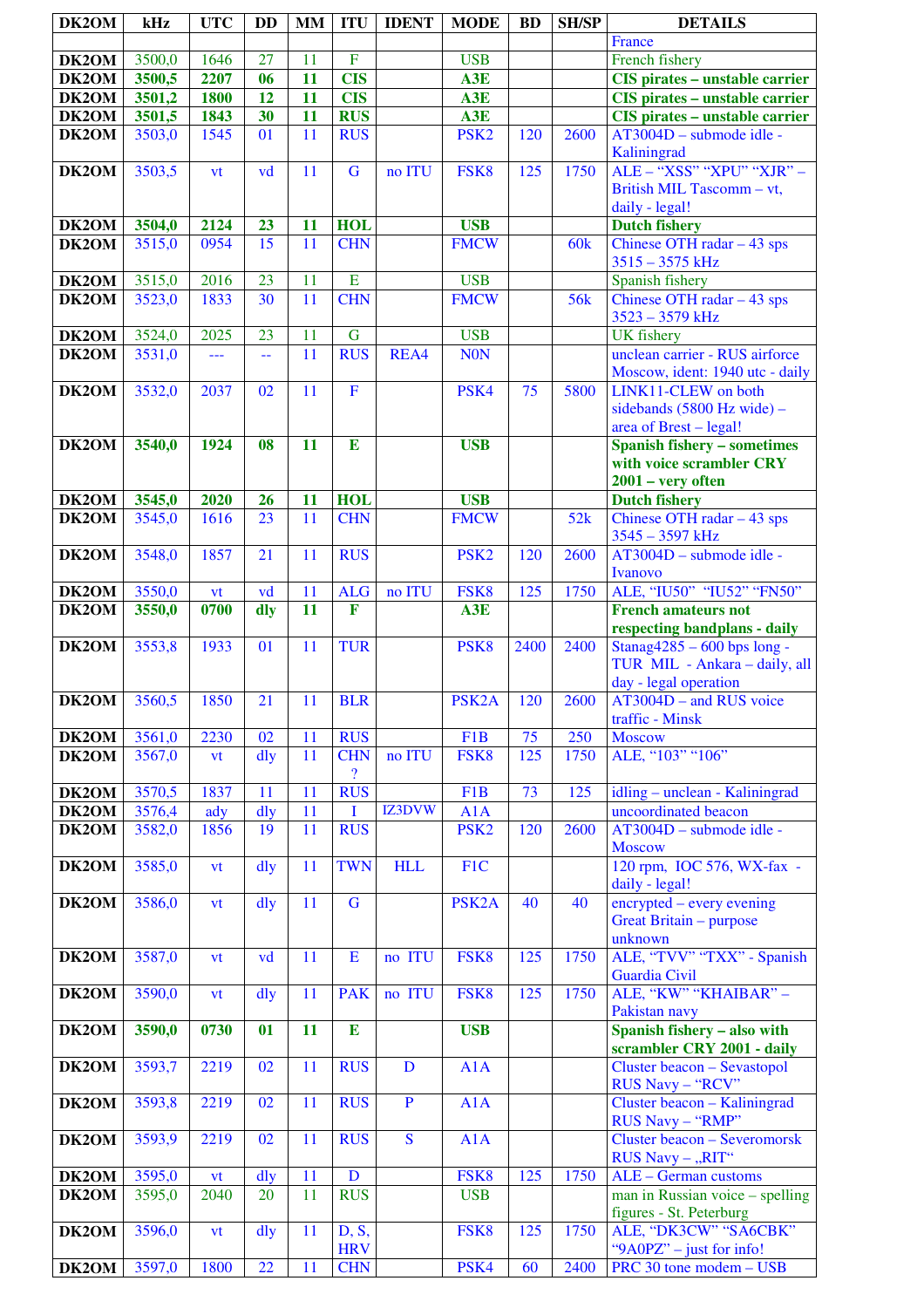| DK2OM          | kHz    | <b>UTC</b> | <b>DD</b>      | <b>MM</b> | <b>ITU</b>               | <b>IDENT</b>  | <b>MODE</b>              | <b>BD</b> | <b>SH/SP</b> | <b>DETAILS</b>                                                         |
|----------------|--------|------------|----------------|-----------|--------------------------|---------------|--------------------------|-----------|--------------|------------------------------------------------------------------------|
|                |        |            |                |           |                          |               |                          |           |              | mode – pilottone 450 Hz                                                |
| DK2OM          | 3606,0 | 1930       | 14             | 11        | <b>RUS</b>               |               | F <sub>1</sub> B         | 50        | 200          | <b>Moscow</b>                                                          |
| DK2OM          | 3617,0 | vt         | $\frac{d}{dy}$ | 11        | <b>HRV</b>               | 9A5EX         | FSK8                     | 125       | 1750         | ALE, "9A5EX" - HAM-ALE -                                               |
| DK2OM          | 3622,5 | 1925       | 01             | 11        | J                        | <b>JMH</b>    | F1C                      |           |              | just for info<br>Tokyo Meteo - 120 rpm -                               |
|                |        |            |                |           |                          |               |                          |           |              | IOC576 - daily, legal!!!                                               |
| DK2OM          | 3630,0 | 1754       | 22             | 11        | <b>CHN</b>               |               | <b>FMCW</b>              |           | 52k          | Chinese OTH radar $-43$ sps                                            |
|                |        |            |                |           |                          |               |                          |           |              | $3630 - 3682$ kHz – also on                                            |
|                |        |            |                |           |                          |               |                          |           |              | 28.11.2015 at 1759 utc                                                 |
| DK2OM          | 3632,0 | 1730       | 23             | 11        | <b>CHN</b>               |               | <b>FMCW</b>              |           | <b>84k</b>   | Chinese OTH radar - 43 sps -                                           |
|                |        |            |                |           |                          |               |                          |           |              | $3632 - 3716$ kHz                                                      |
| DK2OM          | 3637,0 | 0952       | 15             | 11        | <b>CHN</b>               |               | <b>FMCW</b>              |           | 60k          | Chinese OTH radar $-43$ sps                                            |
|                |        |            |                |           |                          |               |                          |           |              | $3637 - 3697$ kHz                                                      |
| DK2OM          | 3640,0 | vt         | vd             | 11        | $\overline{\mathbf{G}}$  |               | FSK8                     | 125       | 1750         | ALE, "XSS" - British MIL                                               |
| DK2OM          | 3642,0 | ady        | dly            | 11        | <b>CHN</b>               |               | A1A                      |           |              | Tascomm - just for info!<br>endless loop - DKG6 de 3A7D                |
|                |        |            |                |           |                          |               |                          |           |              | Chinese military - daily, all day                                      |
| DK2OM          | 3644,0 | 2004       | 17             | 11        | <b>CHN</b>               |               | <b>FMCW</b>              |           | 103k         | 2 Chinese OTH radars - 43 sps                                          |
|                |        |            |                |           |                          |               |                          |           |              | $3644 - 3747$ kHz - alternating                                        |
|                |        |            |                |           |                          |               |                          |           |              | sweeps                                                                 |
| DK2OM          | 3644,0 | 1954       | 26             | 11        | <b>RUS</b>               |               | PSK <sub>2</sub> A       | 120       | 2600         | AT3004D - Far East Russia                                              |
| DK2OM          | 3648,0 | 1827       | 10             | 11        | <b>ARS</b>               |               | FSK8                     | 125       | 1750         | ALE, "AAI" "AAN"                                                       |
|                |        |            |                |           |                          |               | <b>LSB</b>               |           |              |                                                                        |
| DK2OM          | 3649,0 | vt         | vd             | 11        | <b>ALG</b>               | no ITU        | FSK8                     | 125       | 1750         | ALE, "BI20" PA20"                                                      |
| DK2OM          | 3654,0 | 0932       | 11             | 11        | <b>CHN</b>               |               | <b>FMCW</b>              |           | 52k          | Chinese OTH radar $-43$ sps<br>$3654 - 3706$ kHz                       |
| DK2OM          | 3664,0 | 1440       | 10             | 11        | <b>RUS</b>               |               | PSK <sub>2</sub>         | 120       | 2600         | $AT3004D$ – submode idle – Far                                         |
|                |        |            |                |           |                          |               |                          |           |              | <b>East Russia</b>                                                     |
| DK2OM          | 3696,0 | 1959       | 26             | 11        | <b>CHN</b>               |               | PSK4                     | 60        | 2350         | PRC 30 tone modem - LSB                                                |
|                |        |            |                |           |                          |               |                          |           |              | mode - pilottone 450 Hz                                                |
| DK2OM          | 3697,0 | 0933       | 28             | 11        | FEa                      |               | F <sub>1</sub> B         | 200       | 850          | $F1B -$ async.                                                         |
| DK2OM          | 3710,0 | 1752       | 22             | 11        | <b>CHN</b>               |               | PSK4                     | 60        | 2400         | PRC 30 tone modem - LSB                                                |
|                |        |            |                |           |                          |               |                          |           |              | mode – pilottone 450 Hz                                                |
| DK2OM          | 3715,0 | 1800       | 28             | 11        | <b>CHN</b>               |               | <b>FMCW</b>              |           | 54k          | Chinese OTH radar $-43$ sps                                            |
| DK2OM          | 3720,0 | vt         | dly            | 11        | S                        |               | FSK8                     | 125       | 1750         | $3715 - 3769$ kHz<br>ALE, "YU" "YT" "YV" "DZ"                          |
|                |        |            |                |           |                          |               |                          |           |              | - Swedish MIL                                                          |
| DK2OM          | 3725,0 | 2000       | 29             | 11        | <b>RUS</b>               |               | PSK <sub>2</sub> A       | 120       | 2600         | AT3004D – Far East Russia                                              |
| DK2OM          | 3727,0 | 1956       | 26             | 11        | <b>CHN</b>               |               | PSK4                     | 60        | 2350         | PRC 30 tone modem - LSB                                                |
|                |        |            |                |           |                          |               |                          |           |              | mode – pilottone 450 Hz                                                |
| DK2OM          | 3729,0 | 1614       | 23             | 11        | <b>CHN</b>               |               | PSK4                     | 60        | 2400         | PRC 30 tone modem - LSB                                                |
|                |        |            |                |           |                          |               |                          |           |              | mode - pilottone 450 Hz                                                |
| DK2OM<br>DK2OM | 3751,5 | vt         | dly            | 11<br>11  | <b>POL</b>               | no ITU        | FSK8                     | 125       | 1750         | ALE, "IZ3" "MI3"                                                       |
|                | 3756,0 | vt         | dly            |           | <b>RUS</b>               |               | A3E                      |           |              | RUS MIL - channel marker -<br>Tuapse – East Black Sea –                |
|                |        |            |                |           |                          |               |                          |           |              | night QRG                                                              |
| DK2OM          | 3761,5 | vt         | vd             | 11        | <b>POL</b>               | no ITU        | FSK8                     | 125       | 1750         | ALE, "NI9" "PL7" "AB2" -                                               |
|                |        |            |                |           |                          |               |                          |           |              | <b>Polish MIL</b>                                                      |
| DK2OM          | 3771,0 | 1957       | 25             | 11        | <b>CHN</b>               |               | PSK4                     | 60        | 2350         | $\overline{\text{PRC 30}}$ tone modem - LSB                            |
|                |        |            |                |           |                          |               |                          |           |              | mode – pilottone 450 Hz                                                |
| DK2OM          | 3772,0 | 1744       | 27             | 11        | FEa                      | A4JC          | A1A                      |           |              | "A4JC" - loop                                                          |
| DK2OM          | 3777,0 | 1954       | 25             | 11        | FEa                      |               | A1A                      |           |              | "M8JF de RIS9" – endless loop                                          |
| DK2OM          | 3779,0 | 2146       | 19             | 11        | <b>CHN</b>               |               | PSK4                     | 60        | 2350         | $-$ dly<br>PRC 30 tone modem - LSB                                     |
|                |        |            |                |           |                          |               |                          |           |              | mode - pilottone 450 Hz                                                |
| DK2OM          | 3791,0 | <b>vt</b>  | vd             | 11        | D                        | <b>DK0ESD</b> | FSK8                     | 125       | 1750         | ALE, "DK0ESD" - daily just                                             |
|                |        |            |                |           |                          |               |                          |           |              | for info!                                                              |
| DK2OM          | 3797,0 | ady        | dly            | 11        | FEa                      |               | A1A                      |           |              | "M8JF de RIS9" – endless loop                                          |
|                |        |            |                |           |                          |               |                          |           |              | - revd via JA                                                          |
| DK2OM          | 7000,0 | vt         | dly            | 11        | $\overline{\mathcal{L}}$ | no ITU        | FSK8                     | 125       | 1750         | ALE, "210" "20989" "2205"                                              |
|                |        |            |                |           |                          |               |                          |           |              | "203"                                                                  |
| DK2OM          | 7000,0 | vt         | dly            | 11        | <b>INS</b>               |               | <b>USB</b><br><b>LSB</b> |           |              | Indonesian pirates $-$ daily $-$ all<br>day - audible in Europe in the |
|                |        |            |                |           |                          |               |                          |           |              | evenings                                                               |
| DK2OM          | 7000,0 | 1519       | 01             | 11        | <b>RUS</b>               |               | H3E                      |           | 3.4k         | buzzer - 1 sec bursts - 121 Hz                                         |
|                |        |            |                |           |                          |               |                          |           |              | AF rough sinus – carrier on                                            |
|                |        |            |                |           |                          |               |                          |           |              | $6998.0 + upper sideband -$                                            |
|                |        |            |                |           |                          |               |                          |           |              | with splatters 10 kHz wide -                                           |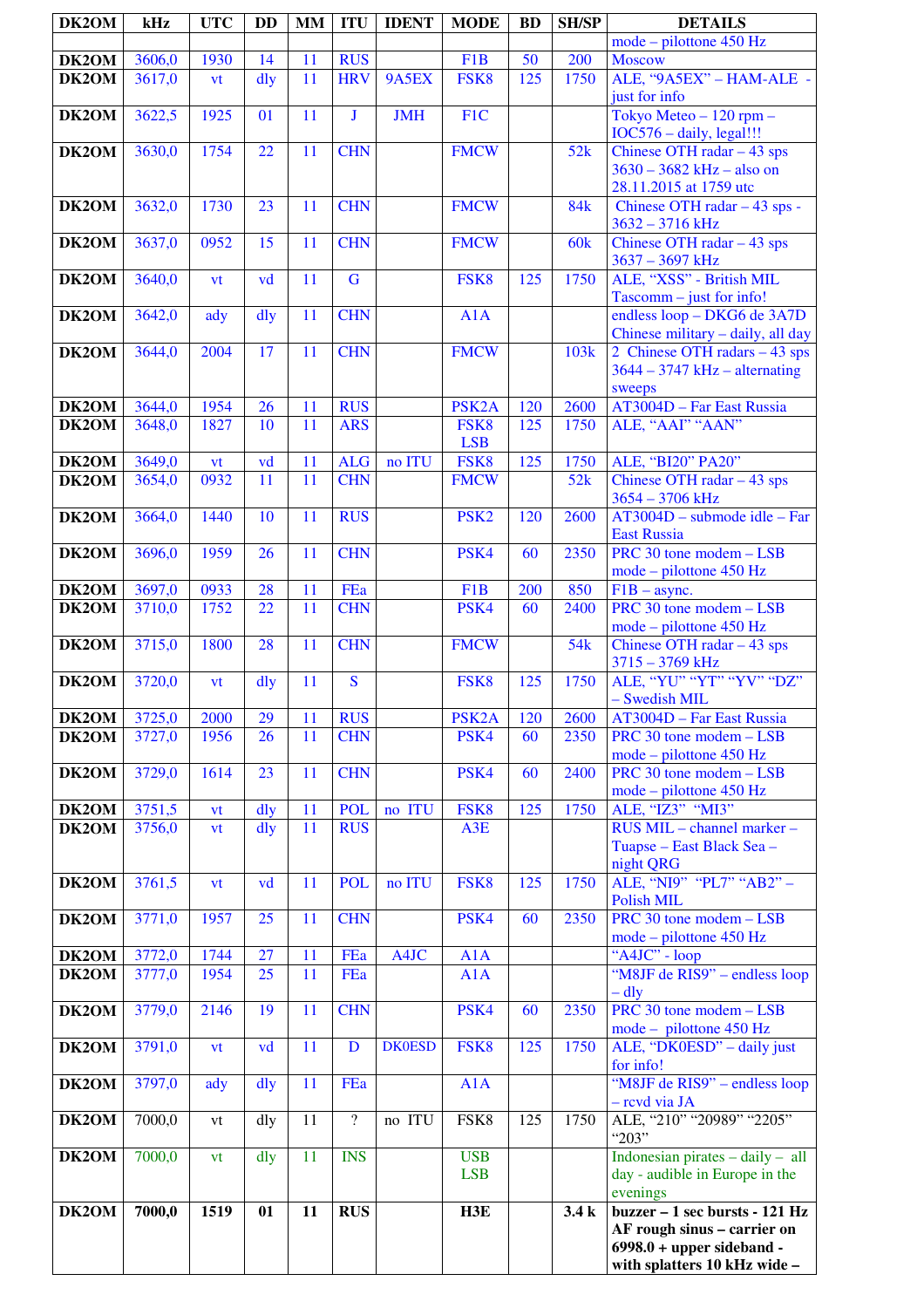| DK2OM              | kHz     | <b>UTC</b>        | DD                       | <b>MM</b> | <b>ITU</b>                | <b>IDENT</b>       | <b>MODE</b>               | <b>BD</b>       | <b>SH/SP</b> | <b>DETAILS</b>                                                                                       |
|--------------------|---------|-------------------|--------------------------|-----------|---------------------------|--------------------|---------------------------|-----------------|--------------|------------------------------------------------------------------------------------------------------|
|                    |         |                   |                          |           |                           |                    |                           |                 |              | daily, all day - Moscow                                                                              |
| DK2OM              | 7001,5  | ---               | $\overline{a}$           | 11        | ALG                       |                    | PSK4A                     | 62.5            | 1750         | Clover $2000 - 8 \times 62.5$ Bd $-$<br>Algeria - daily, vt                                          |
| DK2OM              | 6998.5  | vt                | vd                       | 11        | <b>POL</b>                |                    | FSK8                      | 125             | 1750         | ALE, "ZI3" "OL1" "OD6"                                                                               |
|                    |         |                   |                          |           |                           |                    | PSK8                      | 2400            | 2400         | "SZ4" and MIL-188-110A -                                                                             |
|                    |         |                   |                          |           |                           |                    |                           |                 |              | until 7001.000 kHz - Polish<br><b>MIL</b>                                                            |
| DK2OM              | 7005,0  | vt                | dly                      | 11        | <b>INS</b>                |                    | <b>USB</b>                |                 |              | <b>Indonesian pirates</b>                                                                            |
| DK2OM              | 7010,0  | vt                | $\frac{d}{dy}$           | 11        | <b>INS</b>                |                    | <b>LSB</b><br><b>USB</b>  |                 |              | <b>Indonesian and Philippine</b>                                                                     |
|                    |         |                   |                          |           |                           |                    | <b>LSB</b>                |                 |              | pirates                                                                                              |
| DK2OM              | 7014,0  | 1947              | 26                       | 11        | <b>CHN</b>                |                    | PSK4                      | 60              | 2350         | $\overline{\text{PRC 30}}$ tone modem - LSB                                                          |
|                    |         |                   |                          | 11        | <b>INS</b>                |                    |                           |                 |              | mode – pilottone 450 Hz                                                                              |
| DK2OM              | 7015,0  | vt                | dly                      |           |                           |                    | <b>USB</b><br><b>LSB</b>  |                 |              | <b>Indonesian pirates</b>                                                                            |
| DK2OM              | 7015,5  | 0250              | 05                       | 11        | <b>AFG</b>                |                    | PSK4A                     | 62.5            | 1750         | Clover $2000 - 8 \times 62.5$ Bd                                                                     |
|                    |         |                   |                          |           |                           |                    | <b>FSK</b>                | $100\,$         | 170          | Codan 8580 selcall                                                                                   |
| DK2OM              | 7018,0  | 2041              | 05                       | 11        | <b>RUS</b>                | REA4               | F1B                       | 100             | 1000         | mostly idling - Russian<br>airforce Moscow - ident at full                                           |
|                    |         |                   |                          |           |                           |                    |                           |                 |              | hour $+40$ min.                                                                                      |
| DK2OM              | 7020,0  | vt                | $\frac{d}{dy}$           | 11        | <b>INS</b>                |                    | <b>USB</b>                |                 |              | <b>Indonesian pirates</b>                                                                            |
| DK <sub>2</sub> OM | 7025,0  | vt                | dly                      | 11        | <b>INS</b>                |                    | <b>LSB</b><br><b>USB</b>  |                 |              | <b>Indonesian pirates</b>                                                                            |
|                    |         |                   |                          |           |                           |                    | <b>LSB</b>                |                 |              |                                                                                                      |
| DK2OM              | 7027,5  | $\overline{a}$    | $\overline{\phantom{a}}$ | 11        | <b>KAZ</b>                | $V^{\prime\prime}$ | A1A                       |                 |              | beacon "V" - Almaty                                                                                  |
| DK2OM              | 7030,0  | vt                | dly                      | 11        | <b>INS</b>                |                    | <b>LSB</b>                |                 |              | <b>Indonesian pirates</b>                                                                            |
| <b>DK2OM</b>       | 7030,0  | 2142              | 06                       | 11        | <b>CHN</b>                |                    | <b>FMCW</b>               |                 | 160k         | Chinese broadband OTH radar<br>$7030 - 7190$ kHz $- 10$ sps $-$                                      |
|                    |         |                   |                          |           |                           |                    |                           |                 |              | long lasting                                                                                         |
| DK2OM              | 7035,0  | vt                | dly                      | 11        | <b>INS</b>                |                    | <b>USB</b>                |                 |              | <b>Indonesian pirates</b>                                                                            |
| DK2OM              | 7038,0  | 1955              | 28                       | 11        | <b>CHN</b>                |                    | <b>LSB</b><br><b>FMCW</b> |                 | 160          | Chinese OTH radar $-10$ sps $-$                                                                      |
|                    |         |                   |                          |           |                           |                    |                           |                 |              | $7038 - 7198$ kHz $- 100$ sec                                                                        |
|                    |         |                   |                          |           |                           |                    |                           |                 |              | blocks - long lasting                                                                                |
| DK2OM              | 7039,3  | 2134              | 19                       | 11        | <b>RUS</b>                | $\overline{K}$     | A1A                       |                 |              | Cluster beacon -                                                                                     |
|                    |         |                   |                          |           |                           |                    |                           |                 |              | Petropavlovsk Kamchatskiy -<br>RUS Navy - Pacific fleet -                                            |
|                    |         |                   |                          |           |                           |                    |                           |                 |              | "RCC" - daily                                                                                        |
| DK2OM              | 7039,4  | 2134              | 19                       | 11        | <b>RUS</b>                | $\mathbf{M}$       | A1A                       |                 |              | Cluster beacon - Magadan                                                                             |
| DK2OM              | 7040,0  | vt                | dly                      | 11        | $\boldsymbol{\mathrm{F}}$ | F6BAZ              | FSK8                      | 125             | 1750         | RUS Navy - "RTS"<br>$\overline{\text{ALE}}$ , "F6BAZ" – just for info                                |
| DK2OM              | 7040,0  | ady               | dly                      | 11        | $\mathbf I$               |                    | A1A                       |                 |              | IZ3DVW - uncoordinated                                                                               |
|                    |         |                   |                          |           |                           |                    |                           |                 |              | and unwanted beacon                                                                                  |
| DK2OM              | 7040,0  | vt                | dly                      | 11        | <b>INS</b>                |                    | <b>USB</b><br><b>LSB</b>  |                 |              | <b>Indonesian pirates</b>                                                                            |
| DK2OM              | 7040,5  | vt                | dly                      | 11        | <b>HRV</b>                |                    | FSK8                      | 125             | 1750         | ALE, "9A5EX" "9A0ALE" -                                                                              |
|                    |         |                   |                          |           |                           |                    |                           |                 |              | just for info                                                                                        |
| DK2OM              | 7047,37 | vt                | vd                       | 11        | D                         |                    | FSK8                      | 125             | 1750         | ALE, "DL0NOT" – just for<br>info!                                                                    |
| DK2OM              | 7049,5  | vt                | dly                      | 11        | <b>HRV</b>                | 9A0ALE             | FSK8                      | 1250            | 1750         | Amateur ALE, just for info!                                                                          |
|                    |         |                   |                          |           | G                         | M1DFO              |                           |                 |              | daily - various times                                                                                |
| DK2OM              | 7050,0  | ${\bf v} {\bf t}$ | dly                      | 11        | ${\bf F}$<br><b>INS</b>   | F6BAZ              | <b>USB</b>                |                 |              | <b>Indonesian pirates</b>                                                                            |
| DK2OM              | 7050,0  | 1059              | 11                       | 11        | <b>ISR</b>                | 4XZ                | A1A                       |                 |              | "v v v de 4XZ" endless slip -                                                                        |
|                    |         |                   |                          |           |                           |                    |                           |                 |              | Israel Navy Haifa - later                                                                            |
|                    |         |                   |                          |           |                           |                    |                           |                 |              | encrypted QTCs - QRG                                                                                 |
| DK2OM              | 7050,0  | 1655              | 21                       | 11        | <b>RUS</b>                |                    | <b>FMCW</b>               |                 | 13k          | 7050.029 kHz<br>OTH radar Contayner - 50 sps                                                         |
|                    |         |                   |                          |           |                           |                    |                           |                 |              | Gorodezh                                                                                             |
| DK <sub>2</sub> OM | 7054,0  | 2130              | 06                       | 11        | <b>RUS</b>                |                    | F1B                       | 50              | 200          | Moscow                                                                                               |
| DK2OM              | 7054,0  | 1736              | 12                       | 11        | <b>CHN</b>                |                    | <b>FMCW</b>               |                 | 10k          | Chinese OTH radar $-63$ sps $-$<br>$4 \text{ sec bursts} - \text{every } 18^{\text{th}} \text{ sec}$ |
| DK2OM              | 7055,5  | vt                | vd                       | 11        | MEa                       | no ITU             | FSK8                      | 125             | 1750         | ALE, "111" "132" "133" -                                                                             |
|                    |         |                   |                          |           |                           |                    |                           |                 |              | Kaukasus                                                                                             |
| DK2OM              | 7063,0  | 1450              | 02                       | 11        | <b>RUS</b>                |                    | F1B                       | $\overline{75}$ | 250          | <b>Ulan Ude</b>                                                                                      |
| DK2OM              | 7064,0  | 1829              | 30                       | 11        | <b>CHN</b>                |                    | <b>FMCW</b>               |                 | 10k          | Chinese OTH burst radar $-50$<br>$sps - 5$ sec bursts                                                |
| DK2OM              | 7066,0  | 1327              | 06                       | 11        | FEa                       |                    | <b>FMCW</b>               |                 | 32k          | Codan like ocean surface radar                                                                       |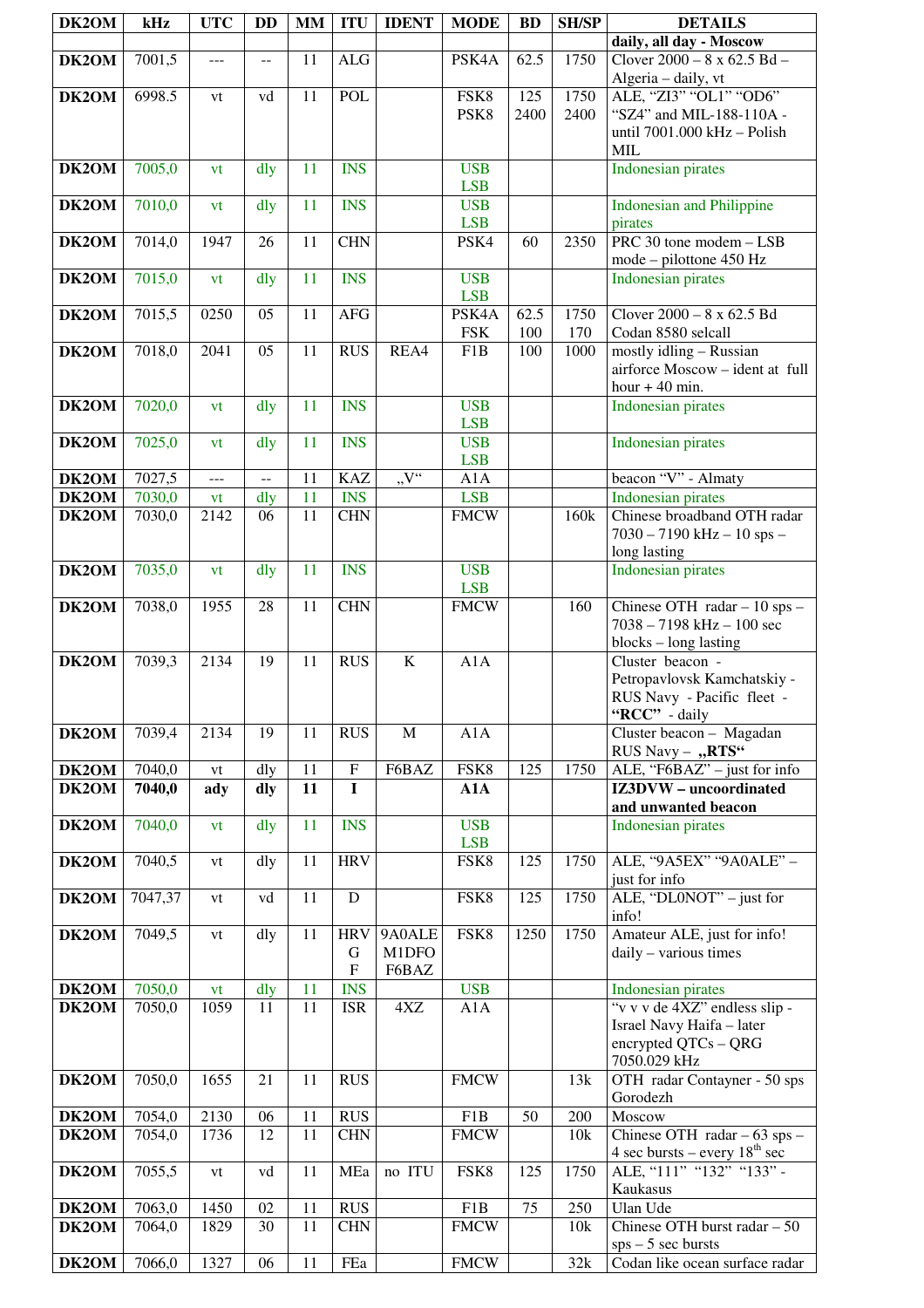| DK2OM          | kHz              | <b>UTC</b>     | DD                | <b>MM</b> | <b>ITU</b>        | <b>IDENT</b>  | <b>MODE</b>        | <b>BD</b> | <b>SH/SP</b> | <b>DETAILS</b>                                                    |
|----------------|------------------|----------------|-------------------|-----------|-------------------|---------------|--------------------|-----------|--------------|-------------------------------------------------------------------|
|                |                  |                |                   |           |                   |               |                    |           |              | $2.6$ sps $-7066 - 7098$ kHz                                      |
| DK2OM          | 7068,0           | 2048           | 05                | 11        | <b>RUS</b>        |               | <b>FMCW</b>        |           | 13k          | OTH radar Contayner - 50 sps<br>- Gorodezh                        |
| DK2OM          | 7070,0           | vt             | vd                | 11        | <b>GEO</b>        | no ITU        | FSK8               | 125       | 1750         | ALE, "MV" "244" "686" "334"<br>"204" "571" - daily active         |
| DK2OM          | 7070,0           | 1830           | 07                | 11        | FEa               |               | <b>FMCW</b>        |           | 32k          | Codan like ocean surface radar                                    |
| DK2OM          | 7081,0           | 1400           | 15                | 11        | <b>RUS</b>        |               | PSK <sub>2</sub>   | 120       | 2600         | $2.6$ sps $-7070 - 7102$ kHz<br>AT3004D - submode idle -          |
| DK2OM          | 7088,8           | vt             | vd                | 11        | S                 | <b>SLOFRO</b> | A1A                |           |              | Sevastopol<br>7088.820 - cw-trainee, Sweden                       |
|                |                  |                |                   |           |                   |               |                    |           |              | $- kHz - SL0FRO - just for$<br>info!                              |
| DK2OM          | 7089,8           | 1734           | 12                | 11        | <b>TUR</b>        |               | PSK8               | 2400      | 2400         | Link11 - SLEW - aircraft -<br>west of Cyprus - often              |
| DK2OM          | 7091,5           | 1900           | 19                | 11        | <b>KAZ</b>        | "V"           | A1A                |           |              | endless $loop - ident$ "V" -<br>Almaty - Kazakhstan               |
| DK2OM          | 7092,0           | vt             | vd                | 11        |                   |               | FSK8               | 125       | 1750         | ALE, "3014"                                                       |
| DK2OM          | 7098,0           | 1830           | 17                | 11        | <b>CHN</b>        |               | PSK4               | 60        | 2350         | $\overline{\text{PRC 30} }$ tone modem $\overline{\text{ } }$ LSB |
|                |                  |                |                   |           |                   |               |                    |           |              | mode – pilottone 450 Hz                                           |
| DK2OM          | 7099,5           | vt             | dly               | 11        | <b>HRV</b>        | 9A0ZG         | FSK8               | 125       | 1750         | ALE, "9A0ZG" "9A5EX1P"<br>"9A0OS" - daily - just for info!        |
| DK2OM          | 7102,0           | vt             | dly               | 11        | <b>HRV</b>        | 9A0ALE        | FSK8               | 125       | 1750         | ALE, "9A0ALE" "9A2KS"                                             |
|                |                  |                |                   |           | <b>SUI</b>        |               |                    |           |              | "HB9MHB" "9A0ZG"                                                  |
|                |                  |                |                   |           | D                 |               |                    |           |              | "9A4OS" "DK0ESD" – just for                                       |
|                | 7108,0           | 2027           | 11                | 11        | FEa               |               | <b>FMCW</b>        |           | 32k          | info!<br>Codan like ocean surface radar                           |
| DK2OM          |                  |                |                   |           |                   |               |                    |           |              | $2.6$ sps $- 7108 - 7140$ kHz                                     |
| DK2OM          | 7110,0           | vt             | dly               | 11        | <b>HRV</b>        | 9A0ALE        | FSK8               | 125       | 1750         | ALE, "9A0ALE" - just for info                                     |
| DK2OM<br>DK2OM | 7110,0<br>7114,0 | vt<br>2305     | dly<br>03         | 11<br>11  | <b>RUS</b>        |               | FSK8<br>F1B        | 125<br>75 | 1750<br>500  | ALE, "1101" "1112"<br>Moscow                                      |
| DK2OM          | 7116,0           | 2052           | 13                | 11        | FEa               |               | <b>FMCW</b>        |           | 32k          | Codan like ocean surface radar                                    |
|                |                  |                |                   |           |                   |               |                    |           |              | $2.6$ sps $- 7116 - 7148$ kHz                                     |
| DK2OM          | 7118,0           | 1935           | 26                | 11        | <b>CHN</b>        |               | <b>FMCW</b>        |           | 10k          | Chinese OTH burst radar - 83                                      |
|                |                  |                |                   |           |                   |               |                    |           |              | $sps - jumping 7096 - 7098 -$                                     |
|                |                  |                |                   |           |                   |               |                    |           |              | 7105 - 7118 - 7134 - 7156 kHz                                     |
| DK2OM          | 7120,0           | 1700           | dly               | 11        | <b>SOM</b>        |               | A3E                |           |              | Radio Hargaysa - Somalia -<br>daily - even audible in             |
|                |                  |                |                   |           |                   |               |                    |           |              | <b>Australia and Japan</b>                                        |
| DK2OM          | 7122,0           | $\overline{a}$ | $-$               | 11        | FEa               | $\mathbf{V}$  | A1A                |           |              | endless loop "V"                                                  |
| DK2OM          | 7134,0           | 1750           | 22                | 11        | <b>RUS</b>        |               | F <sub>1</sub> B   | 50        | 200          | Far East Russia                                                   |
| DK2OM          | 7135,0           | 1757           | 28                | 11        | <b>RUS</b>        |               | F1B                | 50        | 200          | Far East Russia                                                   |
| DK2OM          | 7137,0           | vt             | dly               | 11        | <b>TWN</b>        | no ITU        | FSK8               | 125       | 1750         | LSB-ALE, "BENVY"                                                  |
|                |                  |                |                   |           |                   |               |                    |           |              | "BYGCY" "BTIEU"                                                   |
|                |                  |                |                   |           |                   |               |                    |           |              | "BWFGG" "BBRDA" -                                                 |
|                |                  |                |                   |           |                   |               |                    |           |              | Taiwanese navy - daily -<br>various times - tnx for info:         |
|                |                  |                |                   |           |                   |               |                    |           |              | DL8AAM                                                            |
| DK2OM          | 7138,0           | 1948           | 03                | 11        | FEa               |               | <b>FMCW</b>        |           | 32k          | Codan like ocean surface radar                                    |
|                |                  |                |                   |           |                   |               |                    |           |              | $2.6$ sps $- 7138 - 7070$ kHz                                     |
| DK2OM          | 7144,0           | 1823           | 30                | 11        | <b>CHN</b>        |               | PSK4               | 60        | 2350         | PRC 30 tone modem - LSB                                           |
|                |                  |                |                   |           |                   |               |                    |           |              | mode – pilottone 450 Hz                                           |
| DK2OM          | 7147,0           | 1419           | 15                | 11        | <b>RUS</b>        |               | PSK4B              | 120       | 2600         | AT3104D - Kaluga                                                  |
| DK2OM          | 7148,0           | 2052           | 13                | 11        | <b>FEA</b>        |               | <b>FMCW</b>        |           | 32k          | Codan like ocean surface radar<br>$2.6$ sps $- 7148 - 7180$ kHz   |
| DK2OM          | 7150,0           | 1923           | 01                | 11        | <b>CHN</b>        |               | <b>FMCW</b>        |           | 30k          | Chinese OTH radar $-43$ sps                                       |
| DK2OM          | 7158,0           | 0019           | 03                | 11        | <b>IRN</b>        |               | A3E                |           | 15k          | 7150 - 7180 kHz - daily<br>spurious from IRIB Tehran on           |
| DK2OM          | 7162,0           | 1959           | 17                | 11        | FEa               | $-99$         | A1A                |           |              | 7225 kHz<br>unid $A1\overline{A - no}$ HAM traffic -              |
|                |                  |                |                   |           |                   |               |                    |           |              | idents "2257" "2259"                                              |
| DK2OM          | 7163,0           | <b>vt</b>      | vd                | 11        | <b>UKR</b>        |               | A3E                |           |              | encrypted MSGs - SZRU in<br><b>Rivne</b>                          |
| DK2OM          | 7179,0           | 1340           | 28                | 11        | <b>RUS</b>        |               | PSK <sub>2</sub> A | 120       | 2600         | AT3004D - Crimea                                                  |
| DK2OM          | 7183,0           | vt             | dly               | 11        | <b>SUI</b>        |               | FSK8               | 125       | 1750         | ALE, "HB9MHB" – just for                                          |
|                |                  |                |                   |           |                   |               |                    |           |              | info!                                                             |
| DK2OM          | 7185,5           | vt             | dly               | 11        | $\overline{D}$    |               | FSK8               | 125       | 1750         | ALE, "9A5EX" "DK0ESD"                                             |
| DK2OM          | 7197,0           | vt             | $\overline{d}$ ly | 11        | <b>HRV</b><br>TUR | no ITU        | FSK8               | 125       | 1750         | just for info - daily<br>ALE, "8241" "206102" "8151"              |
|                |                  |                |                   |           |                   |               |                    |           |              |                                                                   |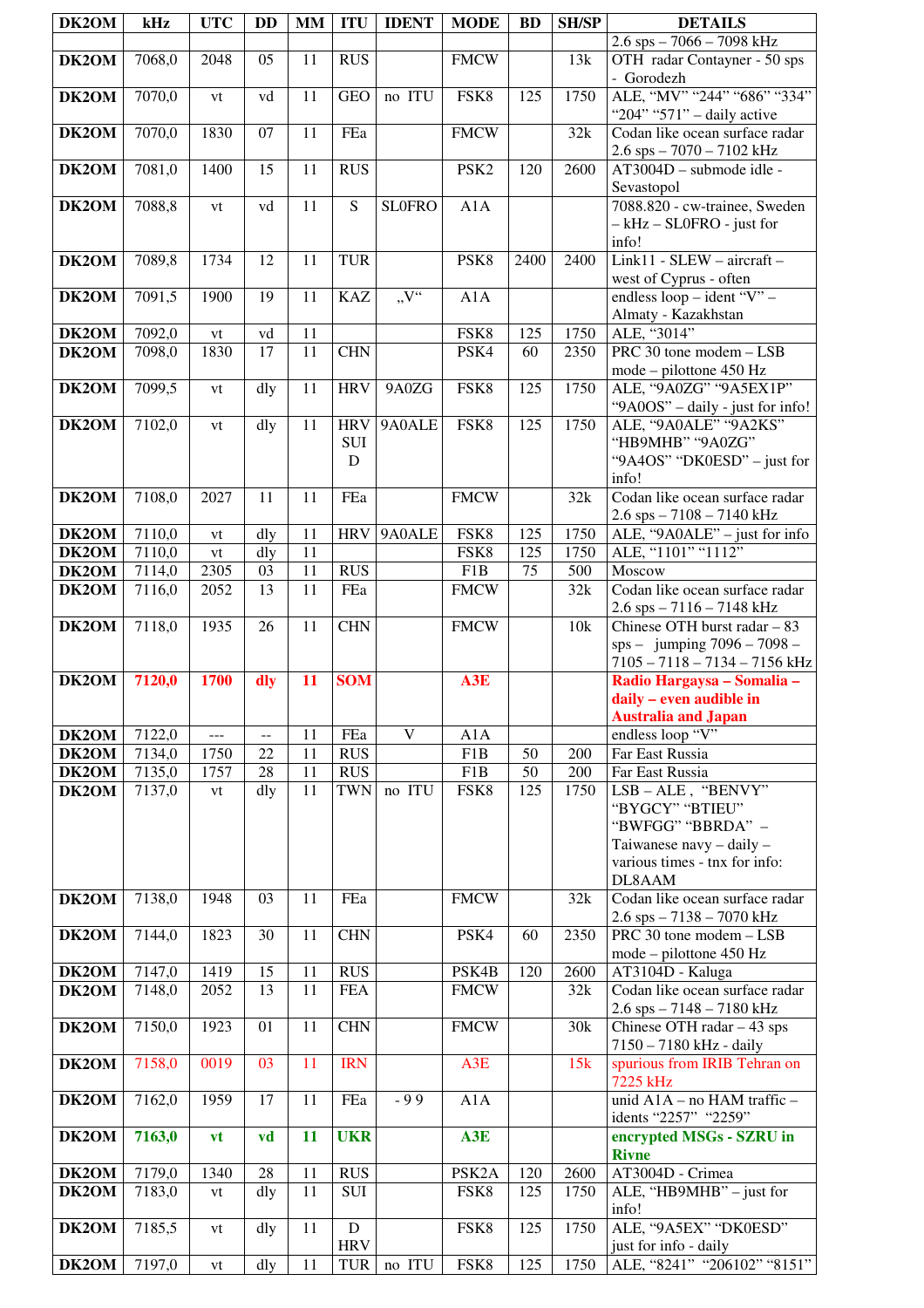| DK2OM          | kHz                | <b>UTC</b> | <b>DD</b>      | <b>MM</b> | <b>ITU</b>                 | <b>IDENT</b>  | <b>MODE</b>         | <b>BD</b>       | <b>SH/SP</b> | <b>DETAILS</b>                                                     |
|----------------|--------------------|------------|----------------|-----------|----------------------------|---------------|---------------------|-----------------|--------------|--------------------------------------------------------------------|
|                |                    |            |                |           |                            |               |                     |                 |              | "3021" "3761" "8021" "8141"                                        |
|                |                    |            |                |           |                            |               |                     |                 |              | "3061" "3241" "8411" -                                             |
|                |                    |            |                |           |                            |               |                     |                 |              | Turkish organisations and                                          |
|                |                    |            |                |           |                            |               |                     |                 |              | Turkish Civil Defense - source:                                    |
|                |                    |            |                |           |                            |               |                     |                 |              | DL8AAM - daily, various                                            |
|                |                    |            |                |           |                            |               |                     |                 |              | times                                                              |
| DK2OM          | 7197,0             | 1136       | 16             | 11        | <b>RUS</b>                 |               | PSK4B               | 120             | 2600         | AT3104D - Kaliningrad -                                            |
|                |                    |            |                |           |                            |               |                     |                 |              | pilot tone disturbed by a HAM<br><b>Radio France International</b> |
| DK2OM          | 7205,0             | 2000       | dly            | 11        | $\mathbf F$                | <b>RFI</b>    | A3E/BC              |                 | <b>38k</b>   | splattering $7185 - 7225$ kHz -                                    |
|                |                    |            |                |           |                            |               |                     |                 |              | now repaired!                                                      |
| DK2OM          | 10100,8            | ady        | dly            | 11        | D                          |               | F1B                 | $\overline{50}$ | 450          | <b>Baudot</b> - German                                             |
|                |                    |            |                |           |                            |               |                     |                 |              | Weatherservice - legal!                                            |
| DK2OM          | 10101,0            | 1930       | 05             | 11        | <b>MRC</b>                 |               | <b>USB</b>          |                 |              | Moroccan fishery                                                   |
| DK2OM          | 10110,0            | vt         | dly            | 11        | <b>SNG</b>                 | no ITU        | FSK8                | 125             | 1750         | ALE, "CN6" "68" – Singapore                                        |
|                |                    |            |                |           |                            |               |                     |                 |              | Navy - Changi Naval Base                                           |
| DK2OM          | 10113,0            | vt         | vd             | 11        | <b>TUN</b>                 | no ITU        | FSK8                | 125             | 1750         | ALE, "TUD" "STAT5"                                                 |
|                |                    |            |                |           |                            |               |                     |                 |              | "STAT154"                                                          |
| DK2OM          | 10114,0            | vt         | $\frac{d}{dy}$ | 11        |                            | no ITU        | FSK8                | 125             | 1750         | ALE, "BSF" "ZEN"                                                   |
|                |                    |            |                |           | <b>RUS</b>                 |               | F1B                 |                 | 1000         | "CM2OR2"                                                           |
| DK2OM<br>DK2OM | 10114,8<br>10115,0 | 0730       | dly<br>vd      | 11<br>11  |                            | no ITU        | FSK8                | 100<br>125      | 1750         | CIS14 - Moscow - daily<br>ALE, "2001" "2002"                       |
| DK2OM          | 10116,5            | vt<br>vt   | vd             | 11        | <b>AFS</b>                 |               | F <sub>7</sub> D    | 54.3            | 2120         | $MHF50 - 33$ tones - South                                         |
|                |                    |            |                |           |                            |               |                     |                 |              | <b>African navy</b>                                                |
| DK2OM          | 10120,0            | vt         | dly            | 11        |                            | no ITU        | FSK8                | 125             | 1750         | ALE, "9066" "9067" "8001"                                          |
|                |                    |            |                |           |                            |               |                     |                 |              | "2001"                                                             |
| DK2OM          | 10123,0            | vt         | $\frac{d}{dy}$ | 11        | <b>ALG</b>                 | no ITU        | FSK8                | 125             | 1750         | ALE, "CM3" "COF" "BSF"                                             |
|                |                    |            |                |           |                            |               |                     |                 |              | "CM2" "ESA"                                                        |
| DK2OM          | 10129,0            | <b>vt</b>  | dly            | 11        | <b>ALG</b>                 | no ITU        | FSK8                | 125             | 1750         | ALE, "CM1" "CTF" "772"                                             |
| DK2OM          | 10136,0            | vt         | dly            | 11        | <b>ALG</b>                 | no ITU        | FSK8                | 125             | 1750         | ALE, "CM3" "BLD" "CNC"                                             |
|                |                    |            |                |           |                            |               |                     |                 |              | "TF2"                                                              |
| DK2OM          | 10136,0            | ady        | dly            | 11        | <b>RUS</b>                 |               | F <sub>1</sub> B    | 50              | 200          | CIS-50-200 - Chita - daily, all                                    |
| DK2OM          | 10140,0            | vt         | vd             | 11        | <b>CHN</b>                 |               | FSK8                | 125             | 1750         | day<br>ALE, "205" "201" "LT"                                       |
|                |                    |            |                |           | $\boldsymbol{\mathcal{P}}$ |               |                     |                 |              |                                                                    |
| DK2OM          | 10144,0            | ady        | dly            | 11        | D                          | <b>DK0WCY</b> | A1A                 |                 |              | 10143.986 kHz - DK0WCY -                                           |
|                |                    |            |                |           |                            |               |                     |                 |              | German aurora beacon - just                                        |
|                |                    |            |                |           |                            |               |                     |                 |              | for info!                                                          |
| DK2OM          | 10145,5            | vt         | dly            | 11        | <b>HRV</b>                 | 9A5EX         | FSK8                | 125             | 1750         | ALE, "9A5EX" "SM5VRH"                                              |
|                |                    |            |                |           | S/D                        |               |                     |                 |              | "DK0ESD" "F6BAZ"                                                   |
|                |                    |            |                |           | F/G                        |               |                     |                 |              | "M1DFO"- just for info - daily                                     |
| DK2OM          | 10148,0            | 1656       | 02             | 11        | <b>AUS</b>                 |               | <b>FMCW</b>         |                 | 10k          | Australian OTH burst radar                                         |
|                |                    |            |                |           |                            |               |                     |                 |              | $JORN - 22$ sps – intro tone –<br>10148 - 10158 kHz                |
| DK2OM          | 14000,0            | 1112       | 03             | 11        | <b>INS</b>                 |               | <b>USB</b>          |                 |              | pirates from Java Sea - daily                                      |
| DK2OM          | 14026,0            | 1130       | 27             | 11        | <b>RUS</b>                 |               | PSK <sub>2</sub> A  | 120             | 2600         | AT3004D - Moscow                                                   |
| DK2OM          | 14050,0            | 1120       | 26             | 11        | <b>RUS</b>                 |               | F1B                 | 50              | 250          | Ulan Ude                                                           |
| DK2OM          | 14100,0            | vt         | dly            | 11        | $\rm ALG$                  | no ITU        | FSK8                | 125             | 1750         | ALE, "6206" - "6204" -                                             |
|                |                    |            |                |           |                            |               |                     |                 |              | "6202" "6207" "6217" "MTL"                                         |
|                |                    |            |                |           |                            |               |                     |                 |              | "IJI" - Mauritanian border -                                       |
|                |                    |            |                |           |                            |               |                     |                 |              | daily, all day                                                     |
| DK2OM          | 14105,0            | $---$      | $\sim$ $\sim$  | 11        | $\mathbf F$                |               | <b>FMCW</b>         |                 | 20k          | French burst radar, 6 sps,                                         |
|                |                    |            |                |           |                            |               |                     |                 |              | similar Codar sounding, South                                      |
| DK2OM          | 14109,0            | vt         | vd             | 11        | <b>POR</b>                 | <b>HAM</b>    | FSK8                | 125             | 1750         | France<br>ALE, "CT2IXQ" "DK0ESD"                                   |
|                |                    |            |                |           |                            |               |                     |                 |              | "HB9MHB" - just for info!                                          |
| DK2OM          | 14109,0            | vt         | dly            | 11        | <b>RUS</b>                 | RV3APM        | FSK8                | 120             | 1750         | ALE, "RV3APM" – just for                                           |
|                |                    |            |                |           |                            |               |                     |                 |              | info!                                                              |
| DK2OM          | 14138,0            | 1006       | 24             | 11        | <b>RUS</b>                 |               | <b>FMCW</b>         |                 | 13k          | OTH radar Contayner - 50 sps                                       |
|                |                    |            |                |           |                            |               |                     |                 |              | Gorodezh                                                           |
| DK2OM          | 14139,0            | vt         | dly            | 11        | <b>CHN</b>                 |               | FSK8                | 125             | 1750         | ALE, "809"                                                         |
| DK2OM          | 14140,0            | 1347       | 20             | 11        | <b>RUS</b>                 |               | <b>FMCW</b>         |                 | 13k          | OTH radar Contayner - 50 sps                                       |
|                |                    |            |                |           |                            |               |                     |                 |              | Gorodezh<br>ALE, "9204" "9228" "9236"                              |
| DK2OM<br>DK2OM | 14160,0<br>14160,0 | vt<br>0810 | dly<br>18      | 11<br>11  | <b>MRC</b><br><b>CHN</b>   |               | FSK8<br><b>FMCW</b> | 125             | 1750<br>10k  | Chinese OTH radar $-83$ sps                                        |
| DK2OM          | 14175,0            | vt         | vd             | 11        | <b>CHN</b>                 |               | FSK8                | 125             | 1750         | ALE, "147"                                                         |
|                |                    |            |                |           | $\overline{\mathcal{L}}$   |               |                     |                 |              |                                                                    |
| DK2OM          | 14178,0            | 1004       | 04             | 11        | <b>RUS</b>                 |               | <b>FMCW</b>         |                 | 13k          | OTH Contayner - 50 sps -                                           |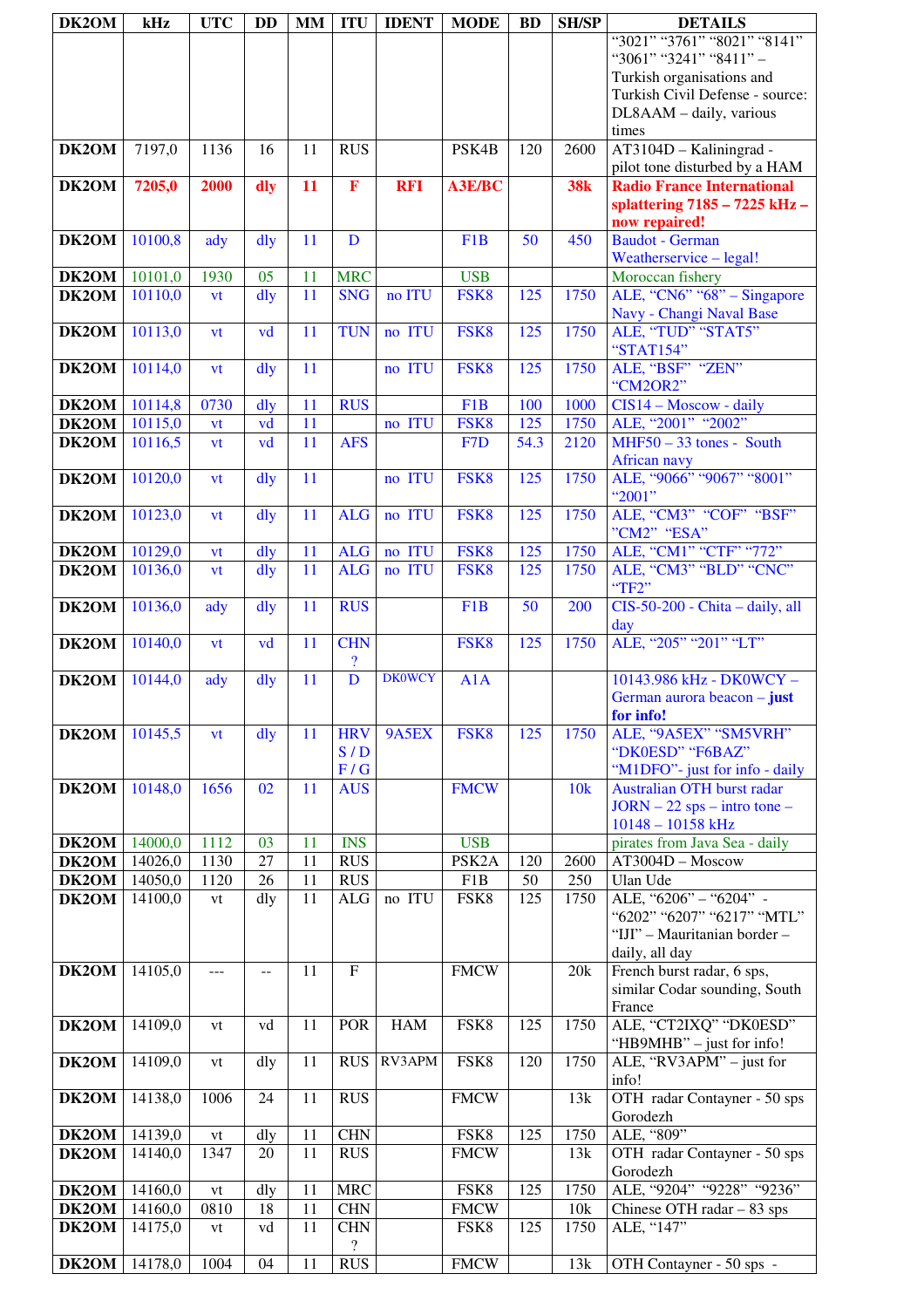| DK2OM                           | kHz                | <b>UTC</b>                                    | <b>DD</b> | <b>MM</b> | <b>ITU</b>               | <b>IDENT</b>    | <b>MODE</b>      | <b>BD</b>   | <b>SH/SP</b>     | <b>DETAILS</b>                                                  |
|---------------------------------|--------------------|-----------------------------------------------|-----------|-----------|--------------------------|-----------------|------------------|-------------|------------------|-----------------------------------------------------------------|
|                                 |                    |                                               |           |           |                          |                 |                  |             |                  | Gorodezh - also 25.11.2015 at                                   |
|                                 |                    |                                               |           |           |                          |                 |                  |             |                  | 0920 utc                                                        |
| DK2OM                           | 14192,0            | 0955                                          | 06        | 11        | <b>RUS</b>               |                 | F <sub>1</sub> B | 50          | 500              | RUS navy Kaliningrad - daily                                    |
|                                 |                    |                                               |           |           |                          |                 |                  | 75          | 500              |                                                                 |
| DK2OM                           | 14205,0            | vt                                            | dly       | 11        | <b>CHN</b><br>?          | no ITU          | FSK8             | 125         | 1750             | ALE, "505" "822" - 60 deg.                                      |
| DK2OM                           | 14208,0            | 1329                                          | 22        | 11        | <b>RUS</b>               |                 | <b>FMCW</b>      |             | 13k              | from DL - CHN?<br>OTH Contayner - 50 sps -                      |
|                                 |                    |                                               |           |           |                          |                 |                  |             |                  | Gorodezh - splatters are                                        |
|                                 |                    |                                               |           |           |                          |                 |                  |             |                  | covering the whole band                                         |
| DK2OM                           | 14221,0            | 2030                                          | dly       | 11        | <b>KGZ</b>               |                 | F <sub>1</sub> B | 50          | 200              | CIS-50-50 - Bishkek - daily                                     |
| DK2OM                           | 14239,0            | 1330                                          | 30        | 11        | <b>CHN</b>               |                 | PSK4             | 60          | 2350             | PRC 30 tone modem - LSB                                         |
|                                 |                    |                                               |           |           |                          |                 |                  |             |                  | mode - LSB QRG - pilottone                                      |
|                                 |                    |                                               |           |           |                          |                 |                  |             |                  | 450 Hz                                                          |
| DK2OM<br>DK2OM                  | 14260,0<br>14265,0 | vt                                            | dly<br>vd | 11<br>11  | <b>SRB</b><br>TUR        | YU1BI<br>no ITU | FSK8<br>FSK8     | 125<br>125  | 1750<br>1750     | ALE, "YU1BI" - just for info!<br>ALE, "526"                     |
| DK2OM                           | 14277,0            | vt<br>0745                                    | 23        | 11        | <b>RUS</b>               |                 | <b>FMCW</b>      |             | 13k              | OTH radar Contayner - 50 sps                                    |
|                                 |                    |                                               |           |           |                          |                 |                  |             |                  | Gorodezh - many splatters                                       |
| DK2OM                           | 14280,0            | 1005                                          | Wed.      | 11        | <b>UKR</b>               |                 | A3E              |             |                  | female voice with encrypted                                     |
|                                 |                    |                                               |           |           |                          |                 |                  |             |                  | $msgs - figures - "SZRU" =$                                     |
|                                 |                    |                                               |           |           |                          |                 |                  |             |                  | <b>Foreign Intelligence Service</b>                             |
|                                 |                    |                                               |           |           |                          |                 |                  |             |                  | of Ukraine in Rivne - every                                     |
| DK2OM                           | 14295,0            | vt                                            | dly       | 11        | <b>SRB</b>               | YU1BI           | FSK8             | 125         | 1750             | <b>Wednesday at 1005 utc</b><br>ALE, "YU1BI" - just for info!   |
| DK2OM                           | 14295,0            | vt                                            | dly       | 11        | <b>CHN</b>               |                 | FSK8             | 125         | 1750             | ALE, "320" - "532"                                              |
| DK2OM                           | 14295,2            | 1517                                          | 01        | 11        | <b>TJK</b>               |                 | A3E              |             | 9k               | 3 <sup>rd</sup> from Radio Tajik on 4765                        |
|                                 |                    |                                               |           |           |                          |                 |                  |             |                  | kHz - daily, all day - exact                                    |
|                                 |                    |                                               |           |           |                          |                 |                  |             |                  | $(14295.174 \text{ kHz on Nov. } 13^{\text{th}})$               |
| DK2OM                           | 14301,8            | $\mathord{\hspace{1pt}\text{--}\hspace{1pt}}$ | $---$     | 11        | <b>CHN</b>               |                 | PSK <sub>2</sub> | 75          | 2200             | PRC 16 tone modem - USB                                         |
|                                 |                    |                                               |           |           |                          |                 |                  |             |                  | mode - pilottone 450 Hz -                                       |
|                                 |                    |                                               |           |           |                          |                 |                  |             |                  | China - Shanghai - daily - all<br>day - audible worldwide       |
| DK2OM                           | 14308,0            | 0953                                          | 05        | 11        | <b>RUS</b>               |                 | F <sub>1</sub> B | 75          | 500              | Moscow                                                          |
| DK2OM                           | 14322,0            | vt                                            | dly       | 11        | <b>CHN</b>               | no ITU          | FSK8             | 125         | 1750             | ALE, "402"                                                      |
| DK2OM                           | 14328,0            | vt                                            | dly       | 11        | <b>CHN</b>               | no ITU          | FSK8             | 125         | 1750             | ALE, "139" "534" "772" -                                        |
|                                 |                    |                                               |           |           |                          |                 |                  |             |                  | West China                                                      |
| DK2OM                           | 14330,0            | vt                                            | dly       | 11        |                          |                 | FSK8             | 125         | 1750             | ALE, "BV4"                                                      |
| <b>DK2OM</b>   14334,0<br>DK2OM | 14344,7            | ${\rm vt}$                                    | vd        | 11<br>11  | <b>CHN</b><br><b>CHN</b> | no ITU          | FSK8<br>PSK8     | 125<br>2400 | 1750<br>2400     | ALE, "249" "255" "763"<br>modified MIL-188-110A - 600           |
|                                 |                    | $\mathord{\hspace{1pt}\text{--}\hspace{1pt}}$ | $---$     |           |                          |                 |                  |             |                  | bps short $- 14344.650$ kHz $-$                                 |
|                                 |                    |                                               |           |           |                          |                 |                  |             |                  | daily, all day                                                  |
| DK2OM                           | 14346,0            | vt                                            | vd        | 11        | <b>HRV</b>               |                 | FSK8             | 125         | 1750             | ALE, "9A0ZG" "RX3ARZ"                                           |
|                                 |                    |                                               |           |           | <b>RUS</b>               |                 |                  |             |                  | "DK0ESD" – just for info –                                      |
|                                 |                    |                                               |           |           | ${\bf D}$                |                 |                  |             |                  | various times, daily                                            |
| DK2OM                           | 14346,0            | vt                                            | dly       | 11        | <b>THA</b>               | <b>HSOZEA</b>   | A1A              |             |                  | HS0ZEA beacon - 14345.950                                       |
|                                 |                    |                                               |           |           |                          |                 |                  |             |                  | $kHz$ - every 5 minutes – just for<br>info!                     |
| DK2OM                           | 14351,7            | 0939                                          | 13        | 11        | E                        |                 | <b>OFDM</b>      | 30          | 2700             | OFDM 73 + intro tone -                                          |
|                                 |                    |                                               |           |           |                          |                 |                  |             |                  | experimental transmissions-                                     |
|                                 |                    |                                               |           |           |                          |                 |                  |             |                  | Las Palmas - just for info!                                     |
| DK2OM                           | 18080,0            | 44                                            | ---       | 11        | <b>TWN</b><br><b>CHN</b> |                 | <b>A3E/BC</b>    |             | 9k               | <b>Sound of Hope / Taiwan and</b><br><b>Chinese mainland BC</b> |
|                                 |                    |                                               |           |           |                          |                 |                  |             |                  | jammer                                                          |
| DK2OM                           | 18100,0            | vt                                            | vd        | 11        | <b>MRC</b>               | no ITU          | FSK8             | 125         | 1750             | ALE, "CD" "C3" "R3" "G3"                                        |
|                                 |                    |                                               |           |           |                          |                 |                  |             |                  | "E4" "E5" "Z2" "FORD" -                                         |
|                                 |                    |                                               |           |           |                          |                 |                  |             |                  | daily, various times                                            |
| DK2OM                           | 18106,0            | vt                                            | vd        | 11        | <b>POR</b>               | CT2GOY          | FSK8             | 125         | 1750             | ALE, "CT2GOY" $-$ just for                                      |
|                                 | 18107,0            |                                               |           | 11        | <b>RUS</b>               | <b>RDL</b>      | F1B              | 50          | 200              | info!<br>$CIS-50-200$ - Moscow - idle                           |
| DK2OM                           |                    | vt                                            | vd        |           |                          |                 |                  |             |                  | and traffic - Russian navy -                                    |
|                                 |                    |                                               |           |           |                          |                 |                  |             |                  | various days and times - shared                                 |
|                                 |                    |                                               |           |           |                          |                 |                  |             |                  | band!                                                           |
| DK2OM                           | 18117,5            | vt                                            | vd        | 11        | <b>POR</b>               | <b>CT2IXQ</b>   | FSK8             | 125         | 1750             | ALE, "CT2IXQ" - just for info                                   |
| DK2OM                           | 18140,0            | vt                                            | dly       | 11        | <b>SRB</b>               | <b>YU1BI</b>    | FSK8             | 125         | 2600             | ALE, "YU1BI" - just for info!                                   |
| DK2OM                           | 18152,0            | 0839                                          | 05        | 11        | <b>CHN</b>               |                 | <b>FMCW</b>      |             | 100 <sub>k</sub> | Chinese OTHR - 25 sps -                                         |
|                                 |                    |                                               |           |           |                          |                 |                  |             |                  | 18152 - 18252 kHz - Central<br>China                            |
| DK2OM                           | 21000,0            | 0954                                          | 07        | 11        | <b>SDN</b>               |                 | <b>USB</b>       |             |                  | <b>MFA Sudan - Khartoum with</b>                                |
|                                 |                    |                                               |           |           |                          |                 |                  |             |                  | emba Yemen - voice traffic                                      |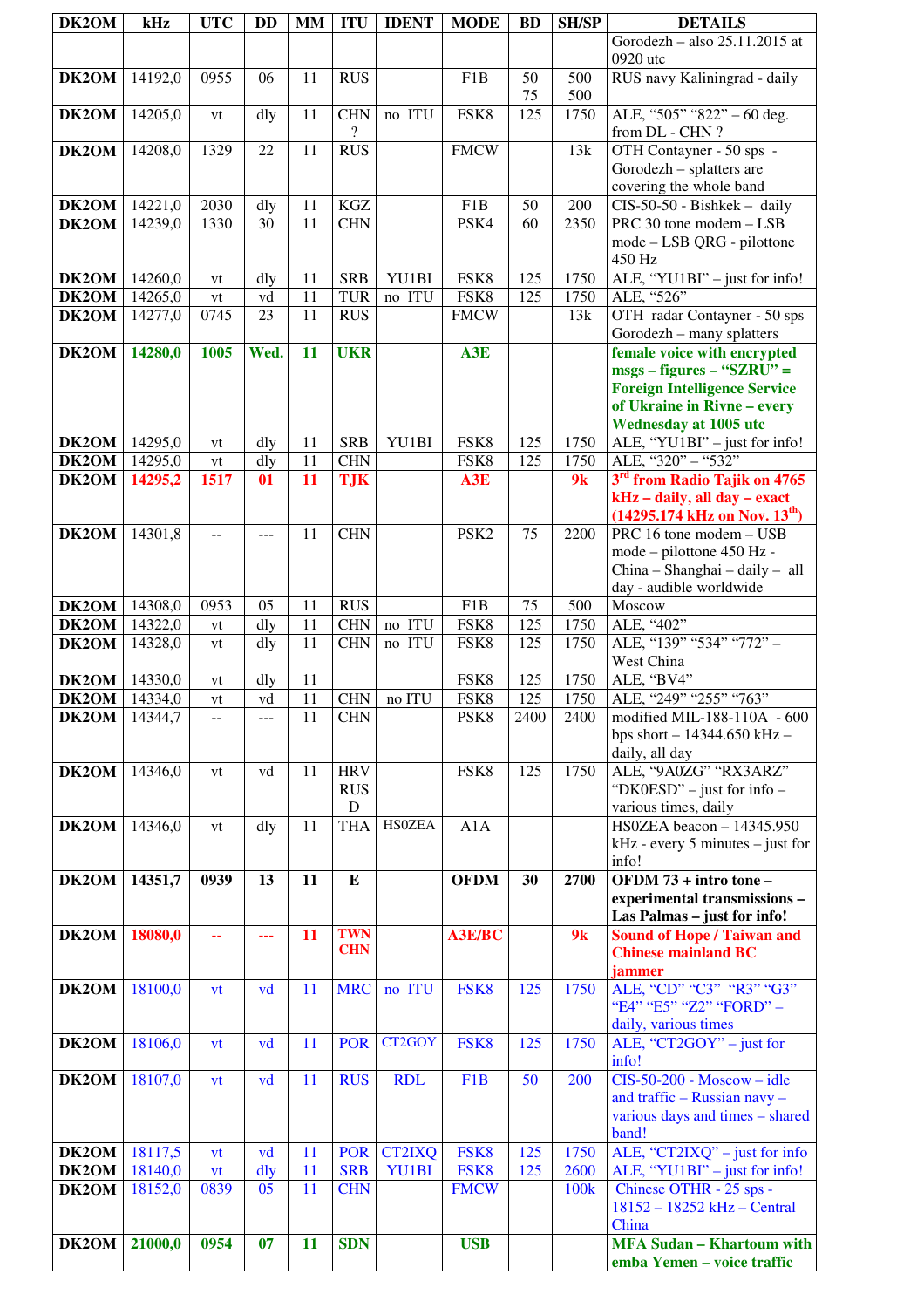| DK2OM          | kHz                | <b>UTC</b>   | DD           | <b>MM</b>       | <b>ITU</b>     | <b>IDENT</b>  | <b>MODE</b>                       | <b>BD</b> | <b>SH/SP</b> | <b>DETAILS</b>                                                  |
|----------------|--------------------|--------------|--------------|-----------------|----------------|---------------|-----------------------------------|-----------|--------------|-----------------------------------------------------------------|
| DK2OM          | 21000,0            | vt           | vd           | 11              | B              |               | <b>USB</b>                        |           |              | <b>Brazilian pirates - Rio de</b>                               |
|                |                    |              |              |                 |                |               |                                   |           |              | Janeiro with North Brazil-                                      |
|                |                    |              |              |                 |                |               |                                   |           |              | also: 24.09.2015 at 1650 utc                                    |
| DK2OM          | 21000,0            | 1355         | 14           | 11              | E              |               | <b>USB</b>                        |           |              | <b>Spanish fisherman and his</b><br>wife - long lasting like    |
|                |                    |              |              |                 |                |               |                                   |           |              | telephone                                                       |
| DK2OM          | 21002,2            | 0948         | 07           | 11              | <b>SDN</b>     | !0000         | F1B                               | 100       | 170          | 21002.15 kHz - Pactor 1                                         |
|                |                    |              |              |                 |                | !9999         |                                   |           |              | encrypted - MFA Sudan -                                         |
|                |                    |              |              |                 |                | !8888         |                                   |           |              | Khartoum with emba Yemen<br>- daily, vt                         |
| DK2OM          | 21096,0            | vt           | dly          | 11              | <b>INS</b>     | YD0OXH        | FSK8                              | 125       | 1750         | ALE, "YD0OXH3" - daily,                                         |
|                |                    |              |              |                 |                |               |                                   |           |              | various times - just for info!                                  |
| DK2OM          | 21131,0            | vt           | vd           | 11              | <b>CHN</b>     | no ITU        | FSK8                              | 125       | 1750         | ALE, "A92" "L02" - Chinese                                      |
| DK2OM          | 21141,0            | vt           | vd           | 11              | <b>GEO</b>     |               | PSK8A                             | 2400      | 2400         | diplo<br>Stanag4538 - GEO MIL with                              |
|                |                    |              |              |                 |                |               |                                   |           |              | AFG - daily                                                     |
| DK2OM          | 21145,0            | vt           | dly          | 11              | <b>MRC</b>     | no ITU        | FSK8                              | 125       | 1750         | ALE, "B301", "C3", "IR4"                                        |
|                |                    |              |              |                 |                |               |                                   |           |              | "T4" "E4" "A2" "CD" "K3"<br>"KB2" "J5" "GS4" "R3" -             |
|                |                    |              |              |                 |                |               |                                   |           |              | various times, daily                                            |
| DK2OM          | 21145,8            | ady          | dly          | 11              | L              | IZ3DVW        | A1A                               |           |              | IZ3DVW beacon $-21145,75$                                       |
|                |                    |              |              |                 |                |               |                                   |           |              | kHz - not coordinated with                                      |
| DK2OM          | 21160,0            | ---          | $-$          | 11              | <b>RUS</b>     |               | F <sub>1</sub> B                  | 100       | 2000         | <b>IARU</b><br>4th from 5290 kHz (500 Hz                        |
|                |                    |              |              |                 |                |               |                                   |           |              | $shift$ ) – St. Peterburg                                       |
| DK2OM          | 21190,0            | 0750         | 23           | 11              | <b>RUS</b>     |               | F1B                               | 100       | 1000         | harmonic from 10595 kHz -                                       |
|                |                    |              |              |                 |                |               |                                   |           |              | Moscow - daily                                                  |
| DK2OM          | 21225,0            | 1120         | 19           | 11              | <b>TUR</b>     |               | <b>FMCW</b>                       |           | 20k          | OTH radar - 50 sps - West<br>Turkey                             |
| DK2OM          | 21227,0            | 0805         | 25           | 11              | <b>AUS</b>     |               | <b>FMCW</b>                       |           | 10k          | Australian OTH radar JORN -                                     |
|                |                    |              |              |                 |                |               |                                   |           |              | 1.6 sec bursts $-41$ sps $-$ intro                              |
|                |                    |              |              | $\overline{11}$ | <b>CYP</b>     |               |                                   |           |              | tones                                                           |
| DK2OM<br>DK2OM | 21260,0<br>21272,0 | 0910<br>0855 | 28<br>24     | 11              | <b>RUS</b>     |               | <b>FMCW</b><br>PSK <sub>2</sub> A | 120       | 20k<br>2600  | $\overline{OT}H$ radar Cyprus - 25 sps<br>AT3004D - traffic and |
|                |                    |              |              |                 |                |               |                                   |           |              | submode idle - Central Siberia                                  |
| DK2OM          | 21278,3            | 1012         | 10           | 11              | <b>AUS</b>     |               | <b>FMCW</b>                       |           | 14k          | Australian OTH radar JORN -                                     |
|                |                    |              |              |                 |                |               |                                   |           |              | 3.0 sec bursts $-41$ , 50, 45, 48<br>and $87$ sps – intro tones |
| DK2OM          | 21346,0            | ady          | dly          | 11              | <b>THA</b>     | <b>HSOZEA</b> | A1A                               |           |              | beacon "HS0ZEA" $-$ just for                                    |
|                |                    |              |              |                 |                |               |                                   |           |              | info!                                                           |
| DK2OM          | 21400,0            | $ -$         | $\mathbf{u}$ | 11              | <b>RUS</b>     |               | F1B                               | 50        | 2000         | harmonic from 5350 kHz - area                                   |
| DK2OM          | 21409,5            | 0758         | 25           | 11              | <b>RUS</b>     |               | F1B                               | 100       | 2000         | of Moscow - daily<br>F1B 100/2000 - CIS14 -                     |
|                |                    |              |              |                 |                |               |                                   |           |              | harmonic from 10704.75 -                                        |
|                |                    |              |              |                 |                |               |                                   |           |              | Jekaterinburg, RUS - daily                                      |
| DK2OM          | 21414,0            | 0748         | 23           | 11              | <b>CHN</b>     |               | <b>FMCW</b>                       |           | 10k          | Chinese OTH burst radar - 66<br>and 83 sps                      |
| DK2OM          | 21435,0            | 0854         | 29           | 11              | <b>CYP</b>     |               | <b>FMCW</b>                       |           | 20k          | OTH radar Cyprus $-25$ sps                                      |
| DK2OM          | 21436,0            | ---          | $- -$        | 11              | <b>RUS</b>     |               | PSK <sub>2</sub> A                | 120       | 5200         | AT3004D - harmonic from                                         |
| DK2OM          | 21438,0            | vt           | vd           | 11              | <b>RUS</b>     | <b>RCV</b>    | A1A                               |           |              | 10718.0 kHz - Sevastopol<br>RIP90 de RCV - RUS Navy             |
|                |                    |              |              |                 |                |               |                                   |           |              | Sevastopol - daily                                              |
| DK2OM          | 21440,0            | 1625         | 10           | 11              | $\overline{E}$ | names         | <b>USB</b>                        |           |              | Spanish pirates - later on 21460                                |
| DK2OM          | 21446,0            | ady          | dly          | 11              | <b>THA</b>     | <b>HSOZEA</b> | A1A                               |           |              | HS0ZEA beacon - every 5                                         |
| DK2OM          | 25000,0            | vt           | vd           | 11              | <b>FIN</b>     |               | A3E                               |           |              | minutes - just for info!<br>time signal Helsinki $-$ just for   |
|                |                    |              |              |                 |                |               |                                   |           |              | info – carrier on $25000$ – dots                                |
|                |                    |              |              |                 |                |               |                                   |           |              | on 25001 and 24999 - daily, all                                 |
|                |                    |              |              | 11              | <b>CIS</b>     |               |                                   |           |              | day<br>28000 - 29700 crowded of CIS                             |
| DK2OM          | 28000,0            | 0930         | dly          |                 |                |               | F3E                               |           |              | taxi nets                                                       |
| DK2OM          | 28000,0            | <b>vt</b>    | vd           | 11              | $\bf{B}$       |               | A3E                               |           |              | <b>Brazilian CBers - 28000 -</b>                                |
|                |                    |              |              |                 |                |               |                                   |           |              | 28315 - daily, all day - no                                     |
| DK2OM          | 28001,5            | 0951         | 21           | 11              | <b>RUS</b>     |               | F1B                               | 100       | 150          | change<br>voice scrambler Yakhta -                              |
|                |                    |              |              |                 |                |               |                                   |           |              | inband synchro - Ulan Ude                                       |
| DK2OM          | 28005,0            | 1025         | 24           | 11              | <b>RUS</b>     |               | F3E                               |           |              | <b>RUS</b> taxi                                                 |
| DK2OM          | 28025,0            | 1012         | 06           | 11              | <b>POR</b>     |               | F1B                               | 51        | 300          | F1B bursts - 28025.050 kHz -                                    |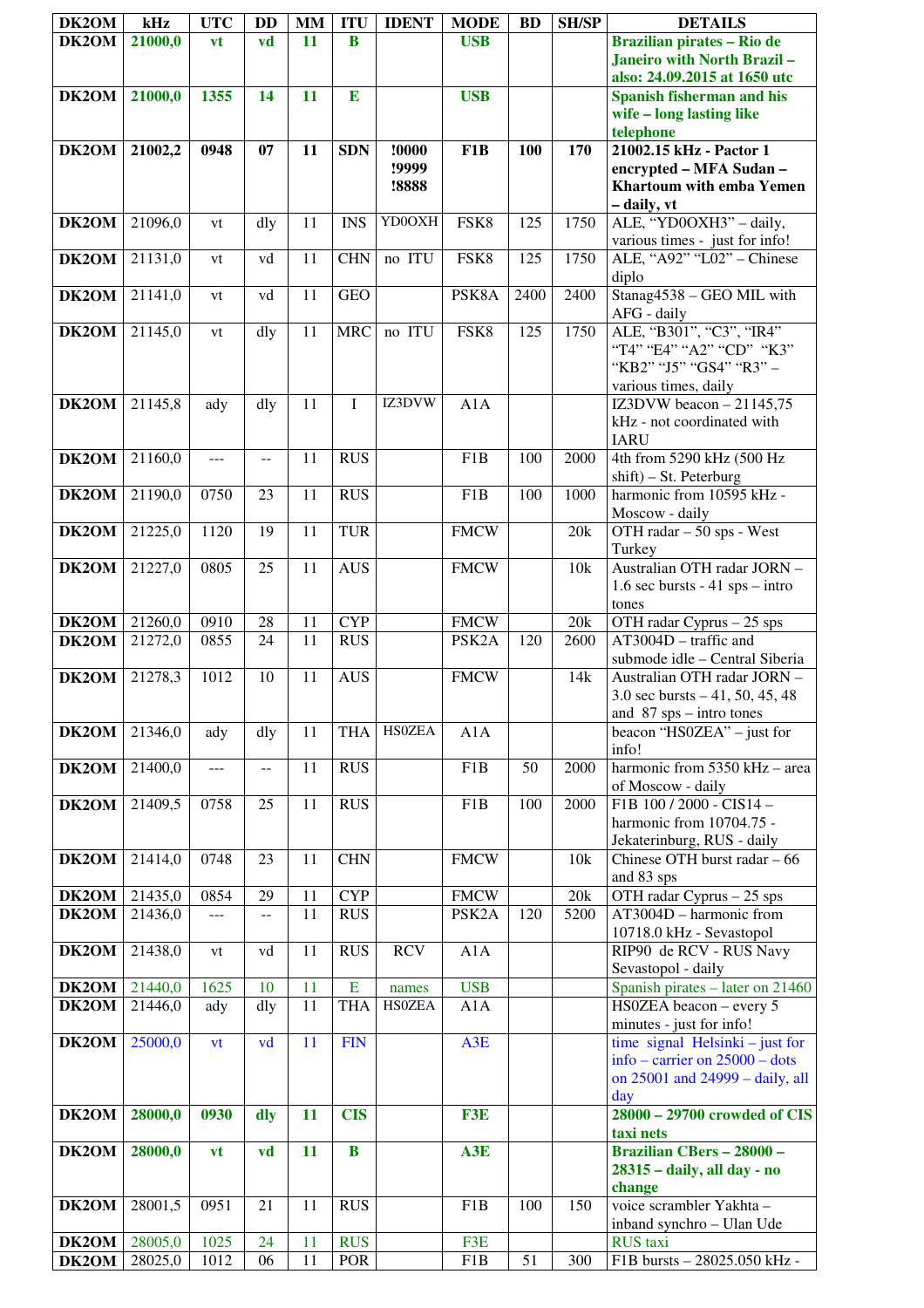| DK2OM                        | kHz                | <b>UTC</b>          | DD                       | <b>MM</b> | <b>ITU</b>               | <b>IDENT</b> | <b>MODE</b>                     | <b>BD</b>       | <b>SH/SP</b> | <b>DETAILS</b>                                               |
|------------------------------|--------------------|---------------------|--------------------------|-----------|--------------------------|--------------|---------------------------------|-----------------|--------------|--------------------------------------------------------------|
|                              |                    |                     |                          |           |                          |              |                                 |                 |              | west of Lisbon - Atlantic                                    |
|                              |                    |                     |                          |           |                          |              |                                 |                 |              | Ocean - Enagal GPS buoys -                                   |
|                              |                    |                     |                          |           |                          |              |                                 |                 |              | daily                                                        |
| DK2OM                        | 28030,0            | vt                  | vd                       | 11        | <b>POR</b>               |              | F <sub>1</sub> B                | 51              | 340          | F1B bursts - west of Lisbon -<br>Atlantic Ocean - Enagal GPS |
|                              |                    |                     |                          |           |                          |              |                                 |                 |              | buoys - daily                                                |
| <b>DK2OM</b>                 | 28040,0            | 1353                | 21                       | 11        | <b>IRN</b>               |              | <b>FMCW</b>                     |                 | 50k          | OTH radar Iran - 307 sps                                     |
| DK2OM                        | 28045,0            | ---                 | $-$                      | 11        | <b>POR</b>               |              | F1B                             | 51              | 280          | F1B bursts - west of Lisbon -                                |
|                              |                    |                     |                          |           |                          |              |                                 |                 |              | Atlantic Ocean - Enagal GPS                                  |
| DK2OM                        | 28050,0            | ---                 |                          | 11        | <b>POR</b>               |              | F <sub>1</sub> B                | 51              | 300          | buoys - daily<br>F1B bursts - west of Lisbon -               |
|                              |                    |                     |                          |           |                          |              |                                 |                 |              | Atlantic Ocean - Enagal GPS                                  |
|                              |                    |                     |                          |           |                          |              |                                 |                 |              | buoys - daily                                                |
| DK2OM                        | 28051,5            | vt                  | dly                      | 11        | <b>POR</b>               |              | F <sub>1</sub> B                | $\overline{51}$ | 300          | F1B bursts - west of Lisbon -                                |
|                              |                    |                     |                          |           |                          |              |                                 |                 |              | Atlantic Ocean - Enagal GPS                                  |
| $\overline{D}K2OM$           | 28055,0            | 1114                | 20                       | 11        | FEa                      |              | F3E                             |                 |              | buoys - daily<br>Far East pirates                            |
| DK2OM                        | 28055,0            | 1402                | 03                       | 11        | <b>RUS</b>               |              | F3E                             |                 |              | RUS taxi - daily                                             |
| DK2OM                        | 28060,0            | vt                  | vd                       | 11        | <b>POR</b>               |              | F <sub>1</sub> B                | 51              | 320          | F1B bursts - west of Lisbon -                                |
|                              |                    |                     |                          |           |                          |              |                                 |                 |              | Atlantic Ocean - Enagal GPS                                  |
|                              |                    |                     |                          |           |                          |              |                                 |                 |              | buoys - daily                                                |
| DK2OM                        | 28065,0            | 1419                | 03                       | 11        | <b>RUS</b>               |              | F3E                             |                 |              | RUS taxi - daily                                             |
| DK2OM<br>DK <sub>2</sub> OM  | 28065,0<br>28065,2 | 1354<br>1011        | 21<br>06                 | 11<br>11  | <b>IRN</b><br><b>POR</b> |              | <b>FMCW</b><br>F <sub>1</sub> B | 51              | 50k<br>320   | OTH radar Iran - 307 sps<br>F1B bursts - west of Lisbon -    |
|                              |                    |                     |                          |           |                          |              |                                 |                 |              | Atlantic Ocean - Enagal GPS                                  |
|                              |                    |                     |                          |           |                          |              |                                 |                 |              | buoys - daily                                                |
| DK2OM                        | 28065,6            | ---                 | $-$                      | 11        | <b>GAB</b>               |              | A3E                             |                 | 980          | carrier and dots in USB and                                  |
|                              |                    |                     |                          |           |                          |              |                                 |                 |              | LSB, bursts every 60 sec -                                   |
|                              |                    |                     |                          |           |                          |              |                                 |                 |              | carrier - Gabon - daily and all<br>day                       |
| DK2OM                        | 28075,0            | ---                 | $-$                      | 11        | <b>POR</b>               |              | F <sub>1</sub> B                | 51              | 300          | F1B bursts - west of Lisbon -                                |
|                              |                    |                     |                          |           |                          |              |                                 |                 |              | Atlantic Ocean - Enagal GPS                                  |
|                              |                    |                     |                          |           |                          |              |                                 |                 |              | buoys - daily                                                |
| DK2OM                        | 28085,0            | vt                  | vd                       | 11        | <b>POR</b>               |              | F1B                             | 51              | 300          | F1B bursts - west of Lisbon -                                |
|                              |                    |                     |                          |           |                          |              |                                 |                 |              | Atlantic Ocean - Enagal GPS<br>buoys - daily                 |
| <b>DK2OM</b> 28085,0         |                    | 0912                | 21                       | 11        | <b>RUS</b>               |              | F3E                             |                 |              | RUS taxi - daily                                             |
| DK2OM                        | 28085,0            | 1030                | 26                       | 11        | <b>RUS</b>               |              | F3E                             |                 |              | <b>RUS</b> taxi                                              |
| DK2OM                        | 28100,2            | 0949                | 22                       | 11        | <b>POR</b>               |              | F1B                             | 51              | 300          | F1B bursts - 28100.780 kHz -                                 |
|                              |                    |                     |                          |           |                          |              |                                 |                 |              | west of Lisbon - Atlantic                                    |
|                              |                    |                     |                          |           |                          |              |                                 |                 |              | Ocean - Enagal GPS buoys -<br>daily                          |
| DK2OM                        | 28102,1            | ---                 | $-$                      | 11        | POR                      |              | F1B                             | 51              | 320          | F1B bursts - west of Lisbon -                                |
|                              |                    |                     |                          |           |                          |              |                                 |                 |              | Atlantic Ocean - Enagal GPS                                  |
|                              |                    |                     |                          |           |                          |              |                                 |                 |              | buoys - daily                                                |
| DK2OM<br>DK2OM               | 28105,0<br>28115,0 | 1325<br>1141        | 01<br>22                 | 11<br>11  | <b>RUS</b><br><b>RUS</b> |              | F3E<br>F3E                      |                 |              | RUS taxi - daily<br>RUS taxi - daily                         |
| DK2OM                        | 28125,0            | $\qquad \qquad - -$ | $\overline{\phantom{a}}$ | 11        | <b>POR</b>               |              | F1B                             | 51              | 320          | F1B bursts - west of Lisbon -                                |
|                              |                    |                     |                          |           |                          |              |                                 |                 |              | Atlantic Ocean - Enagal GPS                                  |
|                              |                    |                     |                          |           |                          |              |                                 |                 |              | buoys - daily                                                |
| <b>DK2OM</b>                 | 28125,0            | 0836                | 25                       | 11        | <b>RUS</b>               |              | F3E                             |                 |              | <b>RUS</b> taxi                                              |
| <b>DK2OM</b><br><b>DK2OM</b> | 28125,0<br>28135,0 | 1021<br>1052        | 18<br>13                 | 11<br>11  | <b>RUS</b><br><b>RUS</b> |              | F3E<br>F3E                      |                 |              | RUS taxi - disturbing PSK31<br>RUS taxi - daily              |
| <b>DK2OM</b>                 | 28140,0            | 1102                | 01                       | 11        | <b>RUS</b>               |              | F3E                             |                 |              | <b>RUS</b> taxi                                              |
| DK2OM                        | 28145,0            | 1027                | 24                       | 11        | <b>RUS</b>               |              | F3E                             |                 |              | RUS taxi - daily                                             |
| <b>DK2OM</b>                 | 28146,0            | vt                  | vd                       | 11        | <b>ARG</b>               |              | FSK8                            | 125             | 1750         | ALE, "LU8EX" "PY2TI"                                         |
|                              |                    |                     |                          |           | $\, {\bf B}$             |              |                                 |                 |              | "DL1" - just for info!                                       |
| <b>DK2OM</b><br>DK2OM        | 28150,0<br>28155,0 | 1010<br>1442        | 29<br>03                 | 11<br>11  | <b>RUS</b><br><b>RUS</b> |              | F3E<br>F3E                      |                 |              | <b>RUS</b> taxi<br>RUS taxi - daily                          |
| <b>DK2OM</b>                 | 28165,0            | 1050                | 11                       | 11        | <b>RUS</b>               |              | F3E                             |                 |              | RUS taxi - daily                                             |
| <b>DK2OM</b>                 | 28175,0            | 0948                | 03                       | 11        | <b>RUS</b>               |              | F3E                             |                 |              | RUS taxi - daily                                             |
| <b>DK2OM</b>                 | 28180,0            | 0822                | 25                       | 11        | <b>RUS</b>               |              | F3E                             |                 |              | <b>RUS</b> taxi                                              |
| <b>DK2OM</b>                 | 28195,0            | 0915                | 01                       | 11        | <b>RUS</b>               |              | F3E                             |                 |              | RUS taxi - daily                                             |
| DK2OM                        | 28200,0            | vt                  | vd                       | 11        | <b>POR</b>               |              | F1B                             | 51              | 300          | F1B bursts - west of Lisbon -                                |
|                              |                    |                     |                          |           |                          |              |                                 |                 |              | Atlantic Ocean - Enagal GPS<br>buoys - daily                 |
| DK2OM                        | 28215,0            | 1128                | 22                       | 11        | <b>RUS</b>               |              | F3E                             |                 |              | <b>RUS</b> taxi                                              |
| DK2OM                        | 28224,4            | $\overline{a}$      | --                       | 11        | <b>GAB</b>               |              | A3E                             |                 |              | carrier and dots +/- 770 Hz -                                |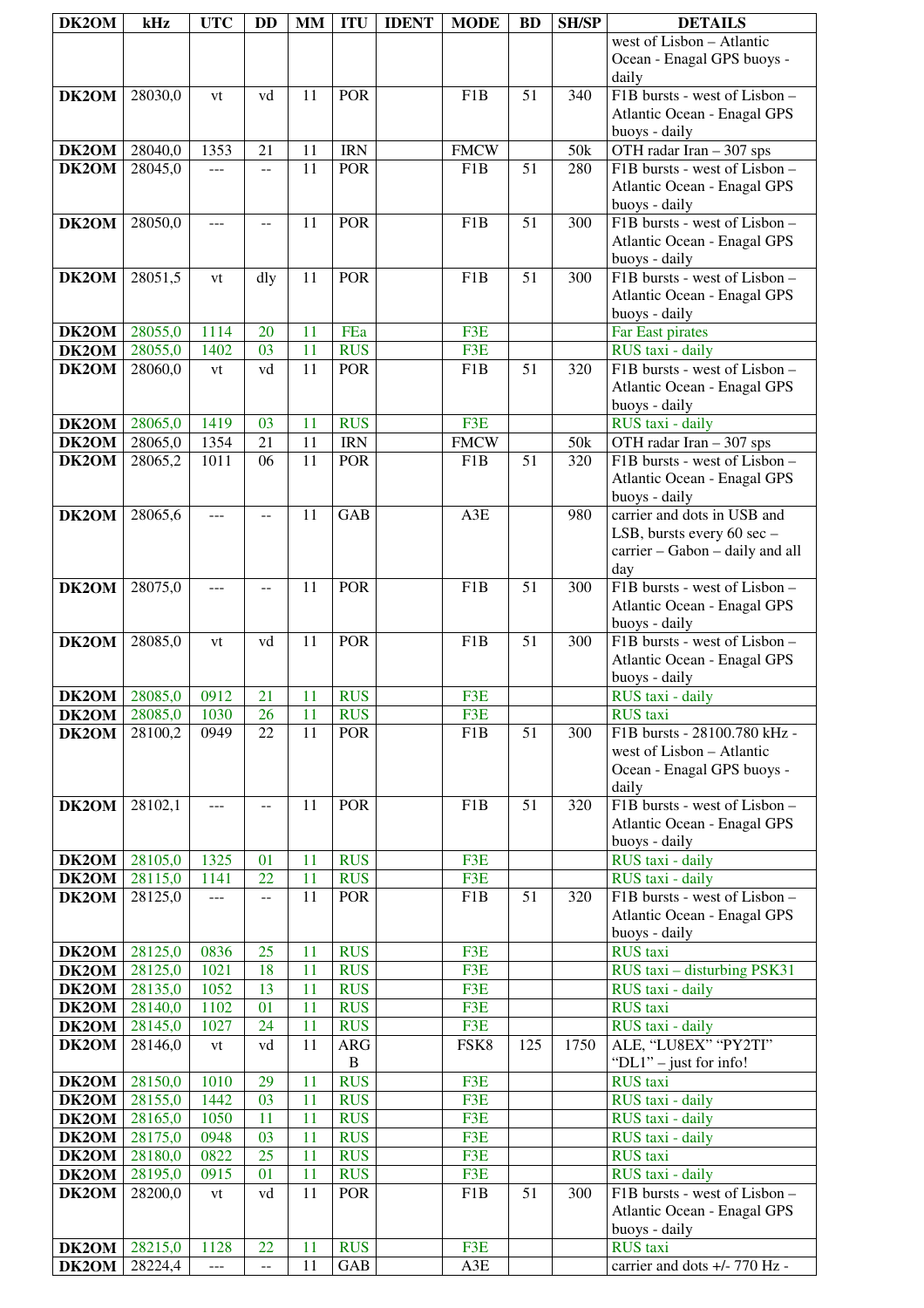| DK2OM                 | kHz                | <b>UTC</b>     | <b>DD</b>      | <b>MM</b> | <b>ITU</b>               | <b>IDENT</b> | <b>MODE</b>        | <b>BD</b> | <b>SH/SP</b> | <b>DETAILS</b>                                                       |
|-----------------------|--------------------|----------------|----------------|-----------|--------------------------|--------------|--------------------|-----------|--------------|----------------------------------------------------------------------|
|                       |                    |                |                |           |                          |              |                    |           |              | bursts every 60 sec - Gabon -                                        |
|                       |                    |                |                |           |                          |              |                    |           |              | daily and all day                                                    |
| DK2OM                 | 28225,0            | 1040           | 13             | 11        | <b>RUS</b>               |              | F3E                |           |              | RUS taxi - daily                                                     |
| $\overline{D}K2OM$    | 28235,0            | 0925           | 21             | 11        | <b>RUS</b>               |              | F3E                |           |              | RUS taxi - daily                                                     |
| DK2OM                 | 28245,0            | 1248           | 06             | 11        | <b>RUS</b>               |              | F3E                |           |              | RUS taxi - daily                                                     |
| DK2OM                 | 28249,6            | $---$          | --             | 11        | GAB                      |              | A3E                |           | 1060         | carrier and dots +/- 530 Hz -                                        |
|                       |                    |                |                |           |                          |              |                    |           |              | bursts every 60 sec - Gabon -                                        |
|                       |                    |                |                |           |                          |              |                    |           |              | daily and all day                                                    |
| DK2OM                 | 28250,5            | $\overline{a}$ | $\overline{a}$ | 11        | <b>GAB</b>               |              | A3E                |           | 1060         | carrier and dots +/- 530 Hz -                                        |
|                       |                    |                |                |           |                          |              |                    |           |              | bursts every 60 sec - Gabon -<br>daily and all day                   |
| DK2OM                 | 28255,0            | 1040           | 16             | 11        | E                        |              | A3E                |           |              | <b>Spanish CBers</b>                                                 |
| DK2OM                 | 28255,0            | 1015           | 22             | 11        | <b>RUS</b>               |              | F3E                |           |              | RUS taxi - daily                                                     |
| DK2OM                 | 28265,0            | 0939           | 29             | 11        | <b>RUS</b>               |              | F3E                |           |              | <b>RUS</b> taxi                                                      |
| DK2OM                 | 28275,0            | 1030           | 01             | 11        | <b>RUS</b>               |              | F3E                |           |              | RUS taxi - daily                                                     |
| DK2OM                 | 28275,1            | $\overline{a}$ | $\overline{a}$ | 11        | AF                       |              | F1B                | 51        | 300          | F1B bursts - west of Lisbon -                                        |
|                       |                    |                |                |           |                          |              |                    |           |              | Atlantic Ocean - Enagal GPS                                          |
|                       |                    |                |                |           |                          |              |                    |           |              | buoys - daily                                                        |
| DK2OM                 | 28285,0            | 0944           | 21             | 11        | <b>RUS</b>               |              | F3E                |           |              | <b>RUS</b> taxi                                                      |
| DK2OM                 | 28295,0            | 1014           | 06             | 11        | <b>RUS</b>               |              | F3E                |           |              | <b>RUS</b> taxi                                                      |
| DK2OM                 | 28305,0            | 0949           | 03             | 11        | <b>RUS</b>               |              | F3E                |           |              | RUS taxi - daily                                                     |
| DK2OM                 | 28312,5            | vt             | vd             | 11        | <b>POR</b>               | CT2IXQ       | FSK8               | 125       | 1750         | ALE. "CT2IXQ" - just for info                                        |
| $\overline{D}K2OM$    | 28315,0            | vt             | dly            | 11        | <b>POR</b>               |              | F1B                | 51        | 320          | F1B bursts - west of Lisbon -<br>Atlantic Ocean - Enagal GPS         |
|                       |                    |                |                |           |                          |              |                    |           |              | buoys - daily                                                        |
| DK2OM                 | 28345,1            | $---$          | $-$            | 11        | <b>GAB</b>               |              | A3E                |           | 1060         | carrier and dots +/- 530 Hz -                                        |
|                       |                    |                |                |           |                          |              |                    |           |              | bursts every 60 sec - Gabon -                                        |
|                       |                    |                |                |           |                          |              |                    |           |              | daily and all day                                                    |
| DK2OM                 | 28365,0            | 1132           | 17             | 11        | <b>RUS</b>               |              | F3E                |           |              | <b>RUS</b> taxi                                                      |
| <b>DK2OM</b>          | 28365,0            | 1229           | 24             | 11        | <b>RUS</b>               |              | F3E                |           |              | <b>RUS</b> taxi                                                      |
| <b>DK2OM</b>          | 28365,0            | 0900           | 01             | 11        | <b>RUS</b>               |              | F3E                |           |              | <b>RUS</b> taxi                                                      |
| <b>DK2OM</b>          | 28385,0            | 1220           | 16             | 11        | <b>RUS</b>               |              | F3E                |           |              | <b>RUS</b> taxi                                                      |
| DK2OM                 | 28405,0            | 0937           | 29             | 11<br>11  | FEa<br>E                 |              | F3E                |           |              | Far East pirates                                                     |
| DK2OM                 | 28435,0            | ----           | ۰.             |           |                          |              | F1B                | 81.9      | 140          | Datawell-buoy "Waverider" -<br>28435.040 kHz - Costa del Sol         |
|                       |                    |                |                |           |                          |              |                    |           |              | – Malaga                                                             |
| <b>DK2OM</b> 28459,8  |                    |                |                |           |                          |              | A3E                |           | 1060         | carrier and dots +/- 530 Hz -                                        |
|                       |                    |                |                |           |                          |              |                    |           |              |                                                                      |
|                       |                    |                |                | $11$ GAB  |                          |              |                    |           |              | bursts every 60 sec - Gabon -                                        |
|                       |                    |                |                |           |                          |              |                    |           |              | daily and all day                                                    |
| DK2OM                 | 28459,9            | $ -$           | $- -$          | 11        | GAB                      |              | A3E                |           | 1060         | carrier and dots +/- 530 Hz -                                        |
|                       |                    |                |                |           |                          |              |                    |           |              | bursts every 60 sec - Gabon -                                        |
|                       |                    |                |                |           |                          |              |                    |           |              | daily and all day                                                    |
| DK2OM                 | 28499,8            | ---            | ۰.             | 11        | <b>MEa</b>               |              | F1B                | 81.9      | 140          | Datawell-buoy "Waverider" -                                          |
|                       |                    |                |                |           |                          |              |                    |           |              | 28499.875 kHz - Persian                                              |
| DK2OM                 | 28595,0            | 1208           | 19             | 11        | <b>IRN</b>               |              | <b>FMCW</b>        |           | 50k          | Gulf<br>OTH radar Iran - 307 and 870                                 |
|                       |                    |                |                |           |                          |              |                    |           |              | sps                                                                  |
| DK2OM                 | 28645,0            | 0924           | 24             | 11        | <b>RUS</b>               |              | F3E                |           |              | RUS taxi - daily                                                     |
| DK2OM                 | 28665,0            | 1015           | 23             | 11        | <b>IRN</b>               |              | <b>FMCW</b>        |           | 50k          | OTH radar Iran - 307 and 870                                         |
|                       |                    |                |                |           |                          |              |                    |           |              | sps                                                                  |
| <b>DK2OM</b>          | 28675,0            | 1013           | 22             | 11        | <b>RUS</b>               |              | F3E                |           |              | <b>RUS</b> taxi                                                      |
| DK2OM                 | 28701,1            | $\overline{a}$ | --             | 11        | <b>GAB</b>               |              | A3E                |           | 1056         | carrier and dots +/- 528 Hz -                                        |
|                       |                    |                |                |           |                          |              |                    |           |              | bursts every 60 sec - Gabon -                                        |
|                       |                    |                |                |           |                          |              |                    |           |              | daily and all day                                                    |
| DK2OM<br><b>DK2OM</b> | 28720,0<br>28735,0 | 0953<br>1018   | 24<br>22       | 11<br>11  | <b>RUS</b><br><b>RUS</b> |              | F3E<br>F3E         |           |              | <b>RUS</b> taxi<br><b>RUS</b> taxi                                   |
| DK2OM                 | 28751,2            | $\overline{a}$ | $\overline{a}$ | 11        | <b>GAB</b>               |              | A3E                |           | 1080         | carrier and dots +/- 540 Hz -                                        |
|                       |                    |                |                |           |                          |              |                    |           |              | bursts every 60 sec - Gabon -                                        |
|                       |                    |                |                |           |                          |              |                    |           |              | daily and all day                                                    |
| DK2OM                 | 28765,0            | 0952           | 24             | 11        | <b>RUS</b>               |              | F3E                |           |              | RUS taxi                                                             |
| DK2OM                 | 28785,0            | 0926           | 24             | 11        | <b>RUS</b>               |              | F3E                |           |              | <b>RUS</b> taxi                                                      |
| DK2OM                 | 28795,0            | 1016           | 22             | 11        | <b>RUS</b>               |              | F3E                |           |              | RUS taxi - daily                                                     |
| DK2OM                 | 28825,0            | 0847           | 21             | 11        | <b>RUS</b>               |              | F3E                |           |              | <b>RUS</b> taxi                                                      |
| DK2OM                 | 28845,5            | $\overline{a}$ | --             | 11        | <b>GAB</b>               |              | A3E                |           | 1060         | carrier and dots +/- 530 Hz -                                        |
|                       |                    |                |                |           |                          |              |                    |           |              | bursts every 60 sec - Gabon -                                        |
| DK2OM                 | 28850,0<br>28865,0 | 0925           | 24             | 11<br>11  | <b>RUS</b><br><b>IRN</b> |              | F3E<br><b>FMCW</b> |           |              | daily and all day<br><b>RUS</b> taxi<br>OTH radar Iran - 307 and 870 |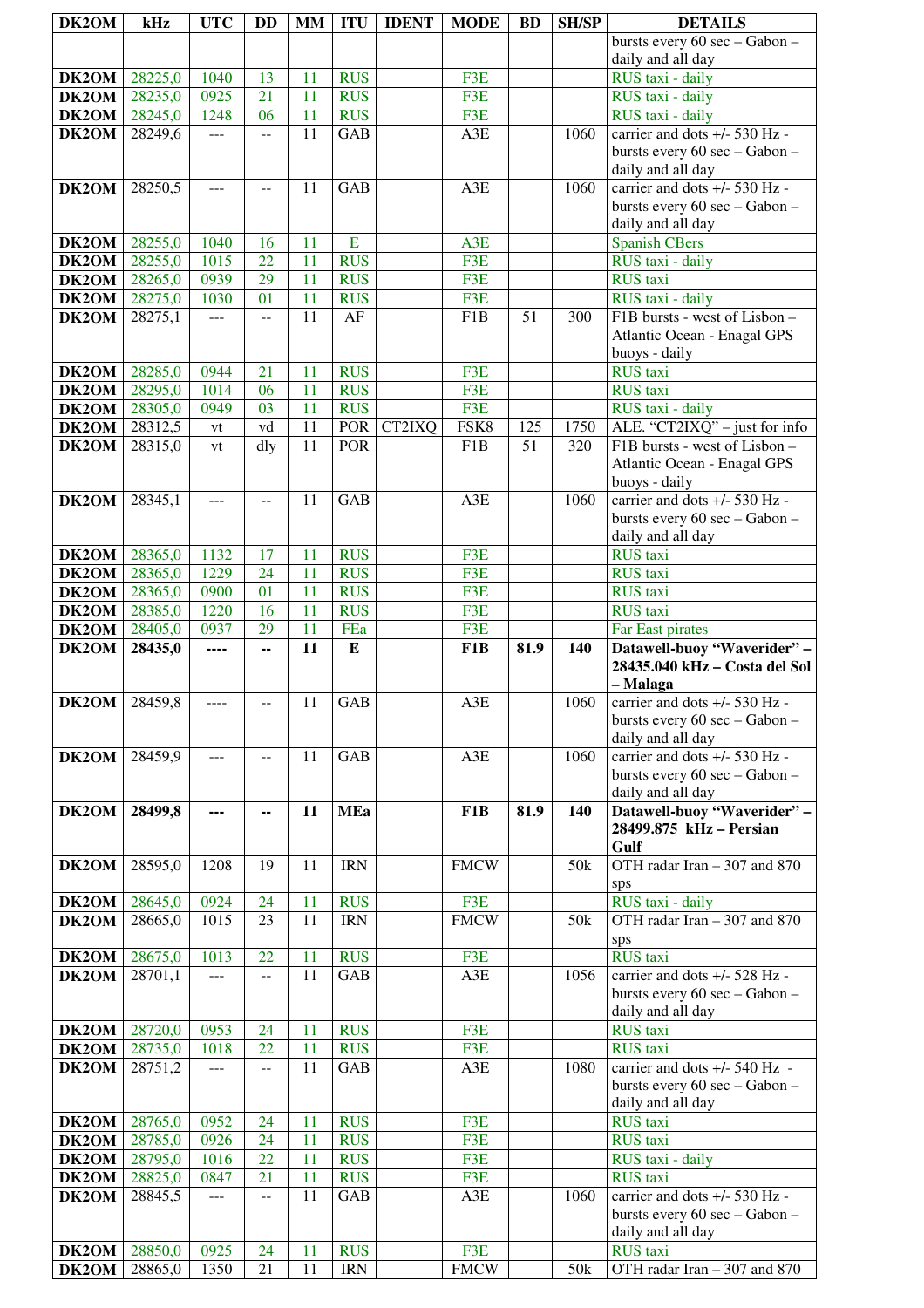| DK2OM              | kHz                | <b>UTC</b>   | <b>DD</b>       | <b>MM</b> | <b>ITU</b>               | <b>IDENT</b> | <b>MODE</b>             | <b>BD</b> | <b>SH/SP</b>    | <b>DETAILS</b>                                            |
|--------------------|--------------------|--------------|-----------------|-----------|--------------------------|--------------|-------------------------|-----------|-----------------|-----------------------------------------------------------|
|                    |                    |              |                 |           |                          |              |                         |           |                 | sps                                                       |
| DK2OM              | 28870,0            | 0856         | 26              | 11        | <b>RUS</b>               |              | F3E                     |           |                 | RUS taxi                                                  |
| DK2OM              | 28875,0            | 1017         | $\overline{22}$ | 11        | <b>RUS</b>               |              | F3E                     |           |                 | RUS taxi - daily                                          |
| DK <sub>2</sub> OM | 28880,0            | 0815         | 18              | 11        | <b>IRN</b>               |              | <b>FMCW</b>             |           | 50k             | OTH radar Iran - 307 sps -<br>jumping                     |
| DK2OM              | 28890,0            | 1002         | 22              | 11        | <b>RUS</b>               |              | F3E                     |           |                 | <b>RUS</b> taxi                                           |
| DK2OM              | 28895,0            | 0823         | 14              | 11        | <b>RUS</b>               |              | F3E                     |           |                 | <b>RUS</b> taxi                                           |
| DK <sub>2</sub> OM | 28901,1            | $\cdots$     | --              | 11        | <b>GAB</b>               |              | A3E                     |           | 1056            | carrier and dots +/- 528 Hz -                             |
|                    |                    |              |                 |           |                          |              |                         |           |                 | bursts every 60 sec - Gabon -                             |
|                    |                    |              |                 |           |                          |              |                         |           |                 | daily and all day                                         |
| DK2OM              | 28915,0            | 0927         | 24              | 11        | <b>RUS</b>               |              | F3E                     |           |                 | <b>RUS</b> taxi                                           |
| DK2OM              | 28935,0            | 0809         | 20              | 11        | <b>RUS</b>               |              | F3E                     |           |                 | <b>RUS</b> taxi                                           |
| DK2OM<br>DK2OM     | 28945,0<br>28955,0 | 1000<br>0845 | 22<br>22        | 11<br>11  | <b>RUS</b><br><b>RUS</b> |              | F3E<br>F3E              |           |                 | RUS taxi - daily<br>RUS taxi - daily                      |
| DK2OM              | 28995,0            | 0856         | 04              | 11        | <b>RUS</b>               |              | F3E                     |           |                 | <b>RUS</b> taxi                                           |
| DK2OM              | 29005,0            | 1019         | 22              | 11        | <b>RUS</b>               |              | F3E                     |           |                 | <b>RUS</b> taxi                                           |
| DK2OM              | 29015,0            | 1110         | 14              | 11        | <b>RUS</b>               |              | F3E                     |           |                 | <b>RUS</b> taxi                                           |
| DK2OM              | 29025,0            | 0840         | $\overline{25}$ | 11        | <b>RUS</b>               |              | F3E                     |           |                 | <b>RUS</b> taxi                                           |
| DK2OM              | 29035,0            | 0857         | 04              | 11        | <b>RUS</b>               |              | F3E                     |           |                 | RUS taxi - daily                                          |
| DK2OM              | 29040,0            | 0935         | 29              | 11        | <b>RUS</b>               |              | F3E                     |           |                 | <b>RUS</b> taxi                                           |
| DK2OM              | 29045,0            | 0928         | 24              | 11        | <b>RUS</b>               |              | F3E                     |           |                 | <b>RUS</b> taxi                                           |
| DK2OM<br>DK2OM     | 29055,0<br>29065,0 | 0857<br>0853 | 04<br>04        | 11<br>11  | <b>RUS</b><br><b>RUS</b> |              | F3E<br>F3E              |           |                 | RUS taxi - daily<br><b>RUS</b> taxi                       |
| DK2OM              | 29100,0            | 0905         | 22              | 11        | FEa                      |              | F3E                     |           |                 | Far East pirates                                          |
| DK2OM              | 29114,0            | 1113         | 14              | 11        | <b>RUS</b>               |              | F1B                     | 100       | 2000            | harmonic from14557.0 kHz -                                |
|                    |                    |              |                 |           |                          |              |                         |           |                 | Moscow                                                    |
| DK2OM              | 29120,0            | 1110         | 23              | 11        | <b>RUS</b>               |              | F3E                     |           |                 | <b>RUS</b> taxi                                           |
| DK2OM              | 29125,0            | 0917         | 04              | 11        | <b>RUS</b>               |              | F3E                     |           |                 | <b>RUS</b> taxi                                           |
| DK <sub>2</sub> OM | 29145,0            | 0853         | 04              | 11        | <b>RUS</b>               |              | F3E                     |           |                 | <b>RUS</b> taxi                                           |
| DK2OM              | 29145,0            | 0916         | 04              | 11        | <b>RUS</b>               |              | F3E                     |           |                 | <b>RUS</b> taxi                                           |
| DK2OM<br>DK2OM     | 29155,0<br>29160,0 | 1322<br>0932 | 09<br>24        | 11<br>11  | <b>RUS</b><br><b>RUS</b> |              | F3E<br>F3E              |           |                 | <b>RUS</b> taxi<br><b>RUS</b> taxi                        |
| DK2OM              | 29175,0            | 1004         | 22              | 11        | <b>RUS</b>               |              | F3E                     |           |                 | <b>RUS</b> taxi                                           |
| DK2OM              | 29180,0            | 0931         | 24              | 11        | <b>RUS</b>               |              | F3E                     |           |                 | <b>RUS</b> taxi                                           |
| DK2OM              | 29185,0            | 1024         | 22              | 11        | <b>RUS</b>               |              | F3E                     |           |                 | RUS taxi - daily                                          |
| DK2OM              | 29195,0            | 0931         | 24              | 11        | <b>RUS</b>               |              | F3E                     |           |                 | RUS taxi - daily                                          |
| DK2OM              | 29205,0            | 0956         | 21              | 11        | <b>RUS</b>               |              | F3E                     |           |                 | RUS taxi - daily                                          |
| DK2OM              | 29230,0            | 0912         | 04              | 11        | <b>RUS</b>               |              | F3E                     |           |                 | <b>RUS</b> taxi                                           |
| DK2OM              | 29240,0            | 1022         | 22<br>01        | 11<br>11  | <b>RUS</b>               |              | F3E                     |           |                 | <b>RUS</b> taxi<br>Datawell-buoy "Waverider" -            |
| DK2OM              | 29249,9            | 1631         |                 |           | Е                        |              | F1B                     | 81.9      | 140             | 29249.890 kHz-                                            |
|                    |                    |              |                 |           |                          |              |                         |           |                 | Fuerteventura - daily, all day                            |
| DK2OM              | 29255,0            | 1008         | 22              | 11        | <b>RUS</b>               |              | F3E                     |           |                 | RUS taxi - daily                                          |
| DK2OM<br>DK2OM     | 29280,0<br>29325,0 | 0858<br>0946 | 04<br>24        | 11<br>11  | <b>RUS</b><br><b>RUS</b> |              | F3E<br>F3E              |           |                 | RUS taxi - daily<br><b>RUS</b> taxi                       |
| DK2OM              | 29335,0            | 0919         | 04              | 11        | <b>RUS</b>               |              | F3E                     |           |                 | RUS taxi - daily                                          |
| DK2OM              | 29350,0            | 1021         | 22              | 11        | <b>RUS</b>               |              | F3E                     |           |                 | RUS taxi - daily                                          |
| DK2OM              | 29365,0            | 0918         | 04              | 11        | <b>RUS</b>               |              | F3E                     |           |                 | <b>RUS</b> taxi                                           |
| DK2OM              | 29375,0            | ----         | --              | 11        | $\mathbf I$              |              | F <sub>1</sub> B        | 81.9      | 140             | Datawell-buoy "Waverider" -                               |
|                    |                    |              |                 |           |                          |              |                         |           |                 | 29374.898 kHz - Gallipoli,                                |
|                    |                    |              |                 |           |                          |              |                         |           |                 | South Italy - daily, all day                              |
| DK2OM<br>DK2OM     | 29385,0<br>29387,5 | 0919<br>---  | 04              | 11<br>11  | <b>RUS</b><br><b>IND</b> |              | F3E<br>F <sub>1</sub> B | 81.9      | 140             | RUS taxi - daily<br>Datawell-buoy "Waverider" -           |
|                    |                    |              | --              |           |                          |              |                         |           |                 | 29387.460 kHz - Indian NW                                 |
|                    |                    |              |                 |           |                          |              |                         |           |                 | coast, close to Pakistan -                                |
|                    |                    |              |                 |           |                          |              |                         |           |                 | daily, all day                                            |
| DK2OM              | 29395,0            | 0934         | 24              | 11        | <b>RUS</b>               |              | F3E                     |           |                 | <b>RUS</b> taxi                                           |
| DK2OM              | 29395,0            | 0945         | 24              | 11        | <b>RUS</b>               |              | F3E                     |           |                 | <b>RUS</b> taxi                                           |
| DK2OM              | 29400,0            | ---          | ۰.              | 11        | <b>USA</b>               |              | F1B                     | 81.9      | 140             | Datawell-buoy "Waverider" -<br>29400.070 kHz - USA north- |
|                    |                    |              |                 |           |                          |              |                         |           |                 | east coast - NY daily, all day                            |
| DK2OM              | 29400,0            | 1332         | 03              | 11        | <b>IRN</b>               |              | <b>FMCW</b>             |           | 50 <sub>k</sub> | OTH radar Iran - 925 sps                                  |
|                    |                    |              |                 |           |                          |              |                         |           |                 | splatters from 29750                                      |
| DK2OM              | 29420,0            | 1330         | 03              | 11        | <b>IRN</b>               |              | <b>FMCW</b>             |           | 50 <sub>k</sub> | OTH radar Iran - 925 sps                                  |
|                    |                    |              |                 |           |                          |              |                         |           |                 | splatters from $29750 - also$                             |
|                    |                    |              |                 |           |                          |              |                         |           |                 | 22.11.2015 at 0935 utc                                    |
| DK2OM              | 29435,0            | 1009         | 22              | 11        | <b>RUS</b>               |              | F3E                     |           |                 | RUS taxi - daily                                          |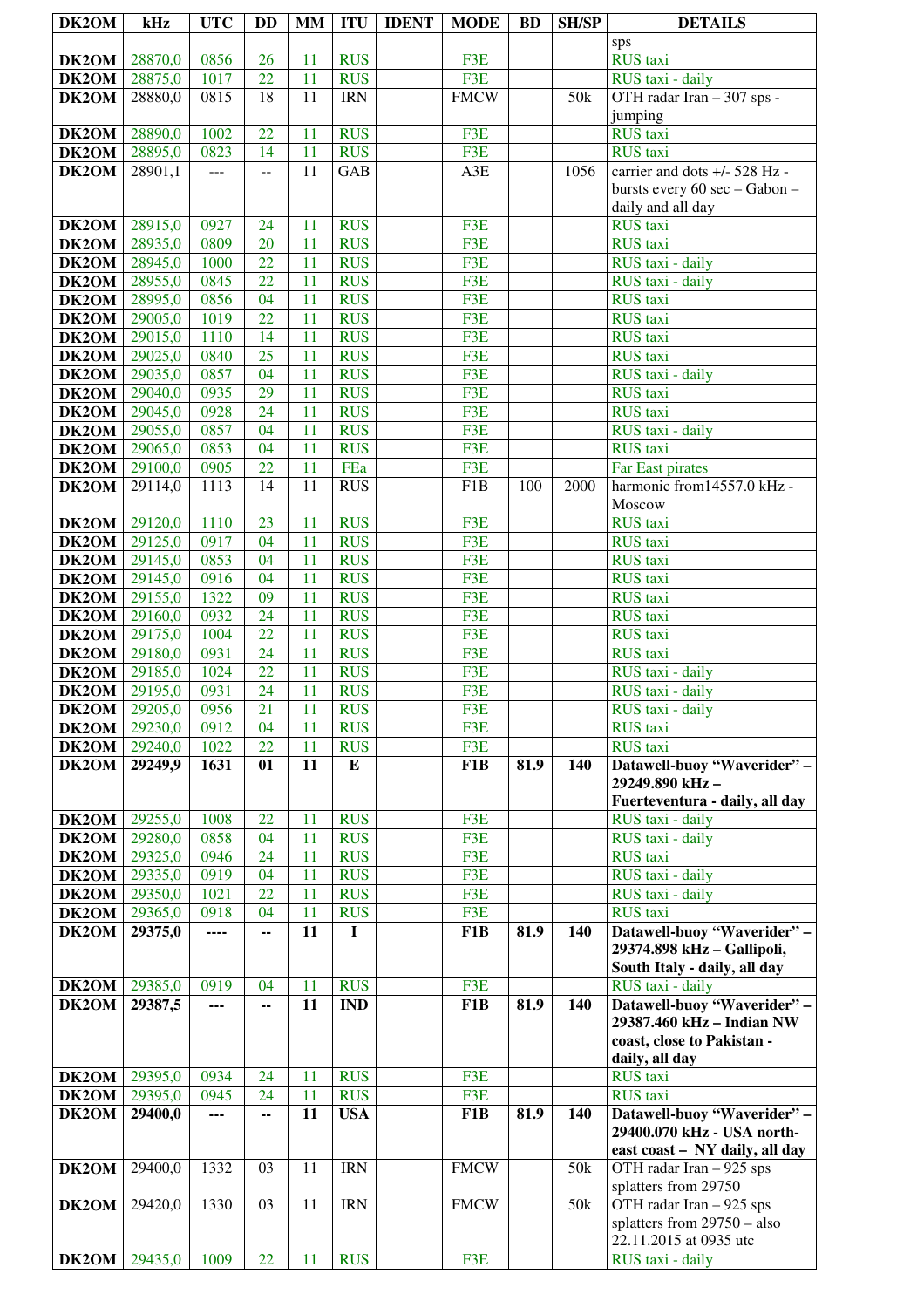| DK2OM | kHz     | <b>UTC</b> | <b>DD</b> | MM | <b>ITU</b> | <b>IDENT</b> | <b>MODE</b>      | <b>BD</b> | <b>SH/SP</b> | <b>DETAILS</b>                 |
|-------|---------|------------|-----------|----|------------|--------------|------------------|-----------|--------------|--------------------------------|
| DK2OM | 29440,0 | 1023       | 22        | 11 | <b>RUS</b> |              | F3E              |           |              | <b>RUS</b> taxi                |
| DK2OM | 29450,0 | 1631       | 01        | 11 | <b>MRC</b> |              | F <sub>1</sub> B | 81.9      | 140          | Datawell-buoy "Waverider" -    |
|       |         |            |           |    |            |              |                  |           |              | 29449.880 kHz - area of El     |
|       |         |            |           |    |            |              |                  |           |              | Aaiun – Morocco - daily, all   |
|       |         |            |           |    |            |              |                  |           |              | day                            |
| DK2OM | 29455,0 | 0942       | 24        | 11 | <b>RUS</b> |              | F3E              |           |              | RUS taxi - daily               |
| DK2OM | 29485,0 | 0948       | 24        | 11 | <b>RUS</b> |              | F3E              |           |              | <b>RUS</b> taxi                |
| DK2OM | 29500,0 | ---        | $-$       | 11 | G          |              | F <sub>1</sub> B | 81.9      | 140          | Datawell-buoy "Waverider" -    |
|       |         |            |           |    |            |              |                  |           |              | area of Gibraltar - daily, all |
|       |         |            |           |    |            |              |                  |           |              | day                            |
| DK2OM | 29505,0 | 1010       | 22        | 11 | <b>RUS</b> |              | F3E              |           |              | <b>RUS</b> taxi                |
| DK2OM | 29525,0 | ---        | --        | 11 | <b>MRC</b> |              | F <sub>1</sub> B | 81.9      | 140          | Datawell-buoy "Waverider" -    |
|       |         |            |           |    |            |              |                  |           |              | 29524.990 kHz - Agadir -       |
|       |         |            |           |    |            |              |                  |           |              | Morocco - daily, all day       |
| DK2OM | 29555,0 | 1025       | 22        | 11 | <b>RUS</b> |              | F3E              |           |              | <b>RUS</b> taxi                |
| DK2OM | 29560,0 | 0947       | 24        | 11 | <b>RUS</b> |              | F3E              |           |              | <b>RUS</b> taxi                |
| DK2OM | 29575,0 | 0943       | 24        | 11 | <b>RUS</b> |              | F3E              |           |              | <b>RUS</b> taxi                |
| DK2OM | 29595,0 | 0941       | 24        | 11 | <b>RUS</b> |              | F3E              |           |              | <b>RUS</b> taxi                |
| DK2OM | 29625,0 | ---        | --        | 11 | <b>USA</b> |              | F <sub>1</sub> B | 81.9      | 140          | Datawell-buoy "Waverider" -    |
|       |         |            |           |    |            |              |                  |           |              | 29625.024 kHz - USA north-     |
|       |         |            |           |    |            |              |                  |           |              | east coast - daily, all day    |
| DK2OM | 29670,0 | 1026       | 22        | 11 | <b>RUS</b> |              | F3E              |           |              | <b>RUS</b> taxi                |

### **IRTS – Ireland – EI3GYB (Michael)**

| <b>SOC</b>    | kHz              | <b>UTC</b> | <b>DD</b>       | <b>MM</b>       | <b>ITU</b>     | <b>IDENT</b> | <b>MODE</b> | <b>BD</b> | <b>SH</b> | <b>DETAILS</b>                        |
|---------------|------------------|------------|-----------------|-----------------|----------------|--------------|-------------|-----------|-----------|---------------------------------------|
| EI3GYB        | 14116-           | 1400       | 20              | 11              | ?              |              | <b>FMCW</b> |           |           | Radar 59plus                          |
|               | 14155            |            |                 |                 |                |              |             |           |           |                                       |
| <b>EI3GYB</b> | 21173-           | 1410       | 18              | 11              | $\overline{?}$ |              | <b>FMCW</b> |           |           | <b>RADAR</b>                          |
|               | 21208            |            |                 |                 |                |              |             |           |           |                                       |
| EI3GYB        | 14163-           | 0935       | 04              | 11              | $\overline{?}$ |              | <b>FMCW</b> |           |           | <b>RADAR</b>                          |
|               | 14195            |            |                 |                 |                |              |             |           |           |                                       |
| EI3GYB        | 21214-           | 0920       | $\overline{17}$ | 11              | $\gamma$       |              | <b>FMCW</b> |           |           | <b>RADAR</b>                          |
|               | 21246            |            |                 |                 |                |              |             |           |           |                                       |
| EI3GYB        | 14264-           | 1355       | 02              | 11              | $\overline{?}$ |              | <b>FMCW</b> |           |           | <b>RADAR</b>                          |
|               | 14291            |            |                 |                 |                |              |             |           |           |                                       |
| EI3GYB        | 21210-           | 1105       | $\overline{19}$ | $\overline{11}$ | $\overline{?}$ |              | <b>FMCW</b> |           |           | <b>RADAR</b>                          |
|               | 21237            |            |                 |                 |                |              |             |           |           |                                       |
| EI3GYB        | 18155-           | 0720       | 19              | 11              | $\overline{?}$ |              | <b>FMCW</b> |           |           | RADAR, very strong                    |
|               | 18180            |            |                 |                 |                |              |             |           |           |                                       |
| EI3GYB        | 14236-           | 1045       | 25              | 11              | $\overline{?}$ |              | <b>FMCW</b> |           |           | <b>RADAR</b>                          |
|               | 14260            |            |                 |                 |                |              |             |           |           |                                       |
| EI3GYB        | 18146-           | 0910       | $\overline{02}$ | $\overline{11}$ | $\overline{?}$ |              | <b>FMCW</b> |           |           | <b>RADAR</b>                          |
|               | 18168            |            |                 |                 |                |              |             |           |           |                                       |
|               | and              |            |                 |                 |                |              |             |           |           |                                       |
|               | beyond           |            |                 |                 |                |              |             |           |           |                                       |
| EI3GYB        | 28426-           | 1250       | 15              | 11              | $\overline{?}$ |              | <b>FMCW</b> |           |           | RADAR, very strong                    |
|               | 28448            |            |                 |                 |                |              |             |           |           |                                       |
| EI3GYB        | 14175-           | 1105       | 25              | 11              | $\overline{?}$ |              | <b>FMCW</b> |           |           | <b>RADAR</b>                          |
|               | 14185            |            |                 |                 |                |              |             |           |           |                                       |
| EI3GYB        | 3664-            | 1820       | $\overline{07}$ | $\overline{11}$ | $\overline{?}$ |              | <b>FMCW</b> |           |           | <b>RADAR</b>                          |
|               | 3673             |            |                 |                 |                |              |             |           |           |                                       |
| EI3GYB        | 7088-            | 2220       | 25              | 11              | $\overline{?}$ |              | <b>FMCW</b> |           |           | <b>RADAR</b>                          |
|               | 7097             |            |                 |                 | $\overline{?}$ |              |             |           |           |                                       |
| EI3GYB        | $7081 -$<br>7087 | 1440       | 15              | 11              |                |              | <b>FMCW</b> |           |           | <b>RADAR</b>                          |
| EI3GYB        | 14348-           | 1420       | 20              | 11              | $\overline{?}$ |              | Digital     |           |           | 2 stations communicating with         |
|               | 14353            |            |                 |                 |                |              |             |           |           | each other, simplex. One very         |
|               |                  |            |                 |                 |                |              |             |           |           | strong $(RS59$ plus), the other quite |
|               |                  |            |                 |                 |                |              |             |           |           | weak(RS52)                            |
| EI3GYB        | 14348-           | 1315       | 24              | $\overline{11}$ | $\overline{?}$ |              | Digital     |           |           | 2 stations communicating,             |
|               | 14352            |            |                 |                 |                |              |             |           |           | simplex. One very strong, the         |
|               |                  |            |                 |                 |                |              |             |           |           | other weakish.                        |
| EI3GYB        | 14348-           | 1100       | $\overline{25}$ | 11              | $\overline{?}$ |              | Digital     |           |           | 1 station in cont. Digi mode          |
|               | 14352            |            |                 |                 |                |              |             |           |           |                                       |
| EI3GYB        | 14348-           | 1300       | $\overline{26}$ | $\overline{11}$ | $\overline{?}$ |              | Digital     |           |           | Very strong, cont. digi mode          |
|               | 14352            |            |                 |                 |                |              |             |           |           |                                       |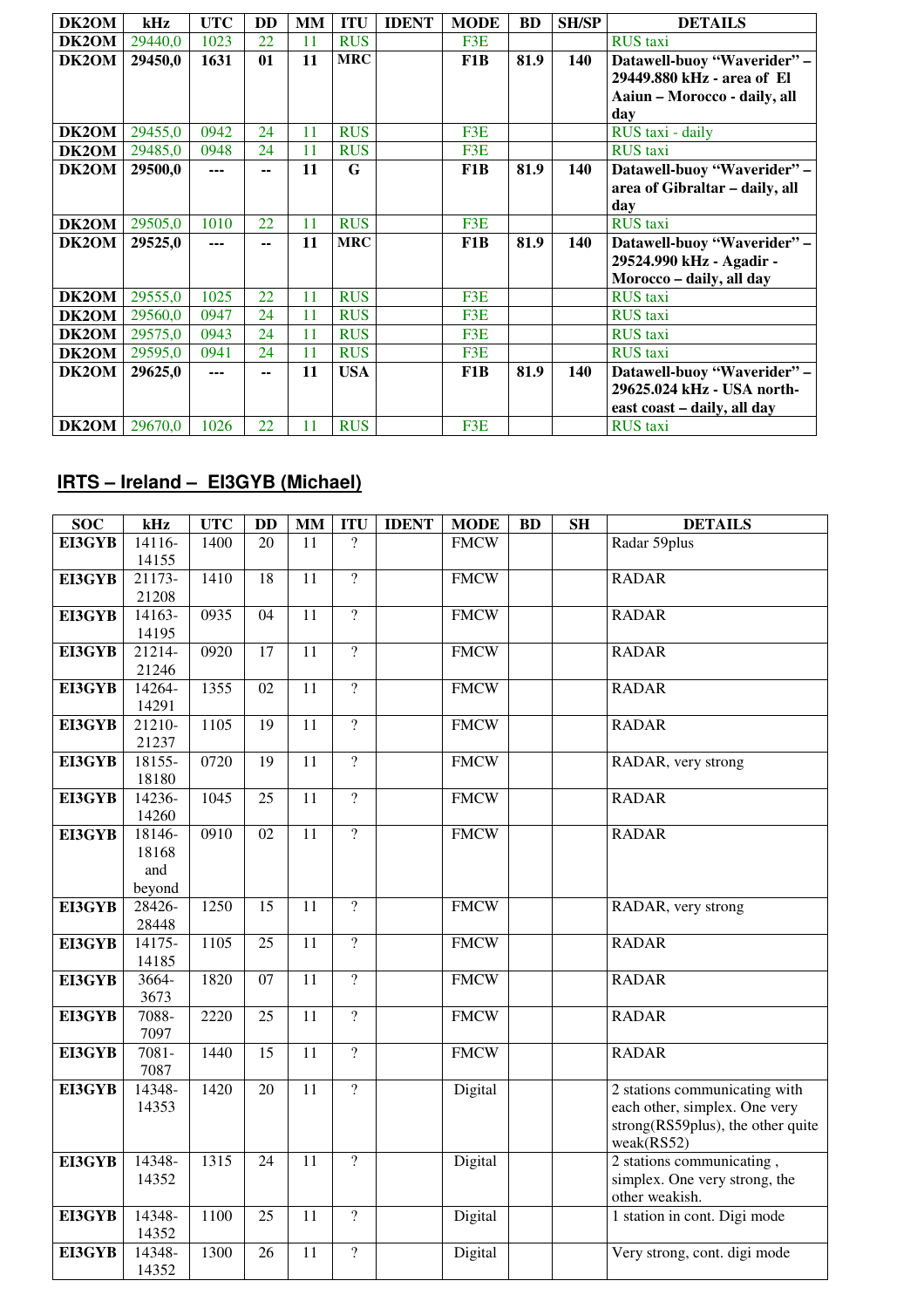| <b>SOC</b>    | kHz    | <b>UTC</b> | <b>DD</b>       | <b>MM</b> | <b>ITU</b>               | <b>IDENT</b> | <b>MODE</b> | <b>BD</b> | <b>SH</b> | <b>DETAILS</b>                  |
|---------------|--------|------------|-----------------|-----------|--------------------------|--------------|-------------|-----------|-----------|---------------------------------|
| <b>EI3GYB</b> | 14348- | 1445       | 29              | 11        | $\gamma$                 |              | Digital     |           |           | Cont. mode                      |
|               | 14352  |            |                 |           |                          |              |             |           |           |                                 |
| EI3GYB        | 1986   | 1945-      | $\overline{23}$ | 11        | HOL                      |              | <b>USB</b>  |           |           | Dutch fishermen                 |
|               |        | 2045       |                 |           | or                       |              |             |           |           |                                 |
|               |        |            |                 |           | MM                       |              |             |           |           |                                 |
| EI3GYB        | 3654   | 1415       | 23              | 11        | $\text{MM}{}$            |              | <b>USB</b>  |           |           | French fishermen                |
| EI3GYB        | 3664   | 1340       | 07              | 11        | $\text{MM}{}$            |              | <b>USB</b>  |           |           | Spanish Fishermen               |
| EI3GYB        | 3664   | 1120       | 10              | 11        | <b>MM</b>                |              | <b>USB</b>  |           |           | Spanish fishermen               |
| EI3GYB        | 3664   | 1425       | 15              | 11        | MM                       |              | <b>USB</b>  |           |           | Spanish fishermen               |
| EI3GYB        | 3664   | 1940       | 23              | 11        | E or                     |              | <b>USB</b>  |           |           | Spanish fishermen               |
|               |        |            |                 |           | MM                       |              |             |           |           |                                 |
| EI3GYB        | 3664   | 1400       | 24              | 11        | MM                       |              | <b>USB</b>  |           |           | Japanese fishermen              |
| EI3GYB        | 3677   | 1450-      | 23              | 11        | <b>IRL</b>               |              | <b>USB</b>  |           |           | Irish fishermen                 |
|               |        | 1500       |                 |           | or                       |              |             |           |           |                                 |
|               |        |            |                 |           | <b>MM</b>                |              |             |           |           |                                 |
| EI3GYB        | 3745   | 1925       | 11              | 11        | $\overline{E}$           |              | <b>USB</b>  |           |           | Group of Spanish fishermen in   |
|               |        |            |                 |           |                          |              |             |           |           | La Coruna area                  |
| <b>EI3GYB</b> | 3760   | 2005       | 16              | 11        | <b>POR</b>               |              | <b>USB</b>  |           |           | Portuguese fishermen            |
|               |        |            |                 |           | or                       |              |             |           |           |                                 |
|               |        |            |                 |           | MM                       |              |             |           |           |                                 |
| EI3GYB        | 7000   | 1350       | 03              | 11        | <b>RUS</b>               |              | H3E         |           |           | Buzzer from 6998 kHz, RS 57     |
| EI3GYB        | 7000   | 1930       | 06              | 11        | <b>RUS</b>               |              | H3E         |           |           | Buzzer from 6998 kHz, RS57      |
| EI3GYB        | 7000   | 1316       | 07              | 11        | <b>RUS</b>               |              | H3E         |           |           | Buzzer from 6998 kHZ,RS59plus   |
| EI3GYB        | 7000   | 0055       | 08              | 11        | <b>RUS</b>               |              | H3E         |           |           | Buzzer from 6998 kHz, very weak |
| EI3GYB        | 7000   | 1930       | 11              | 11        | <b>RUS</b>               |              | H3E         |           |           | Buzzer from 6998 kHz- only      |
|               |        |            |                 |           |                          |              |             |           |           | weakish.                        |
| EI3GYB        | 7000   | 2345       | 30              | 11        | <b>RUS</b>               |              | H3E         |           |           | Buzzer from 6998 kHz, very weak |
| EI3GYB        | 7050   | 0005       | $\overline{13}$ | 11        | <b>ISR</b>               |              | CW          |           |           | 4XZ                             |
| EI3GYB        | 7100   | 1800       | 10              | 11        | <b>CHN</b>               |              | H3E         |           |           | CRI BC in Russian               |
| EI3GYB        | 14250  | 1200       | 12              | 11        | $\gamma$                 |              | <b>FMCW</b> |           |           | RADAR RS 59 plus plus           |
|               | and    |            |                 |           |                          |              |             |           |           |                                 |
|               | above  |            |                 |           |                          |              |             |           |           |                                 |
| EI3GYB        | 21205  | 0926       | 02              | 11        | $\overline{\mathcal{L}}$ |              | <b>FMCW</b> |           |           | <b>RADAR</b>                    |
| EI3GYB        | 21334  | 0900       | $\overline{17}$ | 11        | W.Af                     |              | Digital     |           |           | <b>DPRK</b> embassy             |
|               |        |            |                 |           | rica                     |              |             |           |           |                                 |

J.

### **KARS – Kuwait – 9K2RR (Faisal)**

### **MRASZ – Hungary - HA7PL (Laci)**

| <b>SOC</b>   | kHz    | <b>UTC</b> | <b>DD</b> | MM | <b>ITU</b> | <b>IDENT</b> | <b>MODE</b>      | <b>BD</b> | <b>SH</b> | <b>DETAILS</b>              |
|--------------|--------|------------|-----------|----|------------|--------------|------------------|-----------|-----------|-----------------------------|
| <b>MRASZ</b> | 3500,0 | 2010       | 19        | 11 |            |              | A3E              |           |           | ui.                         |
| <b>MRASZ</b> | 3502,0 | 1955       | 18        | 11 |            |              | A3E              |           |           | music                       |
| <b>MRASZ</b> | 3502,0 | 1803       | 22        | 11 |            |              | A3E              |           |           | ui. instable carrier        |
| <b>MRASZ</b> | 3504,0 | 1935       | 18        | 11 |            |              | <b>USB</b>       |           |           | ui.                         |
| <b>MRASZ</b> | 3504,0 | 1811       | 22        | 11 |            |              | A3E              |           |           | ui.                         |
| <b>MRASZ</b> | 3507,0 | 2024       | 19        | 11 |            |              | A3E              |           |           | ui.                         |
| <b>MRASZ</b> | 3507,0 | 1713       | 23        | 11 |            |              | A1A              |           |           | deliberate disturbance      |
| <b>MRASZ</b> | 3509,5 | 1754       | 10        | 11 |            |              | A1A              |           |           | quick V string              |
| <b>MRASZ</b> | 3512,0 | 1828       | 25        | 11 |            |              | A3E              |           |           | ui. hum on the carries      |
| <b>MRASZ</b> | 3517,0 | 2032       | 19        | 11 |            |              | A3E              |           |           | ui. instable carrier        |
| <b>MRASZ</b> | 3518,0 | 1948       | 23        | 11 |            |              | A1A              |           |           | "QSA 1 QRS"                 |
| <b>MRASZ</b> | 3520,0 | 1930       | 25        | 11 |            |              | <b>USB</b>       |           |           | russian male, count from 1- |
|              |        |            |           |    |            |              |                  |           |           | till 0                      |
| <b>MRASZ</b> | 3522,0 | 1924       | 23        | 11 |            |              | A2E              |           |           | " $5F = 9719713131$         |
|              |        |            |           |    |            |              |                  |           |           | TTT"                        |
| <b>MRASZ</b> | 3522,0 | 1912       | 30        | 11 |            |              | A1A              |           |           | "853 853 853" very slow     |
| <b>MRASZ</b> | 3525,0 | 1711       | 23        | 11 |            |              | A3E              |           |           | ui.                         |
| <b>MRASZ</b> | 3535,0 | 1801       | 19        | 11 |            |              | A3E              |           |           | ui.                         |
| <b>MRASZ</b> | 3545,0 | 1936       | 19        | 11 |            |              | A2E              |           |           | "97 2 97 1 97 1 31 31"      |
| <b>MRASZ</b> | 3550,0 | 1926       | 18        | 11 |            |              | A3E              |           |           | ui.                         |
| <b>MRASZ</b> | 3552,0 | 2127       | 11        | 11 |            |              | A1A              |           |           | "UYSPA YEHMD BUÖTS"         |
| <b>MRASZ</b> | 3582,0 | 1840       | 19        | 11 |            |              | PSK <sub>2</sub> |           |           | AT3004D                     |
| <b>MRASZ</b> | 3593,0 | 1747       | 22        | 11 |            |              | A3E              |           |           | ui. weak                    |
| <b>MRASZ</b> | 3593,6 | 2126       | 11        | 11 | <b>RUS</b> | "D"          | A1A              |           |           | Cluster beacon              |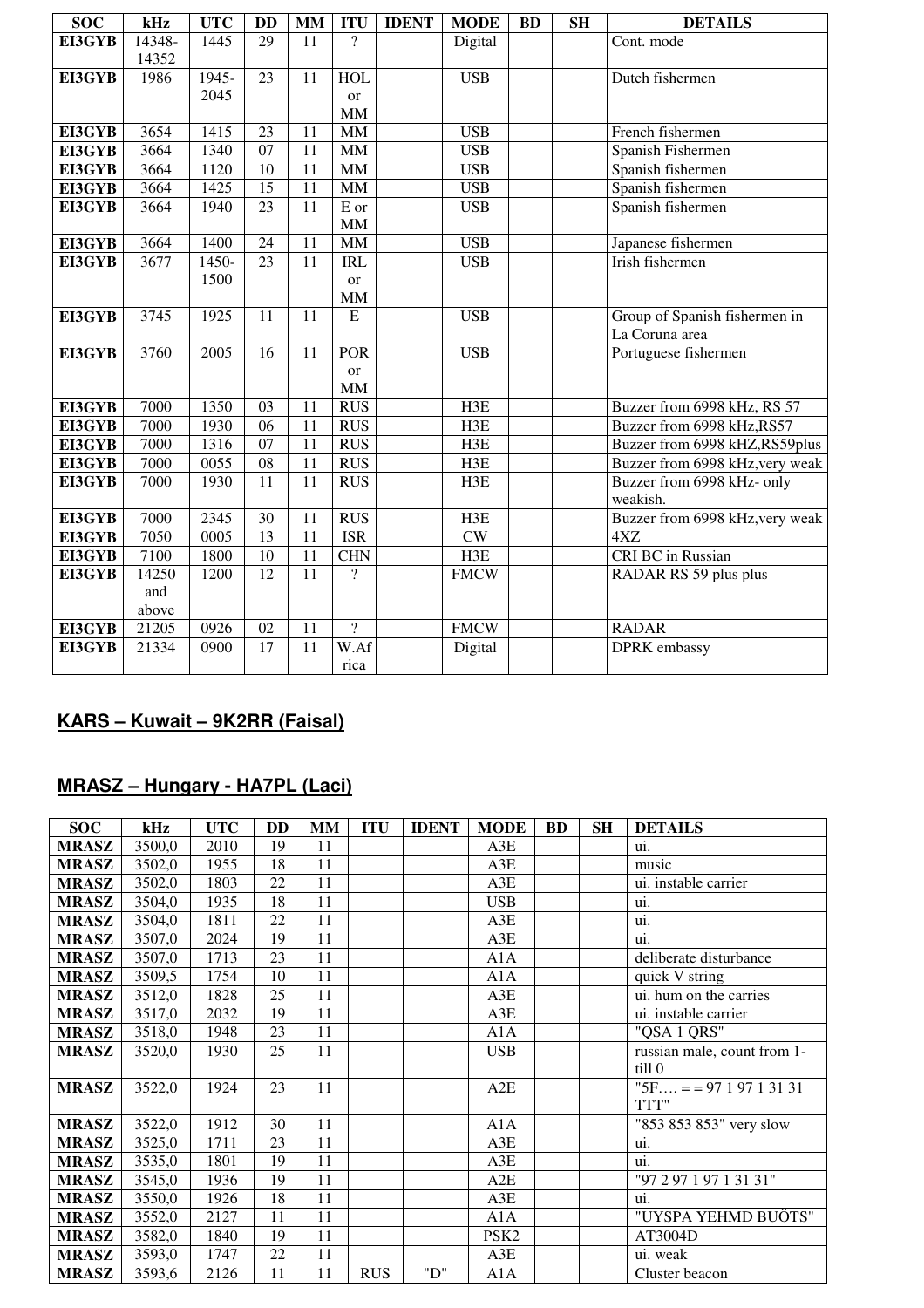| <b>SOC</b>   | kHz     | <b>UTC</b>        | <b>DD</b> | MM              | <b>ITU</b> | <b>IDENT</b> | <b>MODE</b>      | <b>BD</b> | <b>SH</b> | <b>DETAILS</b>                |
|--------------|---------|-------------------|-----------|-----------------|------------|--------------|------------------|-----------|-----------|-------------------------------|
| <b>MRASZ</b> | 3593,6  | 2103              | 18        | 11              | <b>RUS</b> | "D"          | A1A              |           |           | Cluster beacon                |
| <b>MRASZ</b> | 3593,8  | vt                | ady       | 11              | <b>RUS</b> | "P"          | A1A              |           |           | Cluster beacon                |
| <b>MRASZ</b> | 3595,0  | $\overline{2012}$ | 20        | 11              |            |              | <b>USB</b>       |           |           | russian female, numbers       |
| <b>MRASZ</b> | 3595,0  | 0636              | 21        | 11              |            |              | <b>USB</b>       |           |           | russian male, numbers, hrd:   |
|              |         |                   |           |                 |            |              |                  |           |           | 26                            |
| <b>MRASZ</b> | 3599,4  | 1749              | 22        | 11              |            |              | <b>LSB</b>       |           |           | "hallo, hallo"                |
| <b>MRASZ</b> | 3658,0  | vt                | ady       | 11              |            |              | A1A              |           |           | slow V string                 |
| <b>MRASZ</b> | 3700,0  | 1834              | 24        | 11              |            |              | <b>LSB</b>       |           |           | music                         |
| <b>MRASZ</b> | 3705,0  | 2123              | 11        | $\overline{11}$ |            |              | A1A              |           |           | "ZGN ZZT" "VLVMK              |
|              |         |                   |           |                 |            |              |                  |           |           | LVLKK LMKVK"                  |
| <b>MRASZ</b> | 7000,0  | vt                | ady       | 11              | <b>RUS</b> |              | H3E              |           |           | buzzer                        |
| <b>MRASZ</b> | 7018,0  | vt                | ady       | $\overline{11}$ | <b>RUS</b> | REA4         | F1B              | 100       | 1000      |                               |
| <b>MRASZ</b> | 7035,2  | 0828              | 15        | 11              |            |              | <b>LSB</b>       |           |           | ui.                           |
| <b>MRASZ</b> | 7050,0  | 1954              | 11        | 11              | <b>ISR</b> | 4XZ          | A1A              |           |           | "VVV de $4XZ(2x)=$ " lot of   |
|              |         |                   |           |                 |            |              |                  |           |           | messages                      |
| <b>MRASZ</b> | 7050,0  | 1440              | 13        | 11              | <b>ISR</b> | 4XZ          | A1A              |           |           | "VVV de $4XZ(2x) =$ =" lot of |
|              |         |                   |           |                 |            |              |                  |           |           | messages                      |
| <b>MRASZ</b> | 7050,0  | 1450              | 13        | 11              |            |              | <b>LSB</b>       |           |           | russian language, hrd:16,23   |
| <b>MRASZ</b> | 7055,0  | 1508              | 13        | 11              |            |              | <b>LSB</b>       |           |           | russian language, music,      |
|              |         |                   |           |                 |            |              |                  |           |           | chaos, talk politics          |
| <b>MRASZ</b> | 7055,0  | 1620              | 16        | $\overline{11}$ |            |              | <b>LSB</b>       |           |           | russian/ukrainian, music,     |
|              |         |                   |           |                 |            |              |                  |           |           | chaos, hrd: 23                |
| <b>MRASZ</b> | 7075,0  | 2115              | 11        | 11              |            |              | <b>OTHR</b>      |           |           | 7065-7085 kHz                 |
| <b>MRASZ</b> | 7120,0  | $\mathrm{vt}$     | ady       | 11              | SOM        |              | A3E              |           |           | Rad.Hargaysa                  |
| <b>MRASZ</b> | 7147,0  | 0832              | 15        | 11              |            |              | PSK <sub>2</sub> |           |           | AT3004D                       |
| <b>MRASZ</b> | 7205,0  | 1746              | 10        | $\overline{11}$ | <b>CHN</b> |              | A3E              |           |           | splatter 5 kHz down           |
| <b>MRASZ</b> | 7205,0  | 1916              | 23        | 11              |            |              | A3E              |           |           | splatter down 10 kHz          |
| <b>MRASZ</b> | 10117,0 | 1624              | 16        | $\overline{11}$ |            |              | <b>OTHR</b>      |           |           | 10115-10140 kHz               |
| <b>MRASZ</b> | 18068,0 | 0943              | 15        | 11              |            |              | <b>OTHR</b>      |           |           | 18068-08080 kHz               |
| <b>MRASZ</b> | 21125,0 | 0649              | 21        | 11              |            |              | <b>OTHR</b>      |           |           | 21100-21150 kHz               |
| <b>MRASZ</b> | 28085,0 | 0841              | 15        | $\overline{11}$ |            |              | <b>OTHR</b>      |           |           | 28060-28110 kHz               |

#### **OEVSV – Austria – OE3GSA (Gerd)**

| <b>SOC</b> | kHz     | UTC  |    |      | <b>DD   MM   ITU   IDENT   MODE  </b> |     | <b>BD</b> | <b>SH</b> | <b>DETAILS</b> |
|------------|---------|------|----|------|---------------------------------------|-----|-----------|-----------|----------------|
| oevsv      | 7050.0  | 0755 | 12 | unid | 4XZ                                   | A1A |           |           | <b>OTCs</b>    |
| oevsv      | 7050.0  | 0743 | 13 | unid | 4XZ                                   | A1A |           |           | <b>OTCs</b>    |
| oevsv      | 7050.0  | 0648 | 14 | unid | 4XZ                                   | A1A |           |           | <b>OTCs</b>    |
| oevsv      | 7050.0  | 0638 | 15 | unid | 4XZ                                   | A1A |           |           | <b>OTCs</b>    |
| oevsv      | 10119.0 | 0804 | 21 | unid | unid                                  | J3E |           |           | reading groups |

### **PZK – Poland – SP9BRP (Jan)**

### **REF 1 – France – F5MIU (Francis)**

| <b>SOC</b>   | kHz   | <b>UTC</b> | DD | <b>MM</b> | <b>ITU</b> | <b>IDENT</b> | <b>MODE</b> | <b>Baud</b> | Sh/Bw         | <b>DETAILS</b>                                                     |
|--------------|-------|------------|----|-----------|------------|--------------|-------------|-------------|---------------|--------------------------------------------------------------------|
| R.E.F.       |       |            |    |           |            |              |             |             |               | November 2015                                                      |
|              |       |            |    |           |            |              |             |             |               |                                                                    |
| <b>F5MIU</b> | 7050  | 1830       | 13 | 11        |            | 4XZ          | A1          |             |               | S9 Coded CW                                                        |
| <b>F4FRO</b> | 7120  | 1815       | 5  | 11        |            |              | fmcw        |             | <b>130kHz</b> | New type of OTHR? 7060-<br>7190kHz                                 |
| <b>F5MIU</b> | 7195  | 640        | 8  | 11        |            |              | fmcw        |             | 10kHz         | Data carrier every 150Hz S8                                        |
| <b>F5MIU</b> | 7205  | 1715       | 02 | 11        |            |              | AM          |             | 15kHz         | BCL station in Esperanto 2kHz<br>on 40m band (from Taïwan?)        |
| <b>F5MIU</b> | 7205  | 1750       | 04 | 11        |            |              | AM          |             | 15kHz         | <b>BCL</b> station in Chinese ? 2kHz<br>on 40m band (from Taïwan?) |
| <b>F5MIU</b> | 10130 | 1648       | 16 | 11        |            |              | fmcw        |             | 25kHz         | OTHR S9+10, 20pps + splatters                                      |
| <b>F5MIU</b> | 10140 | 1806       | 10 | 11        |            |              | fmcw        |             | 20kHz         | OTHR S9, 40pps                                                     |
| <b>F5MIU</b> | 14105 | 0925       | 16 | 11        |            |              | fmcw        |             | 10kHz         | OTHR S9, 5pps + splatters                                          |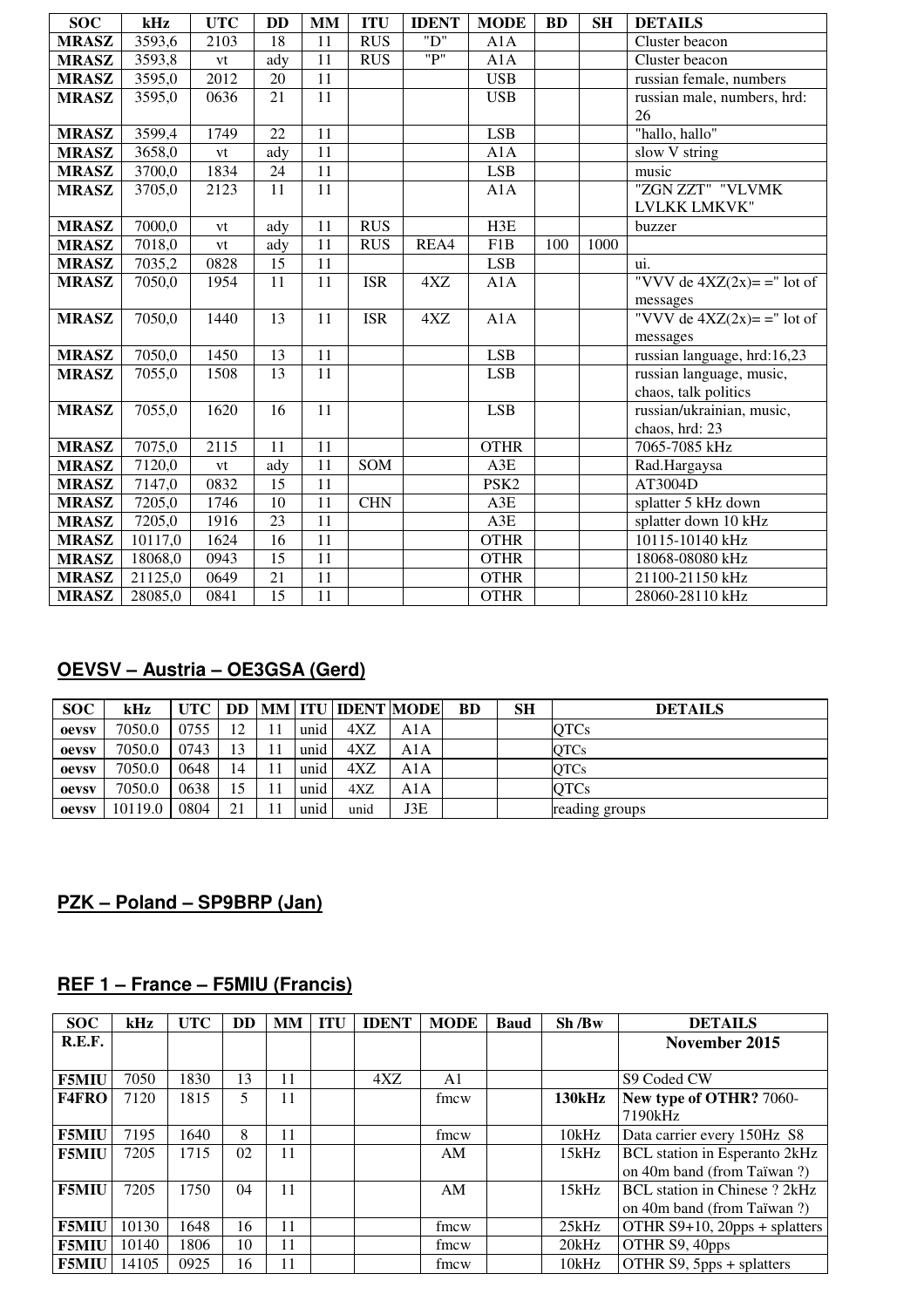| <b>SOC</b>         | kHz   | <b>UTC</b> | DD | MМ | <b>ITU</b> | <b>IDENT</b> | <b>MODE</b> | <b>Baud</b> | Sh/Bw         | <b>DETAILS</b>                     |
|--------------------|-------|------------|----|----|------------|--------------|-------------|-------------|---------------|------------------------------------|
| <b>F5MIU</b>       | 14135 | 0813       | 6  | 11 |            |              | fmcw        |             | 25kHz         | OTHR $S9+10$ , $20pps + splatters$ |
| <b>F5MIU</b>       | 14180 | 0842       | 02 | 11 |            |              | fmcw        |             | 25kHz         | OTHR S9, 20pps + splatters         |
| <b>F5MIU</b>       | 14180 | 0851       | 25 | 11 |            |              | fmcw        |             | 25kHz         | OTHR S9+10, 20pps + splatters      |
| <b>F5MIU</b>       | 14180 | 0855       | 26 | 11 |            |              | fmcw        |             | 10kHz         | OTHR S7, 12pps                     |
| <b>F5MIU</b>       | 18200 | 0840       | 5  | 11 |            |              | fmcw        |             | <b>120kHz</b> | New type of OTHR? S3,              |
|                    |       |            |    |    |            |              |             |             |               | 40pps                              |
| <b>F5MIU</b> 21190 |       | 0910       | 16 | 11 |            |              | fmcw        |             | 25kHz         | OTHR $S9$ , 20pps + splatters      |
| <b>F5MIU</b>       | 21350 | 0830       | 5  | 11 |            |              | fmcw        |             | 20kHz         | OTHR S7, 20pps                     |
| <b>F5MIU</b> 21410 |       | 0845       | 26 | 11 |            |              | fmcw        |             | 20kHz         | OTHR S6, 20pps                     |

#### **REF 2 – France – F5JBR (Andre)**

### **REP – Portugal – CT4AN (Jose Francisco)**

| <b>SOC</b> | kHz    | <b>UTC</b> | <b>DD</b>       |    | <b>MM ITU</b>  | <b>IDENT</b> | <b>MODE</b>      | <b>BD</b>       | <b>SH</b>       | <b>DETAILS</b>                      |
|------------|--------|------------|-----------------|----|----------------|--------------|------------------|-----------------|-----------------|-------------------------------------|
| <b>REP</b> | 3651,5 | 10.49      | 27              | 11 | ${\bf E}$      |              | J3E-U            |                 |                 | Spanish fishery                     |
| <b>REP</b> | 3700   | 19.01      | 06              | 11 | <b>RUS</b>     |              | $J3E-U$          |                 |                 | <b>Navy operations</b>              |
| <b>REP</b> | 3739   | 09.48      | 28              | 11 | $\overline{E}$ |              | J3E-U            |                 |                 | Spanish fishery                     |
| <b>REP</b> | 7020   | 20.35      | 06              | 11 |                |              | J3E-U            |                 |                 | Unid lang YL calling, no answer     |
| <b>REP</b> | 7037   | 08.20      | 07              | 11 |                |              | <b>FMCW</b>      | 50              | 17k             | <b>OTH</b> radar                    |
| <b>REP</b> | 7038   | 23.51      | 02              | 11 | <b>RUS</b>     | S            | A1A              |                 |                 | KALININGRAD, ADY, DLY               |
| <b>REP</b> | 7038   | 22.05      | 02              | 11 | <b>UKR</b>     | $\mathbf{D}$ | A1A              |                 |                 | SEVASTOPOL, ADY, DLY                |
| <b>REP</b> | 7050   | 20.37      | 08              | 11 | <b>RUS</b>     |              | F <sub>1</sub> B | 50              | 200             | CIS36-50 encrypted, Russia          |
| <b>REP</b> | 7050   | 21.33      | 11              | 11 | <b>ISR</b>     | 4XZ          | A1A              |                 |                 | <b>4XZ IDF Navy, Haifa - Israel</b> |
| <b>REP</b> | 7068   | 21.26      | $\overline{05}$ | 11 |                |              | <b>FMCW</b>      | 50              | 15k             | <b>OTH</b> radar                    |
| <b>REP</b> | 10110  | 10.07      | 28              | 11 |                |              | J3E-U            |                 |                 | Arabic+french lang fishery, singing |
| <b>REP</b> | 10121  | 10.47      | 12              | 11 |                |              | F1B              | 75              | 250             | Encrypted F1B                       |
| <b>REP</b> | 10122  | 12.32      | 24              | 11 |                |              | J3E-U            |                 |                 | Arabic language fishery             |
| <b>REP</b> | 10125  | 10.18      | 11              | 11 |                |              | J3E-U            |                 |                 | Arabic language fishery             |
| <b>REP</b> | 10125  | 17.21      | 12              | 11 |                |              | <b>FMCW</b>      | 50              | 20k             | <b>OTH</b> radar                    |
| <b>REP</b> | 10130  | 21.11      | 10              | 11 | <b>MRC</b>     |              | J3E-U            |                 |                 | Fishermen on sea                    |
| <b>REP</b> | 10130  | 16.48      | 16              | 11 |                |              | <b>FMCW</b>      | 50              | 20k             | <b>OTH</b> radar                    |
| <b>REP</b> | 14141  | 08.12      | 11              | 11 | <b>RUS</b>     |              | F <sub>1</sub> B | 75              | 500             | CIS 36-50, mil                      |
| <b>REP</b> | 14142  | 13.03      | 09              | 11 |                |              | <b>FMCW</b>      | 50              | 17k             | <b>OTH</b> radar                    |
| <b>REP</b> | 14160  | 11.28      | 18              | 11 |                | 9226         | <b>MFSK</b>      |                 |                 | MILSTD188 ALE "9226" clg "9204"     |
| <b>REP</b> | 14161  | 10.33      | 18              | 11 |                |              | <b>FMCW</b>      | 100             | 20k             | OTH radar, "foghorn" like sound     |
| <b>REP</b> | 14180  | 09.19      | 06              | 11 |                |              | <b>FMCW</b>      |                 | 100k            | OTH radar, burst mode               |
| <b>REP</b> | 14183  | 10.03      | 06              | 11 |                |              | <b>FMCW</b>      |                 | 15k             | OTH radar, burst mode               |
| <b>REP</b> | 14192  | 10.55      | 0 <sub>5</sub>  | 11 | <b>RUS</b>     |              | F <sub>1</sub> B | 50              | 200             | <b>CIS50</b> encrypted, Russia      |
| <b>REP</b> | 14207  | 21.00      | 16              | 11 |                |              | <b>FMCW</b>      |                 |                 | OTH radar 50sps/20kHz               |
| <b>REP</b> | 14242  | 10.57      | 23              | 11 |                |              | <b>BPSK</b>      | 120             | 3k              | AT3004D 12xBPSK channels pilot tone |
|            |        |            |                 |    |                |              |                  |                 |                 | 3k                                  |
| <b>REP</b> | 14265  | 10.20      | 11              | 11 |                |              | <b>FMCW</b>      | 50              | 17              | <b>OTH</b> radar                    |
| <b>REP</b> | 14268  | 10.07      | 06              | 11 |                |              | <b>FMCW</b>      |                 | 15k             | OTH radar, burst mode, moving       |
| <b>REP</b> | 14280  | 10.20      | 11              | 11 |                |              | <b>FMCW</b>      |                 | 160k            | Very wide OTH radar 160kHz          |
| <b>REP</b> | 14308  | 10.57      | 05              | 11 |                |              | F1B              | 75              | 500             | Encrypted, unid                     |
| <b>REP</b> | 14350  | 17.12      | 21              | 11 | $\mathbf G$    | <b>DHFCS</b> | J3E-U            | 1200            |                 | <b>STANAG 4285</b>                  |
| <b>REP</b> | 14352  | 11.04      | 18              | 11 |                |              | <b>OFDM</b>      |                 |                 |                                     |
| <b>REP</b> | 18080  | 12.50      | 20              | 11 |                |              | <b>FMCW</b>      | 50              | 20k             | <b>OTH</b> radar                    |
| <b>REP</b> | 18144  | 12.53      | 20              | 11 |                |              | <b>FMCW</b>      | $\overline{50}$ | 10k             | OTH radar, burst mode               |
| <b>REP</b> | 21215  | 09.00      | 07              | 11 | E              |              | J3E-U            |                 |                 | Fishermen                           |
| <b>REP</b> | 21270  | 11.07      | 17              | 11 |                |              | <b>FMCW</b>      | 50              | 20 <sub>k</sub> | <b>OTH</b> radar                    |
| <b>REP</b> | 21320  | 10.22      | 03              | 11 |                |              | <b>FMCW</b>      |                 |                 | <b>OTH</b> radar                    |
| <b>REP</b> | 21370  | 09.24      | 15              | 11 |                |              | <b>FMCW</b>      | 50              | 20k             | <b>OTH</b> radar                    |
| <b>REP</b> | 28150  | 11.02      | 14              | 11 | <b>RUS</b>     |              | F3E              |                 |                 | Taxis                               |
| <b>REP</b> | 29175  | 11.54      | 09              | 11 | <b>RUS</b>     |              | F3E              |                 |                 | Taxi female dispatcher              |
| <b>REP</b> | 29250  | 12.02      | 18              | 11 |                |              | F <sub>1</sub> B | 82              | 160             | Datawell buoy, idling               |
| <b>REP</b> | 29250  | 12.21      | 18              | 11 |                |              | F1B              | 82              | 140             | Datawell GPS buoy                   |
| <b>REP</b> | 29620  | 1138       | 06              | 11 |                |              | <b>FMCW</b>      |                 |                 | <b>OTH</b> radar                    |
| <b>REP</b> | 29650  | 11.49      | 12              | 11 |                |              | F1B              | 82,2            | 135             | Datawell GPS buoy                   |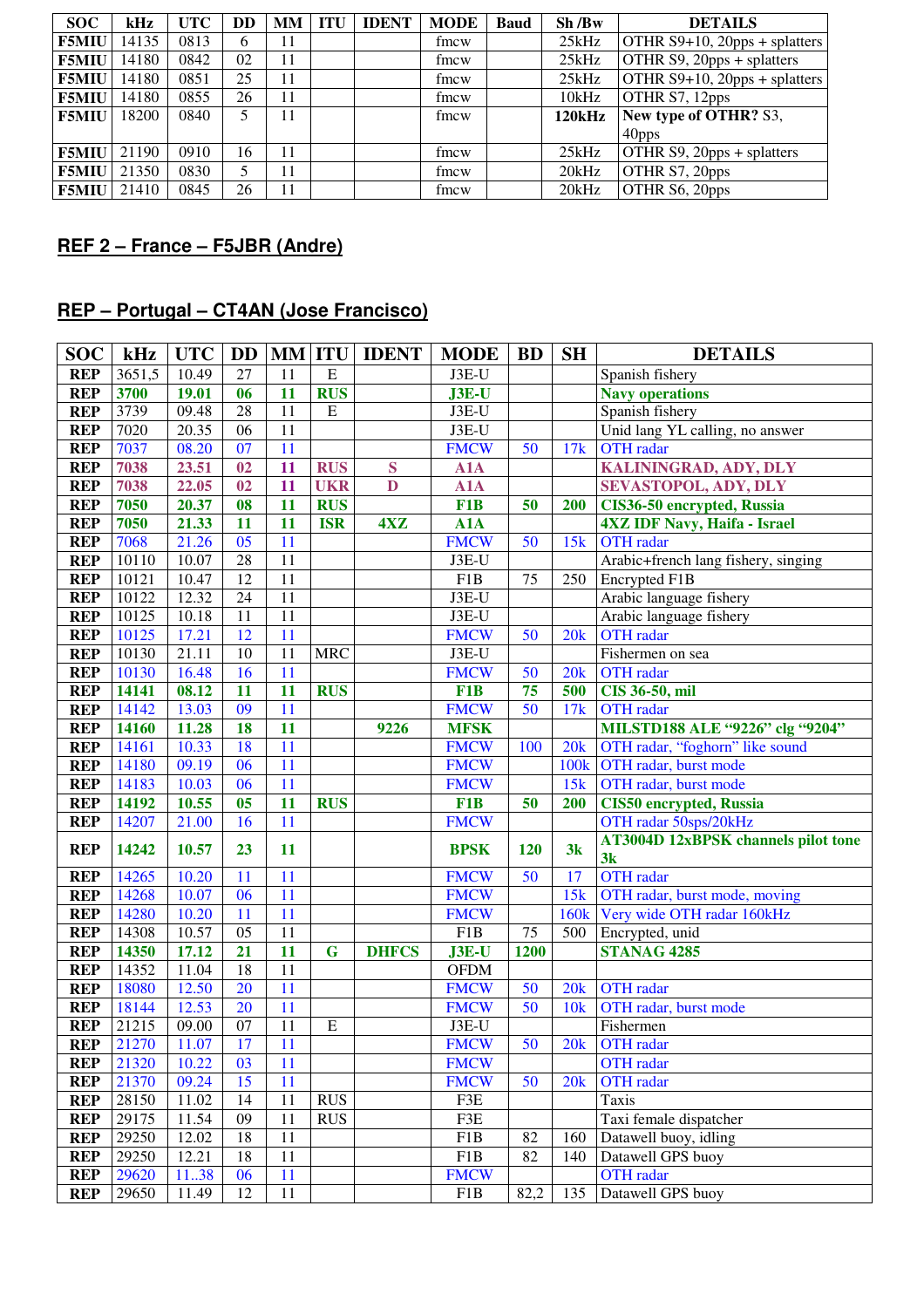#### **RSGB - Great Britain – M0VRR (Vaughan)**

| <b>SOC</b>  | <b>KHz</b>      | <b>UTC</b> | <b>DD</b> | <b>MM</b> | <b>ITU</b> | <b>IDENT</b> | <b>MODE</b> | <b>BD</b> | <b>SHIFT</b> | <b>DETAILS</b>                                                             |
|-------------|-----------------|------------|-----------|-----------|------------|--------------|-------------|-----------|--------------|----------------------------------------------------------------------------|
| <b>RSGB</b> | 7011            | 0833       | 26        | 11        |            |              | J2X         |           |              | 12xPSK chnls 3300 Hz pilot                                                 |
| <b>RSGB</b> | 7022 - 7050     | 0825       | 07        | 11        |            |              | <b>FMCW</b> |           |              | OTHR 50 Hz PRF                                                             |
| <b>RSGB</b> | 7088            | 0839       | 26        | 11        |            |              | J2X         |           |              | 12xPSK chnls 3300 Hz pilot                                                 |
| <b>RSGB</b> | 7145            | 0834       | 15        | 11        |            |              | J2X         |           |              | 12xPSK chnls 3300 Hz pilot                                                 |
| <b>RSGB</b> | 7187            | 0842       | 03        | 11        |            |              | J2X         |           |              | 12xPSK chnls 3300 Hz pilot                                                 |
| <b>RSGB</b> | 7195            | 0830       | 16        | 11        |            |              | J2X         |           |              | 12xPSK chnls 3300 Hz pilot                                                 |
| <b>RSGB</b> | 7196            | 0845       | 12        | 11        |            |              | J2X         |           |              | 12xPSK chnls 3300 Hz pilot                                                 |
| <b>RSGB</b> | 7196            | 0834       | 19        | 11        |            |              | J2X         |           |              | 12xPSK chnls 3300 Hz pilot                                                 |
| <b>RSGB</b> | 14050           | 0831       | 04        | 11        |            |              | F1B         | 50        | 250          | sync cipher tfc & revs                                                     |
| <b>RSGB</b> | 14050           | 0835       | 16        | 11        |            |              | F1B         | 75        | 250          | sync cipher tfc & revs                                                     |
| <b>RSGB</b> | $14125 - 14148$ | 1017       | 24        | 11        |            |              | <b>FMCW</b> |           |              | OTHR 50 Hz PRF                                                             |
| <b>RSGB</b> | $14131 - 14136$ | 1033       | 23        | 11        |            |              | <b>FMCW</b> |           |              | OTHR 10 Hz PRF                                                             |
| <b>RSGB</b> | 14148.6         | 0837       | 15        | 11        |            |              | F1B ?       |           |              | 2 tones spaced at 600<br>Hzsounds like Pactor                              |
| <b>RSGB</b> | $14152 - 14169$ | 0837       | 18        | 11        |            |              | FMCW?       |           |              | Continual wide band signal PRF<br>83 Hz - several transmitters<br>involved |
| <b>RSGB</b> | $14154 - 14167$ | 0925       | 18        | 11        |            |              | <b>FMCW</b> |           |              | OTHR 83 Hz PRF                                                             |
| <b>RSGB</b> | 14160 - 14191   | 0833       | 04        | 11        |            |              | <b>FMCW</b> |           |              | OTHR 50 Hz PRF                                                             |
| <b>RSGB</b> | $14170 - 14186$ | 0836       | 25        | 11        |            |              | <b>FMCW</b> |           |              | OTHR 50 Hz PRF                                                             |
| <b>RSGB</b> | $14175 - 14187$ | 0829       | 26        | 11        |            |              | <b>FMCW</b> |           |              | OTHR 85 Hz PRF                                                             |
| <b>RSGB</b> | 14192           | ady        | dly       | 11        |            |              | F1B         | 50        | 500          | sync cipher tfc                                                            |
| <b>RSGB</b> | 14236 - 14253   | 0846       | 09        | 11        |            |              | <b>FMCW</b> |           |              | OTHR 10 Hz PRF                                                             |
| <b>RSGB</b> | $14261 - 14294$ | 0835       | 20        | 11        |            |              | <b>FMCW</b> |           |              | OTHR 50 Hz PRF                                                             |
| <b>RSGB</b> | $14289 - 14302$ | 0836       | 28        | 11        |            |              | <b>FMCW</b> |           |              | OTHR 10 Hz                                                                 |
| <b>RSGB</b> | 14300 - 14315   | 0837       | 05        | 11        |            |              | <b>FMCW</b> |           |              | OTHR 10 Hz PRF                                                             |
| <b>RSGB</b> | 14348.6         | 0847       | 15        | 11        |            |              | F1B?        |           |              | 2 tones spaced at 600 Hz                                                   |
| <b>RSGB</b> | $18059 - 18076$ | 0842       | 11        | 11        |            |              | <b>FMCW</b> |           |              | OTHR 10 Hz PRF                                                             |
| <b>RSGB</b> | $18059 - 18081$ | 0904       | 18        | 11        |            |              | <b>FMCW</b> |           |              | OTHR 50 Hz PRF                                                             |
| <b>RSGB</b> | $18090 - 18110$ | 1022       | 19        | 11        |            |              | <b>FMCW</b> |           |              | OTHR 50 Hz PRF                                                             |
| <b>RSGB</b> | 18130           | 0839       | 11        | 11        |            |              | F1B         | 100       | 1000         | 2nd harmonic of 9065 KHz<br>100bd/500 hz                                   |
| <b>RSGB</b> | 18130           | 0839       | 16        | 11        |            |              | F1B         | 100       | 1000         | 2nd harmonic of 9065 KHz<br>100bd/500 hz                                   |
| <b>RSGB</b> | 18130           | 0846       | 17        | 11        |            |              | F1B         | 100       | 1000         | 2nd harmonic of 9065 KHz<br>100bd/500 hz                                   |
| <b>RSGB</b> | 18130           | 0841       | 18        | 11        |            |              | F1B         | 100       | 1000         | 2nd harmonic of 9065 KHz<br>100bd/500 hz                                   |
| <b>RSGB</b> | 18130           | 0835       | 24        | 11        |            |              | F1B         | 100       | 1000         | 2nd harmonic of 9065 KHz<br>100bd/500 hz                                   |
| <b>RSGB</b> | 18146 - 18175   | 0835       | 01        | 11        |            |              | <b>FMCW</b> |           |              | OTHR 50Hz PRF                                                              |
| <b>RSGB</b> | 18146 - 18251   | 0834       | 02        | 11        |            |              | <b>FMCW</b> |           |              | OTHR - very wide PRF 25 Hz                                                 |
| <b>RSGB</b> | 18150           | 0831       | 19        | 11        |            |              | F1B         | 100       | 1000         | 2nd harmonic of 9075 KHz<br>100bd/500 hz                                   |
| <b>RSGB</b> | 18153 - 18254   | 0839       | 05        | 11        |            |              | <b>FMCW</b> |           |              | very wideband pulse<br>transmission @ 25 Hz PRF                            |
| <b>RSGB</b> | $18154 - 18189$ | 0925       | 19        | 11        |            |              | <b>FMCW</b> |           |              | OTHR 50 Hz PRF                                                             |
| <b>RSGB</b> | $21099 - 21122$ | 0838       | 27        | 11        |            |              | <b>FMCW</b> |           |              | OTHR 25 Hz PRF                                                             |
| <b>RSGB</b> | $21178 - 21202$ | 0841       | 16        | $11\,$    |            |              | <b>FMCW</b> |           |              | OTHR 50 Hz PRF                                                             |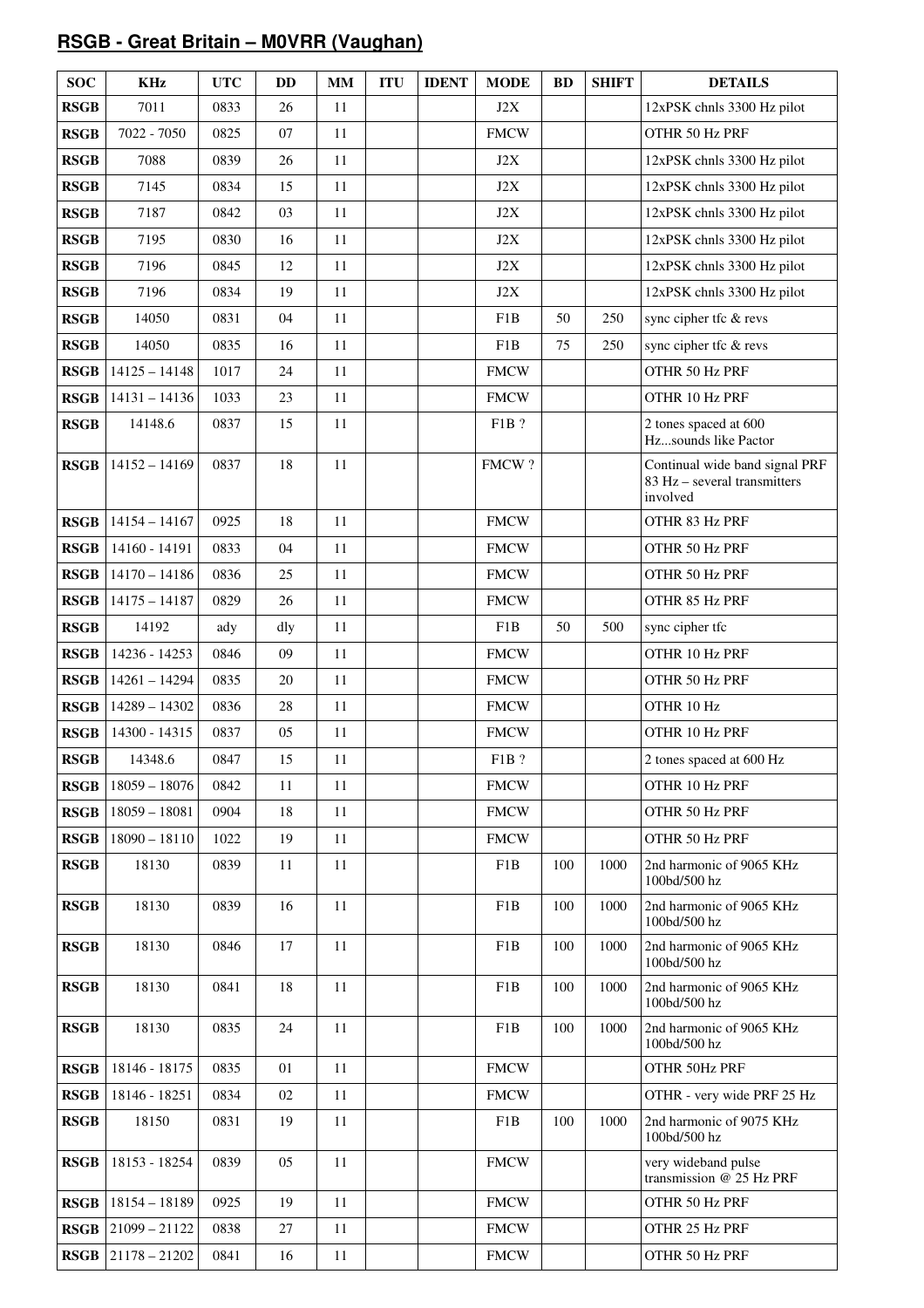| <b>SOC</b>  | <b>KHz</b>      | <b>UTC</b> | <b>DD</b> | <b>MM</b> | <b>ITU</b> | <b>IDENT</b> | <b>MODE</b> | <b>BD</b> | <b>SHIFT</b> | <b>DETAILS</b>                                                     |
|-------------|-----------------|------------|-----------|-----------|------------|--------------|-------------|-----------|--------------|--------------------------------------------------------------------|
| <b>RSGB</b> | $21262 - 21274$ | 0846       | 22        | 11        |            |              | <b>FMCW</b> |           |              | Short data bursts at various freqs<br>in band $-50$ Hz PRF         |
| <b>RSGB</b> | 21338 - 21362   | 0835       | 05        | 11        |            |              | <b>FMCW</b> |           |              | OTHR 50 Hz PRF                                                     |
| <b>RSGB</b> | 21345 - 21359   | 0838       | 01        | 11        |            |              | <b>FMCW</b> |           |              | OTHR ? - 50 Hz PRF4 secs<br>burst every 15 secs                    |
| <b>RSGB</b> | $21359 - 21381$ | 0842       | 26        | 11        |            |              | <b>FMCW</b> |           |              | OTHR 50 Hz PRF                                                     |
| <b>RSGB</b> | $21397 - 21422$ | 0845       | 26        | 11        |            |              | <b>FMCW</b> |           |              | OTHR 50 Hz PRF                                                     |
| <b>RSGB</b> | $21398 - 21422$ | 0836       | 26        | 11        |            |              | <b>FMCW</b> |           |              | OTHR 50 Hz PRF                                                     |
| <b>RSGB</b> | $21410 - 21511$ | 1212       | 30        | 11        |            |              | <b>FMCW</b> |           |              | OTHR 25 Hz PRF                                                     |
| <b>RSGB</b> | 28000 - 29700   | 0846       | 03        | 11        |            |              | <b>FM</b>   |           |              | many short duration fm<br>transmissions - russian taxis, CB<br>etc |
| <b>RSGB</b> | 28000 - 29700   | 0846       | 15        | 11        |            |              | <b>FM</b>   |           |              | many short duration fm<br>transmissions - russian taxis, CB<br>etc |
| <b>RSGB</b> | $28068 - 28112$ | 0845       | 15        | 11        |            |              | <b>FMCW</b> |           |              | OTHR 50 Hz PRF                                                     |
| <b>RSGB</b> | 28689 - 28771   | 0845       | 01        | 11        |            |              | <b>FMCW</b> |           |              | wideband short bursts of 300 Hz<br>or 800 Hz PRF                   |

### **SRAL – Finland – OH2BLU (Pekka)**

| <b>Society</b> | kHz     | <b>UTC</b> | <b>DD</b>         | $\mathbf{MM}$   | <b>ITU</b> | <b>IDENT</b>  | <b>MODE</b>      | <b>BD</b> | <b>SH</b>        | <b>REMARKS</b>         |
|----------------|---------|------------|-------------------|-----------------|------------|---------------|------------------|-----------|------------------|------------------------|
| <b>SRAL</b>    | 6998,0  | h24        | dly               | 11              | RUS        | <b>UiTone</b> | R3E              |           |                  | 125 Hz tones           |
| <b>SRAL</b>    | 7000,0  | 1100-      | $\ast$            | 11              |            | <b>UiCarr</b> | $\rm{NON}$       |           |                  | Days: 3.7.9.20.25.     |
|                |         | 1500       |                   |                 |            |               |                  |           |                  |                        |
| <b>SRAL</b>    | 7000,0  | 0905       | 12.               | 11              |            | <b>UiMUX</b>  | PSK <sub>2</sub> | 120       | 2600             |                        |
| <b>SRAL</b>    | 7008,0  | 1100-      | 12.               | 11              |            | <b>UiPTR</b>  | F1B              |           | 250              |                        |
|                |         | 1425/      |                   |                 |            |               |                  |           |                  |                        |
| <b>SRAL</b>    | 7009,0  | 0700-      | $\overline{30}$ . | $\overline{11}$ |            | Ui2tone       | $J3E-u$          |           |                  | Tones 1200 & 2300 Hz   |
|                |         | 1400       |                   |                 |            |               |                  |           |                  |                        |
| <b>SRAL</b>    | 7012,0  | 1255-      | 19.               | 11              |            | <b>UiPTR</b>  | F1B              |           | 250              |                        |
|                |         | 1415/      |                   |                 |            |               |                  |           |                  |                        |
| <b>SRAL</b>    | 7013,0  | 0830-      | 6.26.             | $\overline{11}$ |            | <b>UiMUX</b>  | PSK <sub>2</sub> | 120       | 2600             |                        |
|                |         | 1220       |                   |                 |            |               |                  |           |                  |                        |
| <b>SRAL</b>    | 7014,0  | $1100-$    | $\overline{3}$ .  | 11              | <b>RUS</b> | RMW32         | A1A              |           |                  | 5F, 5BL                |
|                |         | 1200       |                   |                 |            |               |                  |           |                  |                        |
| <b>SRAL</b>    | 7018,0  | $0615 -$   | $\ast$            | 11              | RUS        | REA4          | F1B/A            |           | 1000             | Days: 1. - 20. 24. 30. |
|                |         | 2000       |                   |                 |            |               |                  |           |                  |                        |
| <b>SRAL</b>    | 7018,0  | 1320/      | 1.                | 11              |            | <b>UiMUX</b>  | PSK <sub>2</sub> | 120       | 2600             |                        |
| <b>SRAL</b>    | 7018,62 | 0800-      | 13.               | $\overline{11}$ |            | <b>UiCarr</b> | N0N              |           |                  |                        |
|                |         | 1603/      | 18.               |                 |            |               |                  |           |                  |                        |
| <b>SRAL</b>    | 7030,0  | $0725 -$   | $\overline{12}$ . | $\overline{11}$ |            | <b>UiPTR</b>  | F1B              |           | $\overline{250}$ |                        |
|                |         | 1250       | 21.               |                 |            |               |                  |           |                  |                        |
| <b>SRAL</b>    | 7030,8  | 1330-      | 5.                | 11              |            | <b>UiCarr</b> | $\rm{NON}$       |           |                  | unstable               |
|                |         | 1415       |                   |                 |            |               |                  |           |                  |                        |
| <b>SRAL</b>    | 7036,5  | 1145-      | 17.               | 11              |            | <b>UiMUX</b>  | PSK <sub>2</sub> | 120       | 2600             |                        |
|                |         | 1400       |                   |                 |            |               |                  |           |                  |                        |
| <b>SRAL</b>    | 7050,0  | 0300-      | $11. -$           | 11              | <b>ISR</b> | 4XZ           | A1A              |           |                  | vvv, 5L                |
|                |         | 2130       | 15.               |                 |            |               |                  |           |                  |                        |
| <b>SRAL</b>    | 7054,0  | 1830-      | $1. -$            | 11              |            | <b>UiPTR</b>  | F1B              |           | 200              |                        |
|                |         | 0800       | 11.               |                 |            |               |                  |           |                  |                        |
| <b>SRAL</b>    | 7073,0  | 1145       | 16.               | 11              |            | <b>UiMUX</b>  | PSK <sub>2</sub> | 120       | 2600             |                        |
| <b>SRAL</b>    | 7081,0  | 0915-      | 15.               | 11              | <b>RUS</b> | <b>UiMUX</b>  | PSK <sub>2</sub> | 120       | 2600             |                        |
|                |         | 1500       |                   |                 |            |               |                  |           |                  |                        |
| <b>SRAL</b>    | 7087,0  | 0850-      | $\overline{3}$ .  | $\overline{11}$ |            | <b>UiCarr</b> | N0N              |           |                  |                        |
|                |         | 0905/      |                   |                 |            |               |                  |           |                  |                        |
| <b>SRAL</b>    | 7089,0  | 0845-      | $\overline{3}$ .  | 11              |            | <b>UiMUX</b>  | PSK <sub>2</sub> | 120       | 2600             |                        |
|                |         | 1300       |                   |                 |            |               |                  |           |                  |                        |
| <b>SRAL</b>    | 7090,0  | 0725       | 26.               | 11              |            | <b>UiMUX</b>  | PSK <sub>2</sub> | 120       | 2600             |                        |
| <b>SRAL</b>    | 7098,0  | 1350-      | 30.               | 11              |            | <b>UiPTR</b>  | F1B              |           | 250              |                        |
|                |         | 1420/      |                   |                 |            |               |                  |           |                  |                        |
| <b>SRAL</b>    | 7113,0  | 1245-      | $\overline{2}$ .  | $\overline{11}$ |            | <b>UiMUX</b>  | PSK <sub>2</sub> | 120       | 2600             |                        |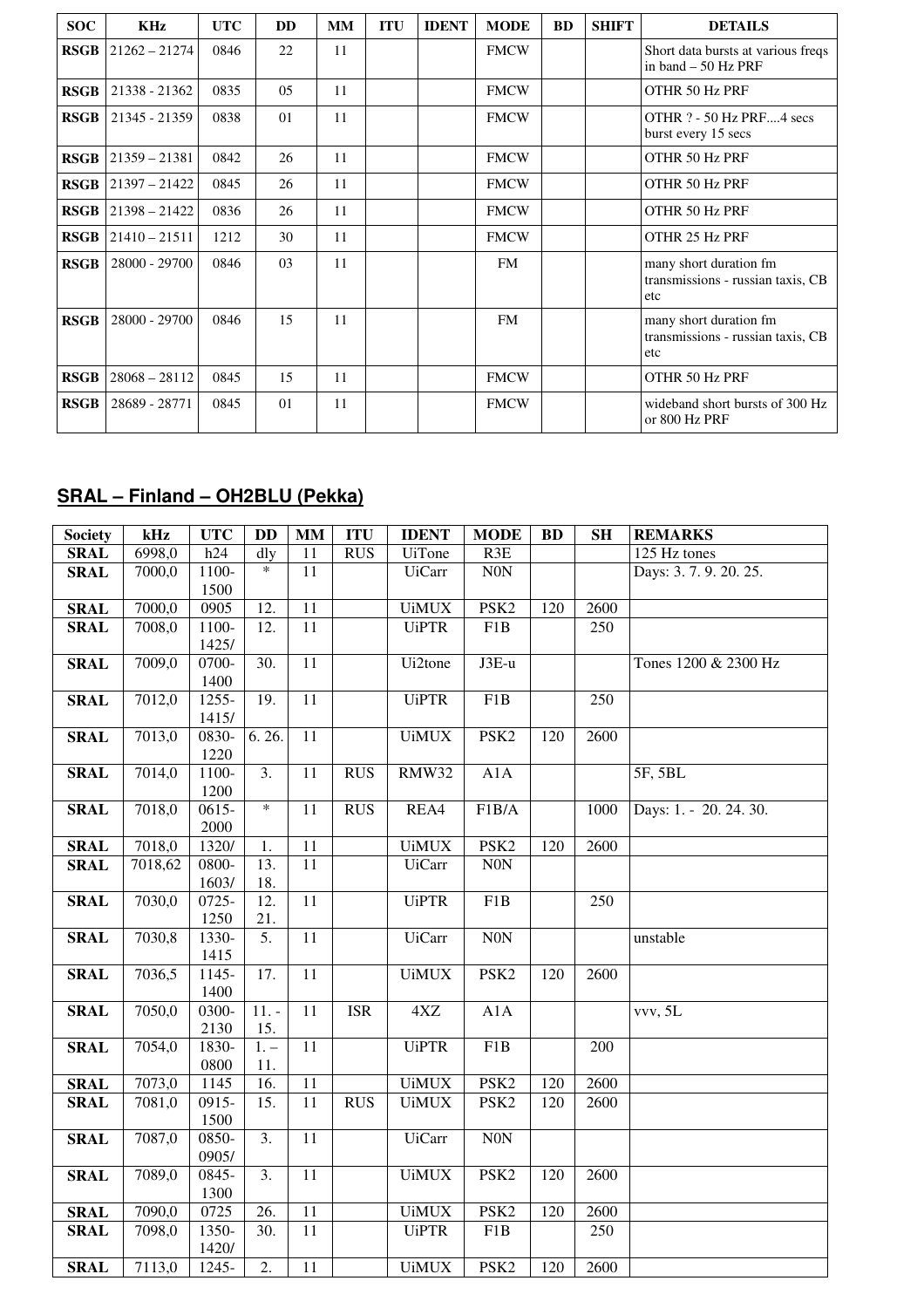| <b>Society</b> | kHz     | <b>UTC</b>        | <b>DD</b>        | <b>MM</b>             | <b>ITU</b>         | <b>IDENT</b>   | <b>MODE</b>        | <b>BD</b> | SH             | <b>REMARKS</b>                                                  |
|----------------|---------|-------------------|------------------|-----------------------|--------------------|----------------|--------------------|-----------|----------------|-----------------------------------------------------------------|
|                |         | 1415              |                  |                       |                    |                |                    |           |                |                                                                 |
| <b>SRAL</b>    | 7116,62 | 1250-<br>1410     | 27.              | 11                    |                    | <b>UiCarr</b>  | $\rm{NON}$         |           |                |                                                                 |
| <b>SRAL</b>    | 7120,0  | $/0330-$          | dly              | 11                    | SOM                | R.Hargeis      | A3E                |           |                |                                                                 |
|                |         | 0500/             |                  |                       |                    | a              |                    |           |                |                                                                 |
| <b>SRAL</b>    | 7120,0  | $/1500-$<br>1900/ | dly              | $\overline{11}$       | SOM                | R.Hargeis<br>a | A3E                |           |                |                                                                 |
| <b>SRAL</b>    | 7140,0  | 1630-             | 16.              | $\overline{11}$       |                    | <b>UiCarr</b>  | N0N                |           |                |                                                                 |
|                |         | 1812/             |                  |                       |                    |                |                    |           |                |                                                                 |
| <b>SRAL</b>    | 7140,0  | 0640-<br>1120     | 26.              | 11                    |                    | <b>UiMUX</b>   | PSK <sub>2</sub>   | 120       | 2600           |                                                                 |
| <b>SRAL</b>    | 7147,0  | 0630-<br>2030     | 14.<br>15.       | $\overline{11}$       |                    | <b>UiMUX</b>   | PSK <sub>2</sub>   | 120       | 2600           |                                                                 |
| <b>SRAL</b>    | 7149,0  | 0755              | 18.              | $\overline{11}$       |                    | <b>UiCW</b>    | A1A                |           |                |                                                                 |
| <b>SRAL</b>    | 7168,0  | 0940-             | 12.              | $\overline{11}$       |                    | <b>UiPTR</b>   | F1B                |           | 200            |                                                                 |
|                |         | 1000              |                  |                       |                    |                |                    |           |                |                                                                 |
| <b>SRAL</b>    | 7179,0  | 1300<br>0640-     | 28.<br>$\ast$    | 11<br>11              |                    | <b>UiMUX</b>   | PSK <sub>2</sub>   | 120       | 2600           |                                                                 |
| <b>SRAL</b>    | 7181,75 | 1605/             |                  |                       |                    | <b>UiPTR</b>   | F1B/<br><b>N0N</b> |           | 250            | Days: 1.2.9.15. MR 5BL                                          |
| <b>SRAL</b>    | 7184,0  | 1140-             | $\overline{1}$ . | $\overline{11}$       | <b>RUS</b>         | <b>UiMUX</b>   | PSK <sub>2</sub>   | 120       | 2600           |                                                                 |
| <b>SRAL</b>    | 7193,0  | 1655<br>0820-     | $\ast$           | 11                    |                    | <b>UiPTR</b>   | F1B                |           | 200            | Days: 3. - 8. 19.                                               |
|                |         | 1500              |                  |                       |                    |                |                    |           |                |                                                                 |
| <b>SRAL</b>    | 7194,0  | 1230              | 5.               | 11                    |                    | <b>UiMUX</b>   | PSK <sub>2</sub>   | 120       | 2600           |                                                                 |
| <b>SRAL</b>    | 7197,0  | 0650-             | 6.               | 11                    | <b>RUS</b>         | <b>UiMUX</b>   | PSK <sub>2</sub>   | 120       | 2600           |                                                                 |
|                |         | 1425/             |                  |                       |                    |                |                    |           |                |                                                                 |
| <b>SRAL</b>    | 7198,0  | 0800-             | 12.              | $\overline{11}$       |                    | <b>UiMUX</b>   | PSK <sub>2</sub>   | 120       | 2600           |                                                                 |
|                |         | 1030              | 29.              |                       |                    |                |                    |           |                |                                                                 |
| <b>SRAL</b>    | 7200,0  | $/0950-$<br>1300/ | dly              | 11                    | <b>CHN</b>         | CNR1           | A3E                |           |                | Used as jammer on TWN                                           |
| <b>SRAL</b>    | 7 MHz   | 1830-<br>0800     | $\ast$           | 11                    | <b>RUS</b>         | 29B6           | <b>FMCW</b>        |           |                | 50Hz / 15 kHz, days: 5.6.7.<br>21.22.                           |
| <b>SRAL</b>    | 14000,0 | 0545-             | $\ast$           | $\overline{11}$       |                    | <b>UiCarr</b>  | <b>N0N</b>         |           |                | Days: 16. 18. 22.                                               |
|                |         | 1040              |                  |                       |                    |                |                    |           |                |                                                                 |
| <b>SRAL</b>    | 14006,0 | $0910-$<br>1030/  | 2.               | $\overline{11}$       |                    | <b>UiMUX</b>   | PSK <sub>2</sub>   | 120       | 2600           |                                                                 |
| <b>SRAL</b>    | 14036,0 | 1250              | $\overline{3}$ . | $\overline{11}$       | <b>RUS</b>         | REA4           | F1B                |           | $2000$ 2f      |                                                                 |
| <b>SRAL</b>    | 14050,0 | 0650-             | 4.               | 11                    |                    | <b>UiPTR</b>   | F1B                |           | 250            |                                                                 |
|                |         | 0810              |                  |                       |                    |                |                    |           |                |                                                                 |
| <b>SRAL</b>    | 14052,0 | 0640              | 19.              | $\overline{11}$       |                    | <b>UiMUX</b>   | PSK <sub>2</sub>   | 120       | 2600           |                                                                 |
| <b>SRAL</b>    | 14141,0 | 1135<br>0645-     | 2.<br>26.        | $\overline{11}$<br>11 |                    | <b>UiPTR</b>   | F1B                |           |                |                                                                 |
| <b>SRAL</b>    | 14181,0 | 0900              |                  |                       |                    | <b>UiOTHR</b>  | <b>FMCW</b>        |           |                | 100 Hz / 10 kHz                                                 |
| <b>SRAL</b>    | 14192,0 | 1250              | 3.               | 11                    | <b>RUS</b>         | <b>UiPTR</b>   | F1B                |           | 200/50         |                                                                 |
|                |         |                   |                  |                       |                    |                |                    |           | $\overline{0}$ |                                                                 |
| <b>SRAL</b>    | 14221,0 | 0400-<br>0600     | $\ast$           | 11                    | $\rm KGZ$          | <b>UiPTR</b>   | F1B                |           | 250            | Days: 1. - 5. 12. 21. 23.                                       |
| <b>SRAL</b>    | 14295,0 | 0400-             | dly              | 11                    | TJK                | $\mathbf R$    | A3E                |           |                | 3f 4765,00 kHz, Yangiyul                                        |
|                |         | 1420              |                  |                       |                    | Tojikiston     |                    |           |                | TX                                                              |
| <b>SRAL</b>    | 14 MHz  | 0600-             | $\ast$           | 11                    | <b>RUS</b>         | 29B6           | <b>FMCW</b>        |           |                | 50Hz / 15 kHz, days 3.4.6.                                      |
| <b>SRAL</b>    | 14 MHz  | 1430<br>0630-     | $\ast$           | 11                    | <b>RUS</b>         | <b>UiOTHR</b>  | <b>FMCW</b>        |           |                | 13. 14. 18. 20. 23. 30.<br>10Hz / 15 kHz, 30 sec bursts,        |
|                |         | 1340              |                  |                       |                    |                |                    |           |                | days:1.2.9.13.15.20.21.                                         |
|                |         |                   |                  |                       |                    |                |                    |           |                | 22. 23. 30.                                                     |
| <b>SRAL</b>    | 18 MHz  | 0600-             | $\ast$           | 11                    | CYP/               | <b>UiOTHR</b>  | <b>FMCW</b>        |           |                | 25/50Hz / 20 kHz, days: 15.                                     |
|                |         | 1000              |                  |                       | <b>TUR</b>         |                |                    |           |                | 18.19.28.30.                                                    |
| <b>SRAL</b>    | 21 MHz  | 0600-<br>1300     | $\ast$           | 11                    | CYP/<br><b>TUR</b> | <b>UiOTHR</b>  | <b>FMCW</b>        |           |                | 25/50Hz / 20 kHz, days: 3.5.<br>12. 16. 17. 20. 21. 24. 27. 29. |
|                |         |                   |                  |                       |                    |                |                    |           |                | 30.                                                             |
| <b>SRAL</b>    | 21438,0 | 0800-<br>1115     | $\ast$           | 11                    | <b>RUS</b>         | <b>RCV</b>     | A1A                |           |                | Days: 1.2.3.15.17.26.28.<br>29.30.                              |
| <b>SRAL</b>    | 28 MHz  | 0600-<br>1300     | $\ast$           | 11                    | <b>IRN</b>         | <b>UiOTHR</b>  | <b>FMCW</b>        |           |                | $(307 \&) 870 Hz / 60 kHz$ -<br>300 kHz, days: 15. - 30.        |
| <b>SRAL</b>    | 28 MHz  | 0645-             | 19.              | 11                    |                    | <b>UiOTHR</b>  | <b>FMCW</b>        |           |                | 25/50Hz / 20 kHz                                                |
|                |         | 1215              | 22.              |                       |                    |                |                    |           |                |                                                                 |
| <b>SRAL</b>    | 28 MHz  | 0725-             | $\ast$           | 11                    | <b>RUS</b>         | Taxi disp.     | F3E                |           |                | 8 reports, days: 15. 16. 21.                                    |
|                |         | 1010              |                  |                       |                    |                |                    |           |                |                                                                 |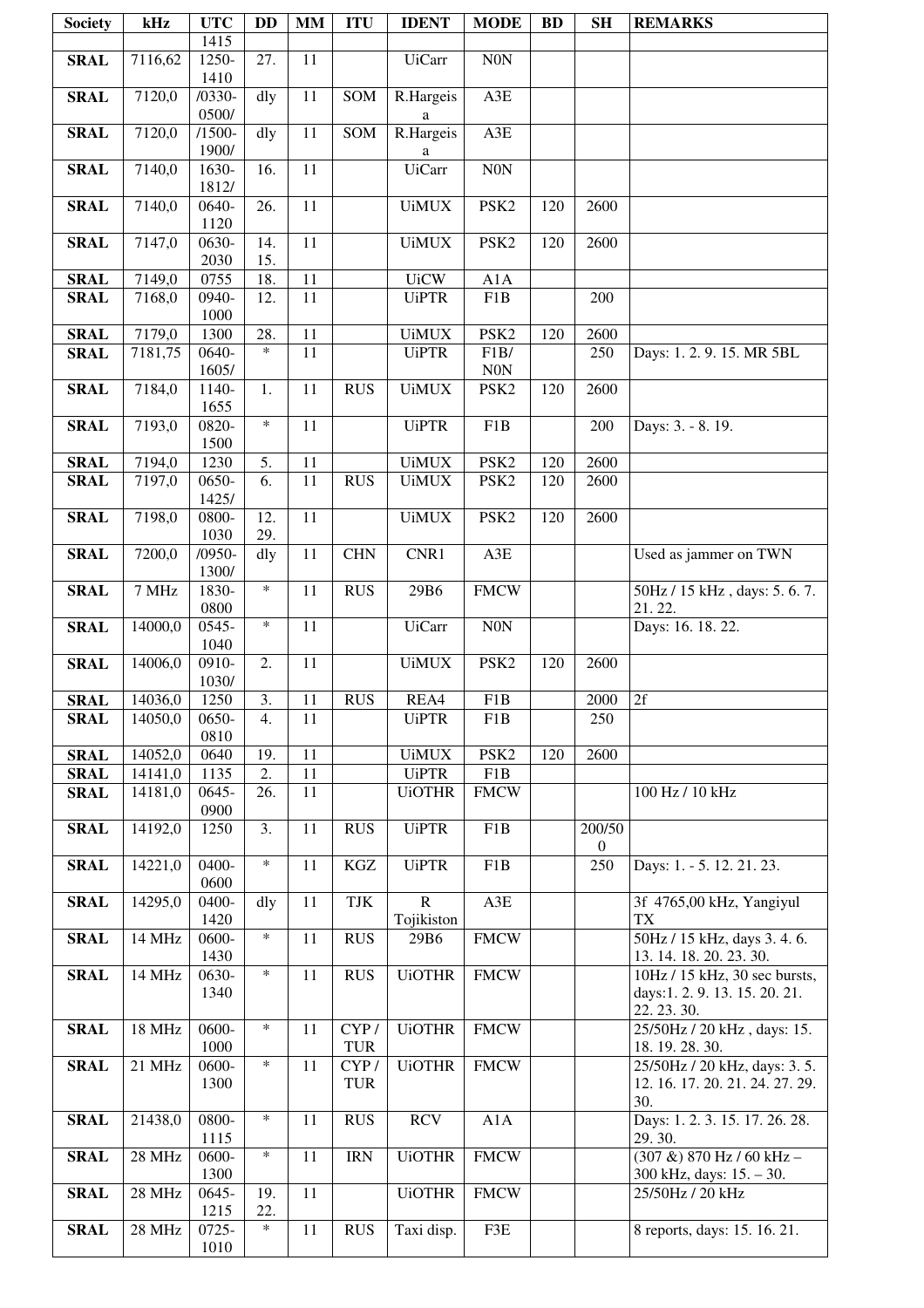#### **USKA – Switzerland – HB9CET (Peter)**

| <b>SOC</b>  | kHz                       | <b>UTC</b> | <b>DD</b> | <b>MM</b> | <b>ITU</b> | <b>IDENT</b> | <b>MODE</b>            | <b>BD</b> | <b>SH</b>     | <b>DETAILS</b>                                                                             |  |
|-------------|---------------------------|------------|-----------|-----------|------------|--------------|------------------------|-----------|---------------|--------------------------------------------------------------------------------------------|--|
|             |                           |            |           |           |            |              |                        |           | (BW)          |                                                                                            |  |
| <b>USKA</b> | 3527.0                    | 2344       | 01        | 11        |            |              | F1B                    | 50        | 200           | daily                                                                                      |  |
| <b>USKA</b> | 3548.0                    | 2309       | 01        | 11        |            |              | F1B                    | 50        | 200           | daily                                                                                      |  |
| <b>USKA</b> | 3550.0                    | 2251       | 26        | 11        |            |              | J7D                    | 12x120    | 2k7           | PSK-2: CIS12 - AT3004D                                                                     |  |
| <b>USKA</b> | 3551.0                    | 2301       | 01        | 11        |            |              | PSK <sub>8</sub>       | 2400      | ~2k6          | 1800Hz single tone 2400Bd<br>MIL188-110A Hybrid; short intro<br>with 4 unmodulated tones   |  |
| <b>USKA</b> | 3552.0                    | 2240       | 22        | 11        |            |              | <b>DQPSK</b>           | 14x75     | 5k9           | LINK 11 CLEW DSB; PRM mode                                                                 |  |
| <b>USKA</b> | 3554.0                    | 2343       | 01        | 11        |            |              | PSK8                   | 2400      | ~2k4          | Stanag 4285<br>often                                                                       |  |
| <b>USKA</b> | 3563.0                    | 2232       | 22        | 11        |            |              | J7D                    | 12x120    | 2k7           | PSK-2: CIS12 - AT3004D                                                                     |  |
| <b>USKA</b> | 3604.0                    | 2229       | 22        | 11        |            |              | J7D                    | 12x120    | 2k7           | CIS <sub>12</sub>                                                                          |  |
| <b>USKA</b> | 3606.0                    | 2246       | 23        | 11        |            | <b>PY40</b>  | MFSK8                  | 125       | 1750          | MIL 188-141A, LQA; To: FQ4                                                                 |  |
| <b>USKA</b> | 3608.0                    | 2253       | 22        | 11        |            |              | F1B                    | 50        | 200           | often                                                                                      |  |
| <b>USKA</b> | 3714.0                    | 2314       | 26        | 11        |            |              | G1D                    | 2400      | 2k4           | PSK-8: Link 11- SLEW                                                                       |  |
| <b>USKA</b> | 3716.5                    | 2306       | 26        | 11        |            |              | J7D                    | 12x120    | 2k7           | PSK-2: CIS12 - AT3004D                                                                     |  |
| <b>USKA</b> | 6998.0                    | 1411       | 01        | 11        |            |              | H3E-U<br><b>Bursts</b> |           | ~28k          | "Buzzer" up to $\geq$ 7001.5kHz daily<br>BD 1.2", BRI 3" Pause ~1.8s                       |  |
| <b>USKA</b> | 6999.0                    | 1639       | 30        | 11        |            |              | <b>FMOP</b>            | 50        | $\sim$ 13 $k$ | OTHR, up to $> 7006$ kHz                                                                   |  |
| <b>USKA</b> | 7001.8                    | 2122       | 20        | 11        |            |              | PSK <sub>8</sub>       | 2400      | ~2k4          |                                                                                            |  |
| <b>USKA</b> | 7012.0                    | 2213       | 20        | 11        |            |              | F1B                    | 75        | 250           |                                                                                            |  |
| <b>USKA</b> | 7018.0                    | 2214       | 20        | 11        |            | REA4         | F1B                    | 100       | 1000          | ID in F1A<br>daily                                                                         |  |
| <b>USKA</b> | 7039.3                    | 2221       | 22        | 11        | <b>RUS</b> | $\bf K$      | A1A                    |           |               | Beacon K Petropavlovsk                                                                     |  |
| <b>USKA</b> | 7039.4                    | 2223       | 22        | 11        | <b>RUS</b> | $\mathbf M$  | A1A                    |           |               | Beacon M Magadan                                                                           |  |
| <b>USKA</b> | 7041.8                    | 2128       | 12        | 11        |            |              | F1B                    | 50        | 250           |                                                                                            |  |
| <b>USKA</b> | 7041.8                    | 2132       | 12        | 11        |            |              | F1A                    |           |               |                                                                                            |  |
| <b>USKA</b> | 7049.0                    | 1647       | 21        | 11        |            |              | <b>FMOP</b>            | 50        | $\sim$ 13 $k$ | OTHR; affected BW > 30k!                                                                   |  |
| <b>USKA</b> | 7050.028                  | 12         | 2216      | 11        | <b>ISR</b> | 4XZ          | A1A                    |           |               | encrypted; letters and figures                                                             |  |
| <b>USKA</b> | 7070.0                    | 2315       | 16        | 11        |            | 244          | MFSK8                  | 125       | 1750          | MIL 188-141A; To: 571                                                                      |  |
| <b>USKA</b> | 7070.0                    | 2315       | 20        | 11        |            | 244          | MFSK8                  | 125       | 1750          | MIL 188-141A                                                                               |  |
| <b>USKA</b> | 7070.0                    | 2159       | 22        | 11        |            | 288          | MFSK8                  | 125       | 1750          | MIL 188-141A; LQA To: 514                                                                  |  |
| <b>USKA</b> | 7089.0                    | 0831       | 03        | 11        |            |              | J7D                    | 12x120    | 2k7           | $PSK-2$ : $CIS12 = AT3004D$                                                                |  |
| <b>USKA</b> | 7115.5                    | 1028       | 23        | 11        |            |              | J7D                    | 12x120    | 2k7           | $PSK-2$ : $CIS12 = AT3004D$                                                                |  |
| <b>USKA</b> | 7120.0                    | 1742       | 22        | 11        | SOM        |              | A3E                    |           |               | Radio Hargaysa<br>almost daily                                                             |  |
| <b>USKA</b> | 7134.0                    | 1703       | 30        | 11        |            |              | F1B                    | 50        | 200           |                                                                                            |  |
| <b>USKA</b> | 7140.0                    | 2313       | 29        | 11        |            | 1101         | MFSK8                  | 125       | 1750          | MIL 188-141A                                                                               |  |
| <b>USKA</b> | 7140.0                    | 2333       | 29        | 11        |            | 1111         | MFSK8                  | 125       | 1750          | MIL 188-141A; To: 1101                                                                     |  |
| <b>USKA</b> | 7140.0                    | 1825       | 30        | 11        |            | 1102         | MFSK8                  | 125       | 1750          | MIL 188-141A                                                                               |  |
| <b>USKA</b> | 7144.0<br><b>VFO LSB</b>  | 1652       | 30        | 11        |            |              | <b>BPSK</b>            | 30x60     | ~2k4          | Burst system; spacing 75 Hz<br>preamble 4x PSK4 60Bd,<br>spacing 600Hz; Pilottone at 450Hz |  |
| <b>USKA</b> | 7147.0                    | 1556       | 30        | 11        |            |              | J7D                    | 12x120    | 2k7           | CIS12 idling                                                                               |  |
| <b>USKA</b> | 7177.0                    | 0931       | 06        | 11        |            |              | F1B                    | 50        | 250           | CIS50-50<br>often                                                                          |  |
| <b>USKA</b> | 7179.5                    | 1527       | 21        | 11        |            |              | PSK <sub>8</sub>       | 2400      | $\sim$ 2k4    | Stanag 4285                                                                                |  |
| <b>USKA</b> | 7185.0                    | 1654       | 29        | 11        |            |              | <b>FMOP</b>            | 50        | $\sim$ 13 $k$ | <b>OTHR</b>                                                                                |  |
| <b>USKA</b> | 7197.0                    | 1925       | 22        | 11        |            | 341018       | MFSK8                  | 125       | 1750          | MIL 188-141A                                                                               |  |
| <b>USKA</b> | 7197.0                    | 1926       | 22        | 11        |            | 123456       | MFSK8                  | 125       | 1750          | MIL 188-141A                                                                               |  |
| <b>USKA</b> | 7197.0                    | 1935       | 22        | 11        |            | 340018       | MFSK8                  | 125       | 1750          | MIL 188-141A                                                                               |  |
| <b>USKA</b> | 7197.0                    | 1936       | 22        | 11        |            | 351013       | MFSK8                  | 125       | 1750          | MIL 188-141A                                                                               |  |
| <b>USKA</b> | 7197.0                    | 1937       | 22        | 11        |            | 359013       | MFSK8                  | 125       | 1750          | MIL 188-141A                                                                               |  |
| <b>USKA</b> | 14137.0                   | 1004       | 24        | 11        |            |              | <b>FMCW</b>            | 50        | $\sim$ 13 $k$ | OTHR, affectted BW > 30k!                                                                  |  |
| <b>USKA</b> | 14192.0                   | 1415       | 01        | 11        |            |              | F1B                    | 50        | 500           | CIS 50-50<br>daily                                                                         |  |
| <b>USKA</b> | 14239.0<br><b>VFO LSB</b> | 1228       | 30        | 11        |            |              | <b>BPSK</b>            | 30x60     | ~2k4          | Burst system; spacing 75 Hz<br>preamble 4x PSK4 60Bd,<br>spacing 600Hz; Pilottone at 450Hz |  |
| <b>USKA</b> | 14297.0                   | 1624       | 04        | 11        |            |              | <b>FMCW</b>            | $10$ sps  | 10k           | OTHR; short sequence only                                                                  |  |
| <b>USKA</b> | 14344.3                   | 0745       | 25        | 11        |            |              | J7D                    | 12x120    | 2k7           | $PSK-2$ : $CIS12 = AT3004D$                                                                |  |
| <b>USKA</b> | 18070.0                   | 1654       | 20        | 11        |            |              | <b>FMCW</b>            | 50        | 20k           | <b>OTHR</b>                                                                                |  |
| <b>USKA</b> | 21200.0                   | 0955       | 24        | 11        |            |              | <b>FMCW</b>            |           | 10k           | <b>OTHR</b>                                                                                |  |
| <b>USKA</b> | 21272.0                   | 0917       | 24        | 11        |            |              | J7D                    | 12x120    | 2k7           | $PSK-2$ : $CIS12 = AT3004D$                                                                |  |
| <b>USKA</b> | 21318.55                  | 1101       | 22        | 11        |            |              | F1B                    | 600       | 600           | ARQ system<br>often                                                                        |  |
| <b>USKA</b> | 21390.0                   | 1141       | 17        | 11        |            |              | <b>FMCW</b>            | 50        | 20k           | <b>OTHR</b>                                                                                |  |
| <b>USKA</b> | 28155.0                   | 0949       | 24        | 11        |            |              | F3E                    |           |               | Taxi<br>often                                                                              |  |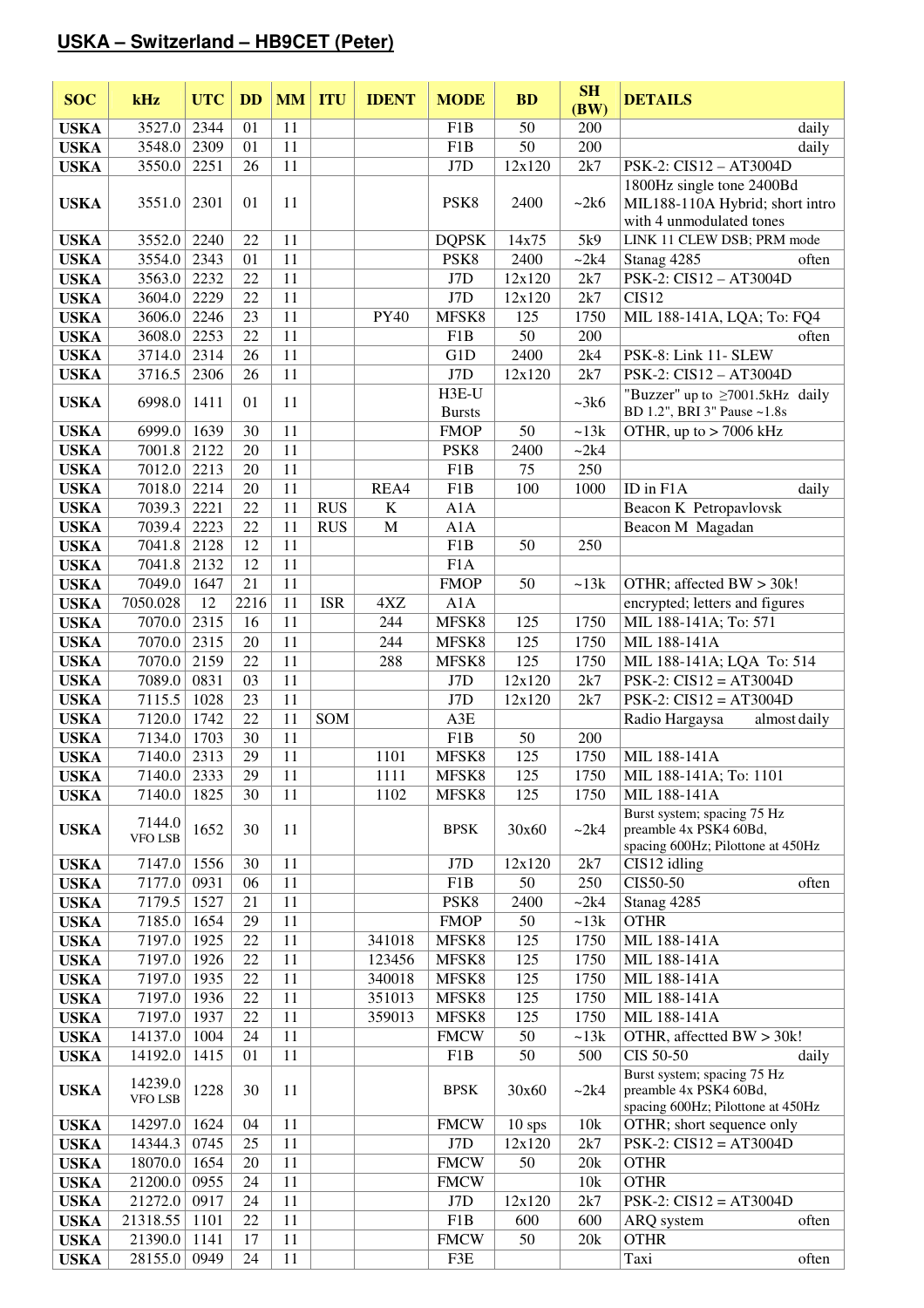| <b>SOC</b>  | kHz          | <b>UTC</b> | <b>DD</b> | MM | <b>ITU</b> | <b>IDENT</b> | <b>MODE</b> | <b>BD</b>            | <b>SH</b><br>(BW) | <b>DETAILS</b>            |       |  |
|-------------|--------------|------------|-----------|----|------------|--------------|-------------|----------------------|-------------------|---------------------------|-------|--|
| <b>USKA</b> | 28175.0      | 0952       | 24        |    |            |              | F3E         |                      |                   | Taxi                      | often |  |
| <b>USKA</b> | 28665.0 1013 |            | 23        |    |            |              | $\gamma$    | $307$ sps<br>870 sps |                   | app 60k OTHR Burst system | often |  |
| <b>USKA</b> | 29249.9      | 1429       | $\Omega$  |    | E          |              | F1B         | 81.92                | 140               | Datawell buoy Canary Isl. | daily |  |
| <b>USKA</b> | 29449.9      | 1443       | $\Omega$  |    | <b>MRC</b> |              | F1B         | 81.92                | 140               | Datawell buoy El Aajún    | daily |  |

#### **Comment**

**Be aware that 80m is shared with Fixed and Mobile (also as primary services), as well as some maritime communications applications (For details search at CEPT in www.efis.dk)** 

### **Veron 1 – Netherlands – PA2GRU (Dick)**

| <b>SOC</b>                   | kHz                  | <b>UTC</b>             | <b>DD</b>       | $\mathbf{M}\mathbf{M}$ | <b>ITU</b>               | <b>IDENT</b>   | <b>MODE</b>        | <b>BAUD</b> | <b>SHIFT</b> | <b>DETAILS</b>                      |
|------------------------------|----------------------|------------------------|-----------------|------------------------|--------------------------|----------------|--------------------|-------------|--------------|-------------------------------------|
| <b>VERON</b>                 | 3548,0               | 20.45                  | 25              | 11                     | <b>CIS</b>               | <b>UiPTR</b>   | F1B                |             |              | Revs/Ptr                            |
| <b>VERON</b>                 | 3561,0               | 20.00                  | $\overline{10}$ | $\overline{11}$        |                          | <b>UiPTR</b>   | F1B                |             |              | Ptr                                 |
| <b>VERON</b>                 | 3608,0               | 21.08                  | 21              | 11                     |                          |                | F1B                |             | 200          | bad modulated                       |
| <b>VERON</b>                 | 3608,0               | 20.47                  | $\overline{25}$ | $\overline{11}$        |                          | <b>UiPTR</b>   | F1B                |             |              | Revs                                |
| <b>VERON</b>                 | 7000,0               | ${\it vt}$             | vd              | 11                     | <b>RUS</b>               |                | H3E                |             | 4k           | buzzer, 125Hz;                      |
|                              |                      |                        |                 |                        |                          |                |                    |             |              | bursts                              |
| <b>VERON</b>                 | 7001,0               | 16.41                  | 30              | $11\,$                 |                          | <b>OTHR</b>    | <b>FMCW</b>        |             |              | radar                               |
| <b>VERON</b>                 | 7018,0               | 15.53                  | 19              | 11                     | RUS                      |                | F1B                |             | 1k           | idling; bad                         |
|                              |                      |                        | $\overline{5}$  | 11                     |                          | <b>UiCar</b>   | <b>NON</b>         |             |              | modulation                          |
| <b>VERON</b>                 | 7038,5               | 15.49                  |                 |                        |                          |                |                    |             |              | wobbling carrier;<br>S <sub>6</sub> |
| <b>VERON</b>                 | 7038,5               | 15.05                  | 17              | $\overline{11}$        |                          | <b>UiCar</b>   | <b>NON</b>         |             |              | wobbling carrier;                   |
|                              |                      |                        |                 |                        |                          |                |                    |             |              | S <sub>5</sub>                      |
| <b>VERON</b>                 | 7050,0               | 16.45                  | 21              | 11                     |                          | <b>OTHR</b>    | <b>FMCW</b>        |             |              | radar                               |
| <b>VERON</b>                 | 7050,0               | 15.36                  | 12              | $\overline{11}$        | <b>ISR</b>               | 4XZ            | A1A                |             |              | 5L, followed by                     |
|                              |                      |                        |                 |                        |                          |                |                    |             |              | roundslip VVV DE                    |
|                              |                      |                        |                 |                        |                          |                |                    |             |              | 4XZ BT                              |
| <b>VERON</b>                 | 7054,0               | 06.14                  | $\overline{4}$  | $\overline{11}$        | $\overline{?}$           | $\overline{?}$ | F1B                |             | 200          | ptr, revs                           |
| <b>VERON</b>                 | 7120,0               | 18.27                  | $\overline{7}$  | $\overline{11}$        | SOM                      | R.Hargaysa     | A3E                |             |              | Arab speech; S5                     |
| <b>VERON</b>                 | 7160,0               | 07.30                  | $\overline{17}$ | $\overline{11}$        | RUS                      | <b>RMW32</b>   | A1A                |             |              | RFH47 DE                            |
|                              |                      |                        |                 |                        |                          |                |                    |             |              | RMW32 32 02 32                      |
|                              | 7160,0               | 07.30                  | 17              | 11                     | <b>RUS</b>               | RMW32          | A1A                |             |              | 17 1020 BT<br>999 BT (5F)           |
| <b>VERON</b>                 |                      |                        |                 |                        |                          |                |                    |             |              | ends:RPT AL K                       |
| <b>VERON</b>                 | 7160,0               | 07.37                  | 17              | 11                     | <b>RUS</b>               | RFH47          | A1A                |             |              | (repeats tfc)                       |
| <b>VERON</b>                 | 7160,0               | 07.45                  | 17              | 11                     | <b>RUS</b>               | RFH49          | A1A                |             |              | (5BL)                               |
| <b>VERON</b>                 | 7179,0               | 14.10                  | $\overline{28}$ | 11                     | <b>RUS</b>               |                | PSK <sub>2</sub> A | 120         | 2k6          |                                     |
| <b>VERON</b>                 | 10110,0              | 11.18                  | 24              | 11                     | <b>CIS</b>               | <b>UiPTR</b>   | F1B                |             |              | Revs/Ptr                            |
| <b>VERON</b>                 | 10117,0              | 15:39                  | $\overline{5}$  | 11                     |                          | <b>UiRadar</b> | <b>FMCW</b>        |             | 20k          | OTHR; 50sps                         |
| <b>VERON</b>                 | 10119,0              | 14.45                  | 17              | $\overline{11}$        |                          | <b>UiRadar</b> | <b>FMCW</b>        |             | 20k          | OTHR; 50sps                         |
| <b>VERON</b>                 | 10123,0              | 11.33                  | $\overline{2}$  | 11                     |                          | <b>UiPTR</b>   | F1B                |             |              | Ptr                                 |
| <b>VERON</b>                 | 14118,0              | 11.50                  | 26              | $\overline{11}$        | <b>RUS</b>               | <b>Buzzer</b>  | HE                 |             |              | AM bursts                           |
| <b>VERON</b>                 | 14118,0              | 11.54                  | 26              | 11                     |                          | <b>OTHR</b>    | <b>FMCW</b>        |             |              | short period                        |
| <b>VERON</b>                 | 14130,0              | 11.00                  | $\overline{2}$  | 11                     |                          | <b>OTHR</b>    | <b>FMCW</b>        |             |              | radar                               |
| <b>VERON</b>                 | 14141,0              | 11.30                  | $\overline{2}$  | 11                     |                          | <b>UiPTR</b>   | $\overline{F1B}$   |             |              | P <sub>tr</sub>                     |
| <b>VERON</b>                 | 14178,0              | 11.07                  | $\overline{4}$  | 11                     | <b>RUS</b>               | <b>OTHR</b>    | <b>FMCW</b>        |             |              | radar, 50 spc                       |
|                              | 14192,0              |                        | $\mathfrak{Z}$  |                        |                          | <b>UiPtr</b>   |                    |             | 500          | Contayner                           |
| <b>VERON</b><br><b>VERON</b> | 14192,0              | 10.26                  | vd              | 11<br>11               | <b>RUS</b><br><b>RUS</b> |                | F1B<br>F1B         |             | 500          | Ptr                                 |
| <b>VERON</b>                 | 14192,0              | $\mathrm{vt}$<br>11.32 | $\overline{2}$  | 11                     | <b>CIS</b>               | <b>UiPTR</b>   | F1B                |             |              | Revs/Ptr (also 6/11                 |
|                              |                      |                        |                 |                        |                          |                |                    |             |              | 14.08 utc)                          |
| <b>VERON</b>                 | 14242,0              | 10.49                  | 23              | 11                     | <b>RUS</b>               | <b>UiMUX</b>   | PSK <sub>2</sub>   |             |              | 12 MPSK                             |
|                              |                      |                        |                 |                        |                          |                |                    |             |              | AT3004D                             |
| <b>VERON</b>                 | 14276,0              | 15.33                  | 19              | 11                     | <b>RUS</b>               |                | <b>FMCW</b>        |             | 10k          | <b>OTHR Contayner;</b>              |
|                              |                      |                        |                 |                        |                          |                |                    |             |              | $10$ sps                            |
| <b>VERON</b>                 | 14277,0              | 15.29                  | 19              | $11\,$                 |                          | UiPtr          | F1B                |             | 200          |                                     |
| <b>VERON</b>                 | 14342,0              | 10.45                  | $\overline{30}$ | $\overline{11}$        | Italy                    | <b>IWORGJ</b>  | A1A                |             |              | beacon:                             |
|                              |                      |                        |                 |                        |                          |                |                    |             |              | EL=IW0RGJ out of                    |
|                              |                      |                        |                 |                        |                          |                |                    |             |              | IBP bandplan                        |
| <b>VERON</b>                 | $\overline{2}1150,0$ | 14.00                  | 15              | 11                     | ${\bf E}$                | <b>UiILL</b>   | J3e-U              |             |              | male/female voices,                 |
|                              |                      |                        |                 |                        |                          |                |                    |             |              | Spanish                             |